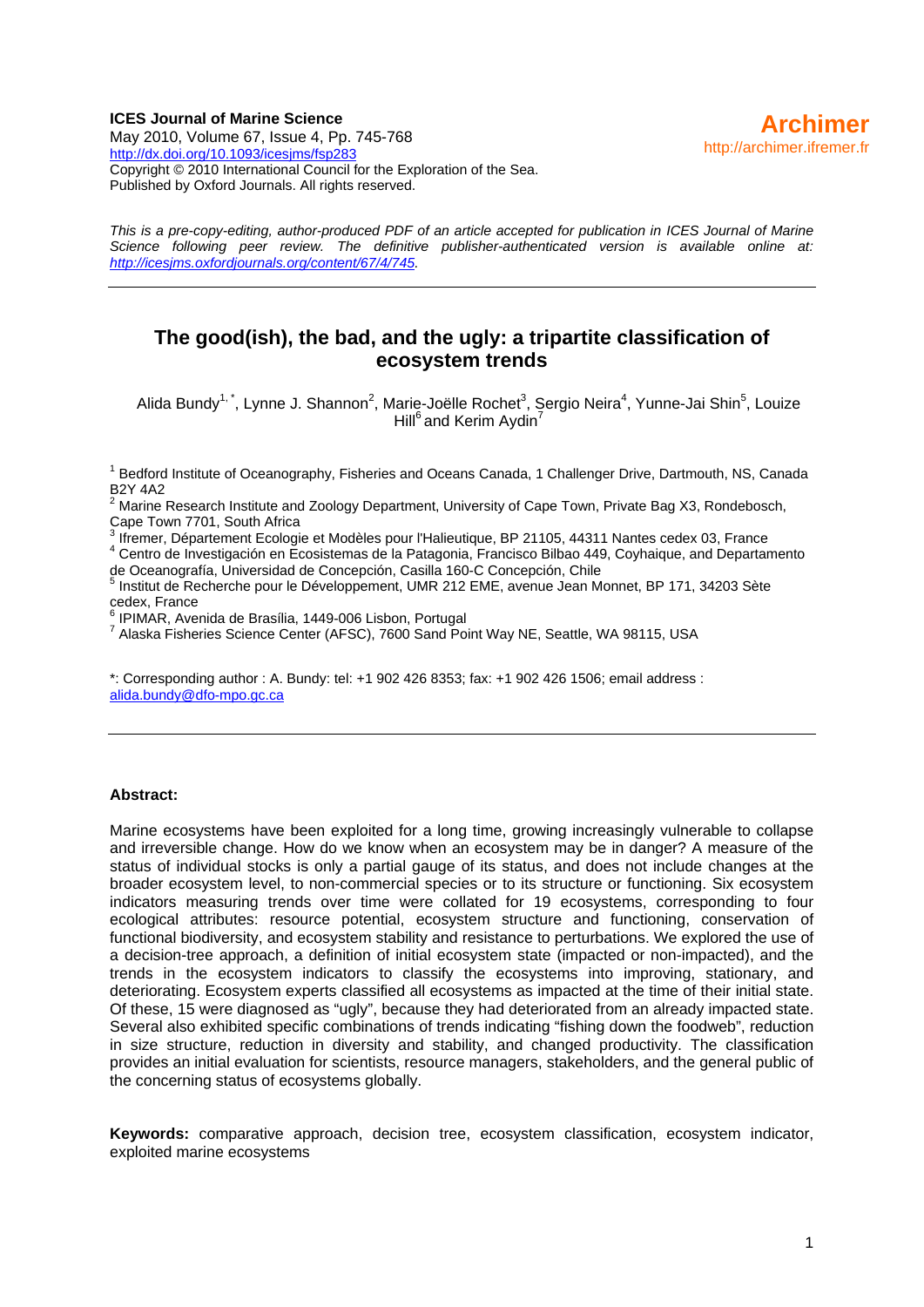$\mathbf 1$  $\overline{2}$  $\overline{\mathbf{4}}$  $\overline{7}$  $\bf 8$ 

 

# Introduction

| 49 | Marine ecosystems have been subjected to anthropogenic forcing since humans first               |
|----|-------------------------------------------------------------------------------------------------|
| 50 | learned how to fish many thousands of years ago (Jackson et al., 2001; Lotze and                |
| 51 | Milewski, 2004; Lotze et al., 2006.). That pressure has grown to the extent where serious       |
| 52 | concern is being expressed about the health of the world's ecosystems (Hollingworth, 2000;      |
| 53 | Jackson et al., 2001; Pauly et al., 2005; Coll et al., 2008). Indeed a recent study has shown   |
| 54 | that there is now barely any part of the world's oceans that has not been impacted at some      |
| 55 | level through anthropogenic activity, be it fishing, pollution, shipping or eutrophication      |
| 56 | (Halpern et al., 2008). In addition, we are living through a period of environmental change,    |
| 57 | the effects of which we are only beginning to explore (Hays <i>et al.</i> , 2005; Bender, 2007; |
| 58 | ICES, 2008; Cheung et al., 2009) and which are difficult to predict.                            |
| 59 |                                                                                                 |
|    |                                                                                                 |
| 60 | From a fisheries perspective, the old world of single species stock assessment and              |
| 61 | management is being replaced by a more holistic "ecosystem approach to fisheries" (or           |
| 62 | variations on the theme, FAO, 2003; Garcia et al., 2003; Daan et al., 2005; Pitcher et al.,     |
| 63 | 2008). EAF still includes single species stock assessment but is expanded to minimally          |
| 64 | include the wider impacts of fishing on the ecosystem, the role of the environment on           |
| 65 | species dynamics, the impacts of other activities and the engagement of stakeholders in the     |
| 66 | processes leading to decision making (Rice, 2008). The response of the fisheries scientific     |
| 67 | community has been to develop tools to enable an ecosystem approach to fisheries, a             |
| 68 | fundamental component of which is the development of ecosystem indicators (Daan et al.,         |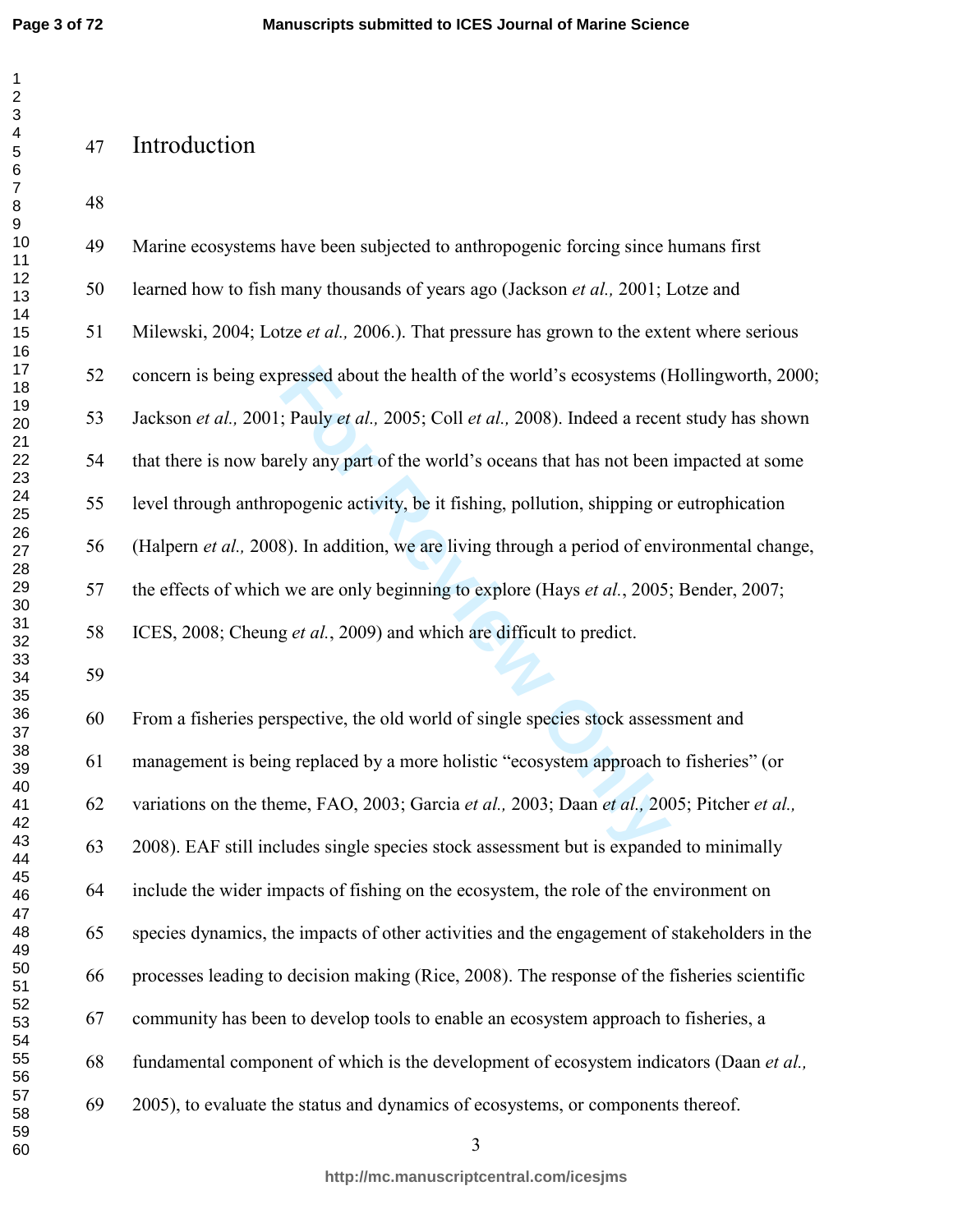| 1                                             |
|-----------------------------------------------|
| 2                                             |
|                                               |
|                                               |
|                                               |
| 34567                                         |
|                                               |
|                                               |
|                                               |
|                                               |
|                                               |
|                                               |
|                                               |
|                                               |
|                                               |
|                                               |
|                                               |
|                                               |
| 891011213141516178                            |
| $1920$<br>$20223$<br>$2425$<br>$2627$<br>$28$ |
|                                               |
|                                               |
|                                               |
|                                               |
|                                               |
|                                               |
|                                               |
|                                               |
|                                               |
|                                               |
| 29                                            |
|                                               |
|                                               |
| $30$ 31 $32$ 33 $34$ 35 $36$ 37 $38$          |
|                                               |
|                                               |
|                                               |
|                                               |
|                                               |
|                                               |
| -<br>39                                       |
| 40                                            |
| 41                                            |
| 4                                             |
| 4.                                            |
| 44                                            |
| 45                                            |
|                                               |
| 46                                            |
| 47                                            |
| 48                                            |
| 49                                            |
| 50                                            |
| 51                                            |
| $\frac{1}{5}$<br>$\overline{ }$               |
| E<br>X<br>3                                   |
| 54                                            |
| 55                                            |
| 56<br>ć                                       |
| 57                                            |
| 58                                            |
| 59                                            |
| 60                                            |
|                                               |

| 71 | One way to use ecosystem indicators in management is to link them to i) clear objectives        |
|----|-------------------------------------------------------------------------------------------------|
| 72 | (i.e., what is to be achieved), ii) reference points or reference trends (measures of           |
| 73 | management performance) and ii) control rules (actions required when management does            |
| 74 | not meet objectives) (FAO, 2003; Cury et al., 2005a). Ecosystem-based objectives,               |
| 75 | reference points and control rules are difficult to set because of lack of theory or because of |
| 76 | limitations in the understanding of ecological complexity, uncertainties in data quality and    |
| 77 | model behaviour, and difficulties in balancing multiple and conflicting stakeholders'           |
| 78 | interests (Cury et al., 2005b). However, methods are being developed to overcome these          |
| 79 | difficulties, such as using historical or theoretical patterns to define references points for  |
| 80 | indicators (e.g. Jennings and Blanchard, 2004). Jennings and Dulvy (2005) and Trenkel et        |
| 81 | al. (2007) argue that knowledge of the direction of trends in ecological indicators             |
| 82 | (specifically in size-based indicators) can be sufficient to support the management decision-   |
| 83 | making process. This means that there may be no need to identify absolute reference points      |
| 84 | for the same indicators (Jennings and Dulvy, 2005): the more essential action is to stop the    |
| 85 | trend and reverse it.                                                                           |
| 86 |                                                                                                 |
| 87 | There is no single indicator that can provide management with the information required for      |

87 There is no single indicator that can provide management with the information required for 88 an EAF. Rather a suite of indicators that captures a range of impacts on the ecosystem, and 89 its response is required, with the results synthesised or integrated through means such as 90 traffic light analysis (Koeller *et al.*, 2000; Halliday *et al.,* 2001; Caddy, 2002), multivariate 91 methods (Link *et al.,* 2002; DFO 2003; Coll *et al.,* this volume; Link *et al.,* this volume) or 92 a decision tree approach (Rochet *et al.,* 2005; Trenkel *et al.,* 2007).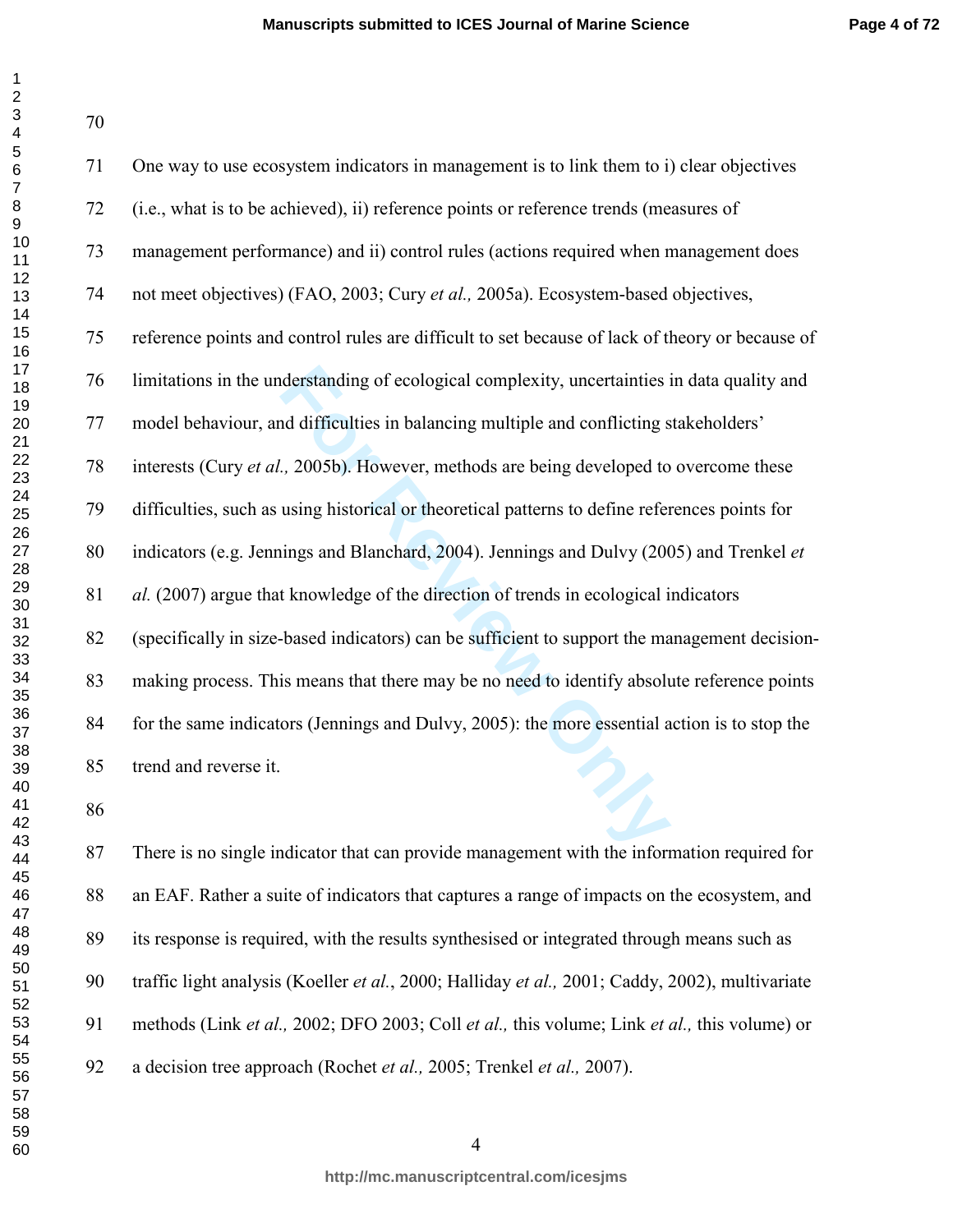| 94  | Multi-criteria decision analysis has a wide and varied application in fisheries and resource    |
|-----|-------------------------------------------------------------------------------------------------|
| 95  | management (Keeney and Raiffa, 1976; McDaniels, 1995; Mardle and Pascoe, 1999;                  |
| 96  | Paterson et al., 2007; Jarre et al., 2008). It is particularly useful for integrating different |
| 97  | types of information and reconciling different objectives among stakeholders with diverse       |
| 98  | interests (Keeney and Raiffa, 1976). Generally it is used as an aid to decision makers, to      |
| 99  | visualise the components of a problem and to compare the choices that can be made. The          |
| 100 | basis of a decision theoretic approach is a decision tree, essentially a conceptual image       |
| 101 | (FAO, 2003) that portrays the problem as a tree, with the overall problem or objective at the   |
| 102 | top, and its various sub-components on the branches of the tree. In a classic application of    |
| 103 | the decision tree, each branch would terminate in a measurable objective (Keeney and            |
| 104 | Raiffa, 1976; FAO, 2003). Rochet et al. (2005) developed a "Decision Tree" approach to          |
| 105 | classify marine ecosystems into "improving", "stationary" or "deteriorating" based on the       |
| 106 | trends of key population and community indicators. That approach is adapted here to             |
| 107 | diagnose a broad range of ecosystems with respect to their initial condition (un-impacted or    |
| 108 | impacted).                                                                                      |
| 109 |                                                                                                 |
| 110 | The suite of ecosystem indicators estimated for the nineteen ecosystems included in this        |

110 The suite of ecosystem indicators estimated for the nineteen ecosystems included in this 111 analysis were selected and calculated by the IndiSeas working group, which was 112 established under the auspices of the EUROCEANS European Network of Excellence, to 113 look at "EAF Indicators: a comparative approach across ecosystems". This paper is one of 114 a suite of papers that uses a comparative approach to evaluate the effects of fishing on 115 marine ecosystem (see other papers in this volume). A comparative approach is particularly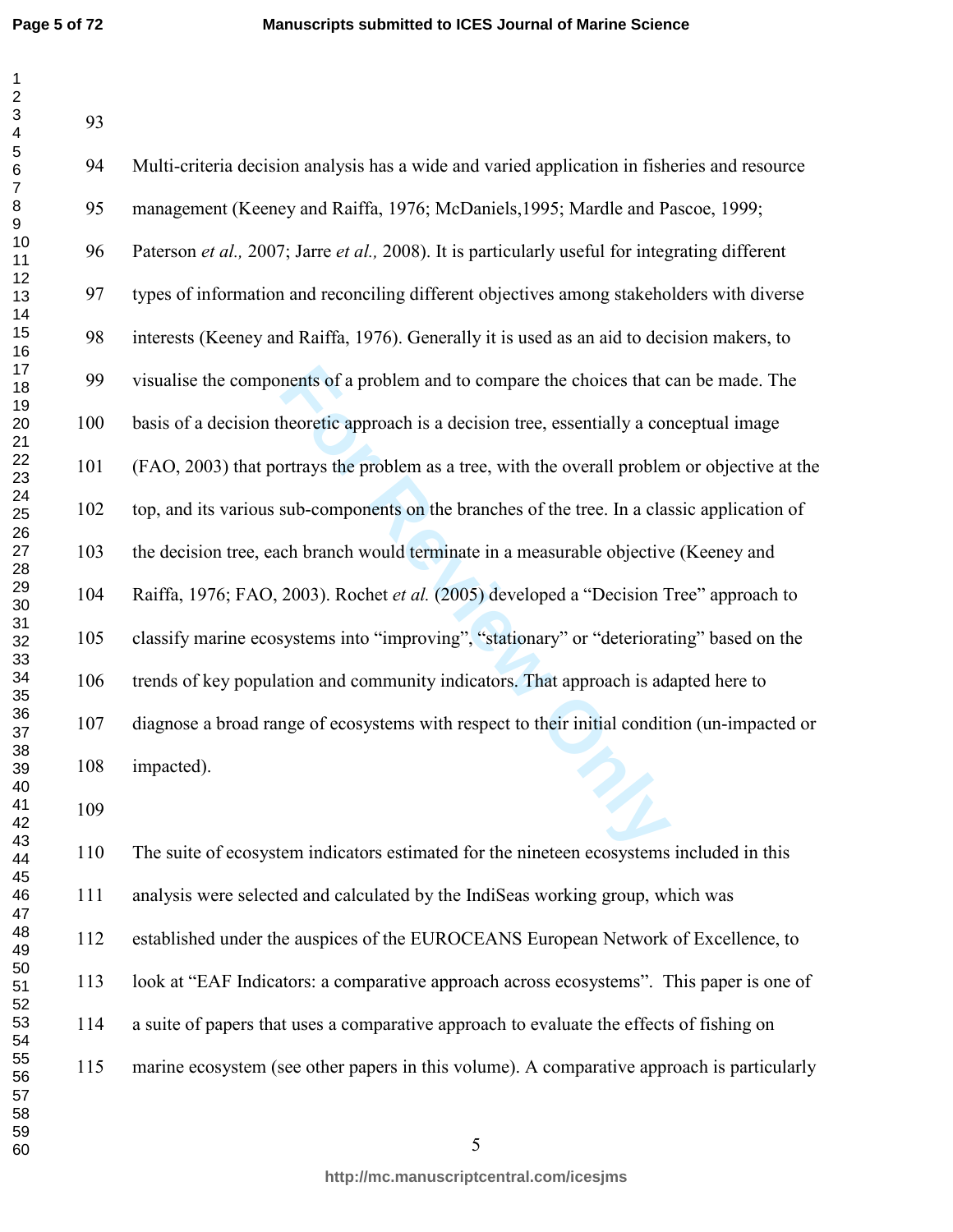| 1                                    |
|--------------------------------------|
| 2                                    |
| $\mathbf{S}$                         |
|                                      |
| 3<br>4<br>5<br>6                     |
|                                      |
| 7                                    |
|                                      |
|                                      |
|                                      |
| 891011234151617                      |
|                                      |
|                                      |
|                                      |
|                                      |
|                                      |
|                                      |
|                                      |
| 18                                   |
| - 19<br>20<br>-                      |
|                                      |
| 21<br>22<br>-                        |
|                                      |
|                                      |
|                                      |
|                                      |
|                                      |
|                                      |
|                                      |
| ∠2 3 4 5 6 7 7 8 9 3 1 3 1 3 3 3 3 1 |
|                                      |
|                                      |
|                                      |
| 31<br>32<br>$\overline{ }$           |
|                                      |
|                                      |
|                                      |
| 33<br>34<br>35<br>36<br>37           |
|                                      |
|                                      |
| 38<br>39                             |
|                                      |
| 40                                   |
| 41                                   |
| 42                                   |
| 43<br>Š                              |
| 44                                   |
| 45                                   |
| 46                                   |
| 47                                   |
| 48                                   |
| 49                                   |
| 50                                   |
| 51                                   |
| ۔<br>52                              |
| $\overline{ }$                       |
| 53                                   |
| 54                                   |
| 55                                   |
| 56<br>ć                              |
| 57                                   |
| 58                                   |
| 59                                   |
| 60                                   |

116 useful in an ecosystem context since they can be treated as pseudo-replicates. It thus

117 provides more confidence about the observed patterns of response to fishing seen across

118 multiple ecosystems, rather than observations in one ecosystem alone.

# Methods

121 The ingredients for the Decision Tree in this analysis is a definition of the initial state of the 122 ecosystem(s), the selection of a suite of ecosystem indicators for one or more ecosystems, 123 an analysis of the trends of the ecosystem indicators and the building of a decision tree with 124 decision rules.

## The Ecosystems

127 The nineteen ecosystems examined in this study cover a broad geographical range,

128 including the eastern Pacific (north, central and south); the north west Atlantic; the eastern

129 Atlantic (north, central and south) and the Mediterranean Sea (Table 1). They include high

130 latitude, temperate, tropical and upwelling systems and are associated with both developing

131 and developed nations, and have varied fishing histories. Thus, they offer a varied group of

132 ecosystems and span a range of exploitation levels for classification purposes. A

133 description of each ecosystem is provided in Shin *et al.* (this volume).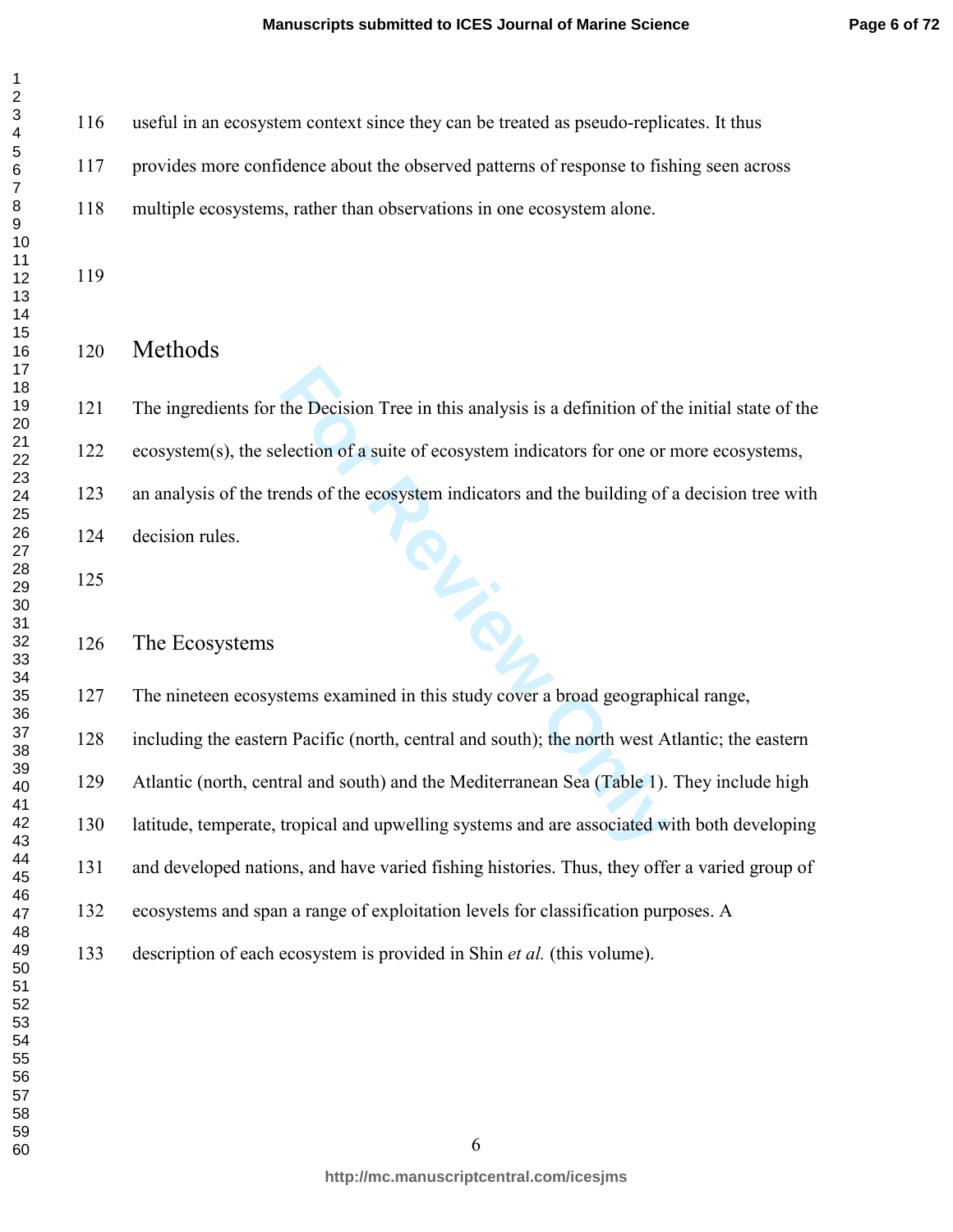Ig the experts representing each of the 19 ecosystems<br>
Fria were used to assess the state of the ecosystem. A<br>
Interacted if all of the following criteria applied at the begi<br>
Frian of under/moderately exploited stocks = 1 136 In order to interpret the results of the decision tree, it was necessary to first describe the 137 state of the ecosystem at the beginning of the time period under consideration. Initial 138 ecosystem state was simplified to a binary state: un-impacted or impacted. This was 139 determined by asking the experts representing each of the 19 ecosystems to complete a 140 survey where 3 criteria were used to assess the state of the ecosystem. An ecosystem was 141 defined as un-impacted if all of the following criteria applied at the beginning of the time-142 series: (i) the proportion of under/moderately exploited stocks = 1 (i.e.., no overexploited 143 stocks at the beginning of the time series), (ii) there were no industrialized or destructive 144 fishing practices (e.g. trawling over hard bottoms; dredging; dynamite; discarding; cyanide 145 fishing; blast fishing;) and (iii) there were no documented community or ecosystem impacts 146 caused by fishing, such as: habitat loss, impact on by-catch species, disruption of the food 147 web, loss of top predators. Respondents were asked to provide references to support their 148 assessment (Appendix 1).

# The Suite of Ecosystem Indicators

151 Rochet *et al.* (2005) used a combination of 2 population and 6 community indicators for 152 their diagnostic analysis, although they only explicitly used community indicators for their 153 decision tree. In contrast, only ecosystem indicators are used here. While a combination of 154 population and community indicators may add robustness to the approach, the exclusion of 155 population indicators enables a much broader comparison of ecosystems: a comparative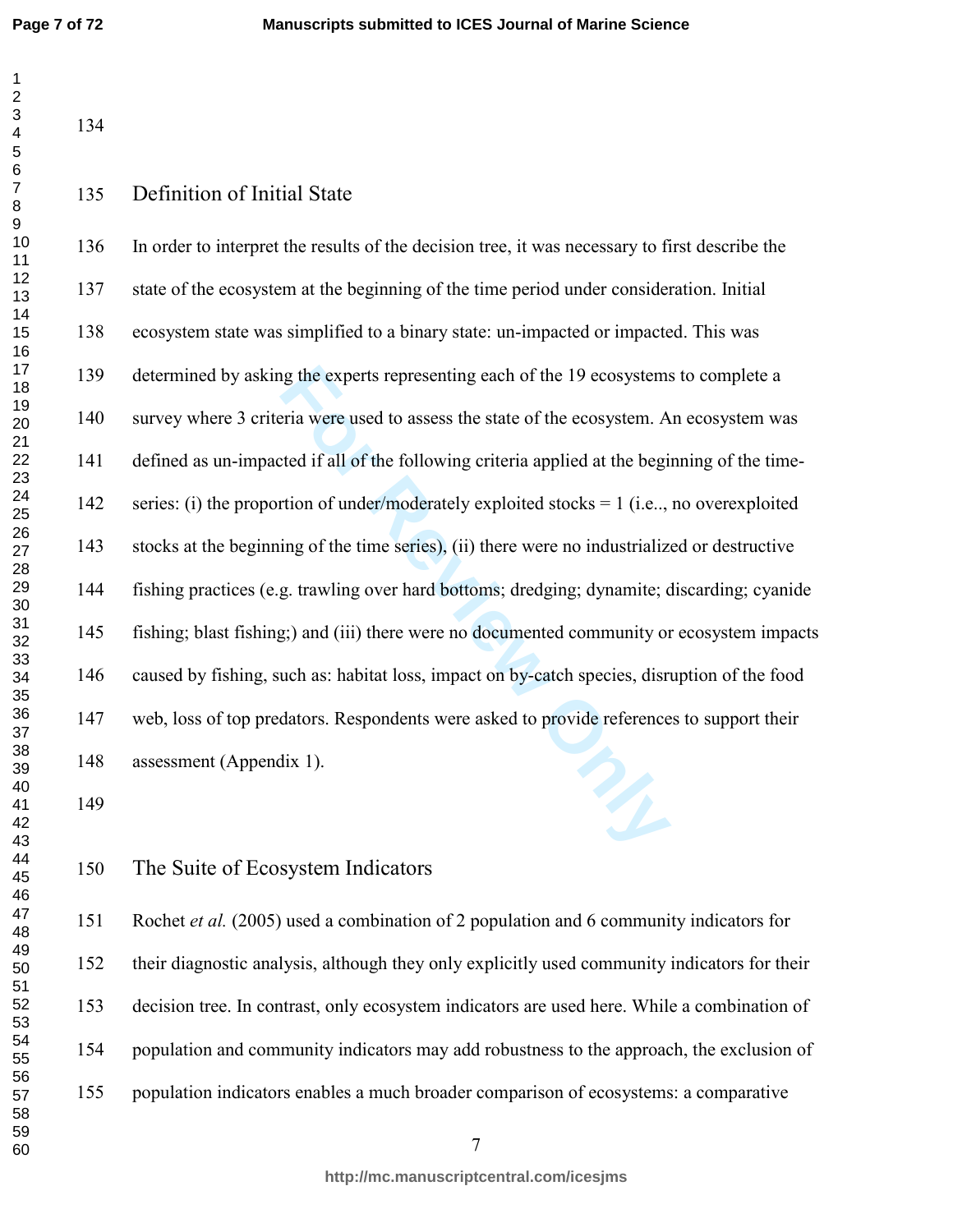$\mathbf{1}$  $\overline{2}$  $\overline{\mathbf{4}}$  $\overline{7}$  $\,8\,$ 

| 156 | approach requires that data for the indicators are available and operationally equivalent for |
|-----|-----------------------------------------------------------------------------------------------|
| 157 | all systems compared. This constrains the choice of indicators, and in some cases, the        |
| 158 | length of the time series. The suite of six indicators used here and the rationale associated |
| 159 | with their choice are fully described in Shin et al. (this volume). Note that the IndiSeas WG |
| 160 | uses the term "ecosystem" indicator while others such as Rochet et al. (2005) used the term   |
| 161 | "community" indicator. We use the wider term since the objective of IndiSeas is to apply a    |
| 162 | suite of indicators to assess the status of the ecosystem. Although the suite of ecosystem    |
| 163 | indicators presented here measures mostly the community sampled by demersal trawl             |
| 164 | surveys, and thus mostly fish, the longer term objective of IndiSeas is to expand this        |
| 165 | encompass the ecosystem, within the constraints noted above.                                  |
| 166 |                                                                                               |
| 167 | Each indicator is associated with a management goal (Table 2) and previous analyses show      |
| 168 | that the 6 indicators provide complementary information on the status of marine ecosystems    |
| 169 | (Blanchard et al., this volume). The length of the time series of indicators for each         |
| 170 | ecosystem varies from a low of 8 years (Sahara Coastal Morocco) to a high of 43 years         |
| 171 | (Northeast US), with a mean of 24 years (Table 1). One indicator was missing from the         |
| 172 | suite of four ecosystems: Sahara Coastal Morocco, West Coast Canada and northern              |
| 173 | Humboldt lacked fish size and Bay of Biscay lacked mean life span.                            |
| 174 |                                                                                               |
| 175 | Determination of indicator trends                                                             |
| 176 | The information used in the decision tree is the trend of the indicators over the time period |
| 177 | under consideration. For each indicator, we assume that a negative trend indicates            |
| 178 | increasing impacts of fishing (Table 2), whereas a positive trend indicates an improving      |
|     |                                                                                               |

**http://mc.manuscriptcentral.com/icesjms**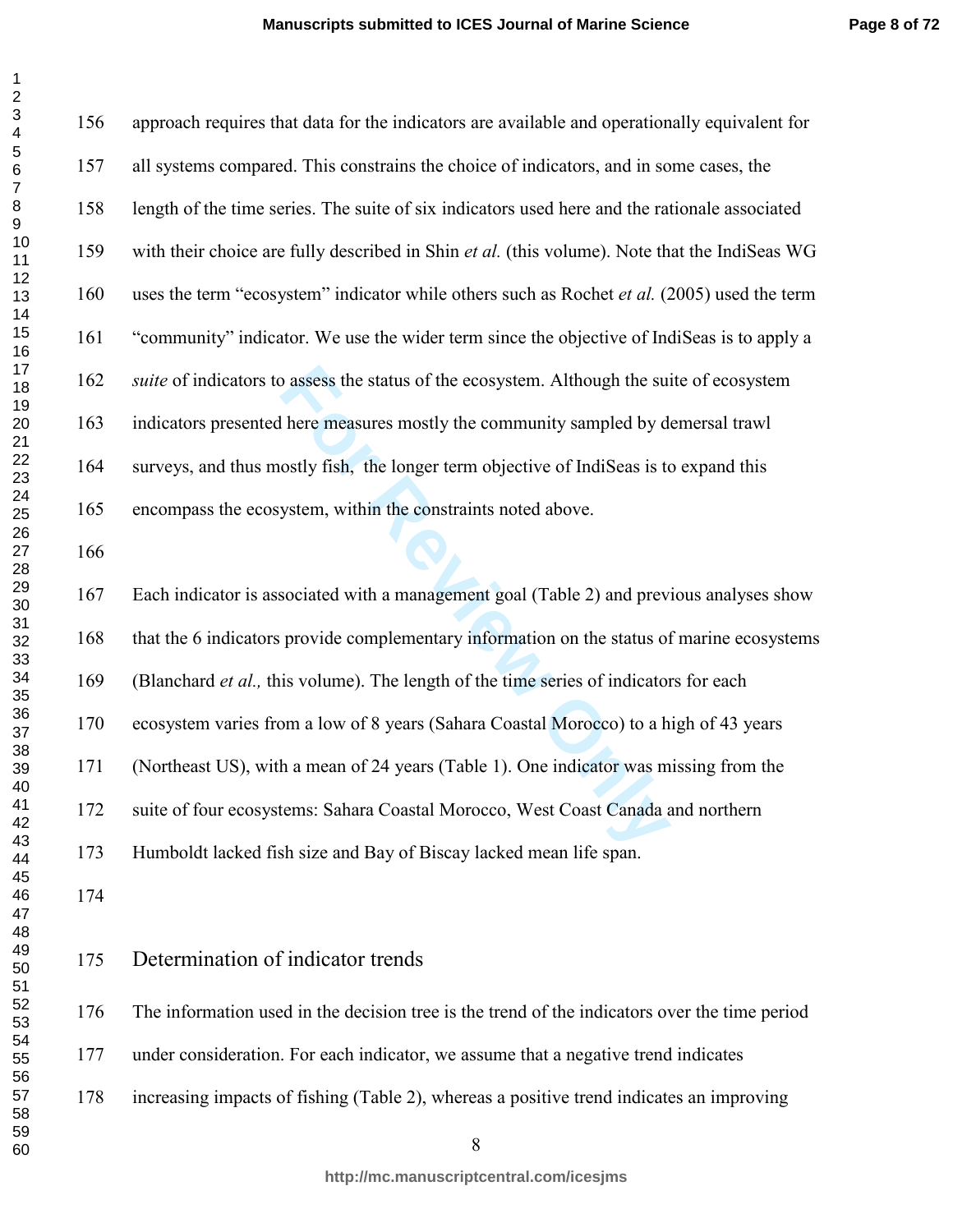mmetrical.<br>
tors were examined following the method described<br>
Blanchard *et al.* (this volume) using a two-stage estin<br>
orrelation if present. To do this, a linear model was f<br>
s using a generalized least-squares regressi 179 situation. No trend indicates that there are either stationary impacts, meaning that the 180 system remained in an unchanged impacted state, thus the indicator did not change, or no 181 detectable impacts of fishing. The initial state of the ecosystem determines the 182 interpretation of trends. An "impacted" state can improve or deteriorate further whereas an 183 "un-impacted" ecosystem cannot be classified as improving since, by definition, there is no 184 impacted state to improve on (in relation to fisheries impacts). Thus the basis of the 185 classification is asymmetrical. 187 Trends in the indicators were examined following the method described in Coll *et al.* 188 (2008) and used in Blanchard *et al.* (this volume) using a two-stage estimation procedure, 189 correcting for autocorrelation if present. To do this, a linear model was fitted to each of the 190 predicted time series using a generalized least-squares regression framework that models 191 the temporal correlations in the error. The significance of the trend was assessed by testing 192 the null hypothesis that the slope of the fitted line equals zero  $(H0: = 0)$  using a two-tailed

193 test of significance.

The Decision Tree

196 The indicators in the decision tree are assessed sequentially and decision rules developed to 197 integrate this information to classify the ecosystem. For their community indices, Rochet *et al.* (2005) used a conservative, precautionary decision rule where as soon as one indicator 199 had a significant negative trend, the decision tree was stopped and the ecosystem classified 200 as "deteriorating". For an ecosystem to be classified as improving, two indicators had to 201 show a significant increase. The first rule took precedence over the second rule. Thus in the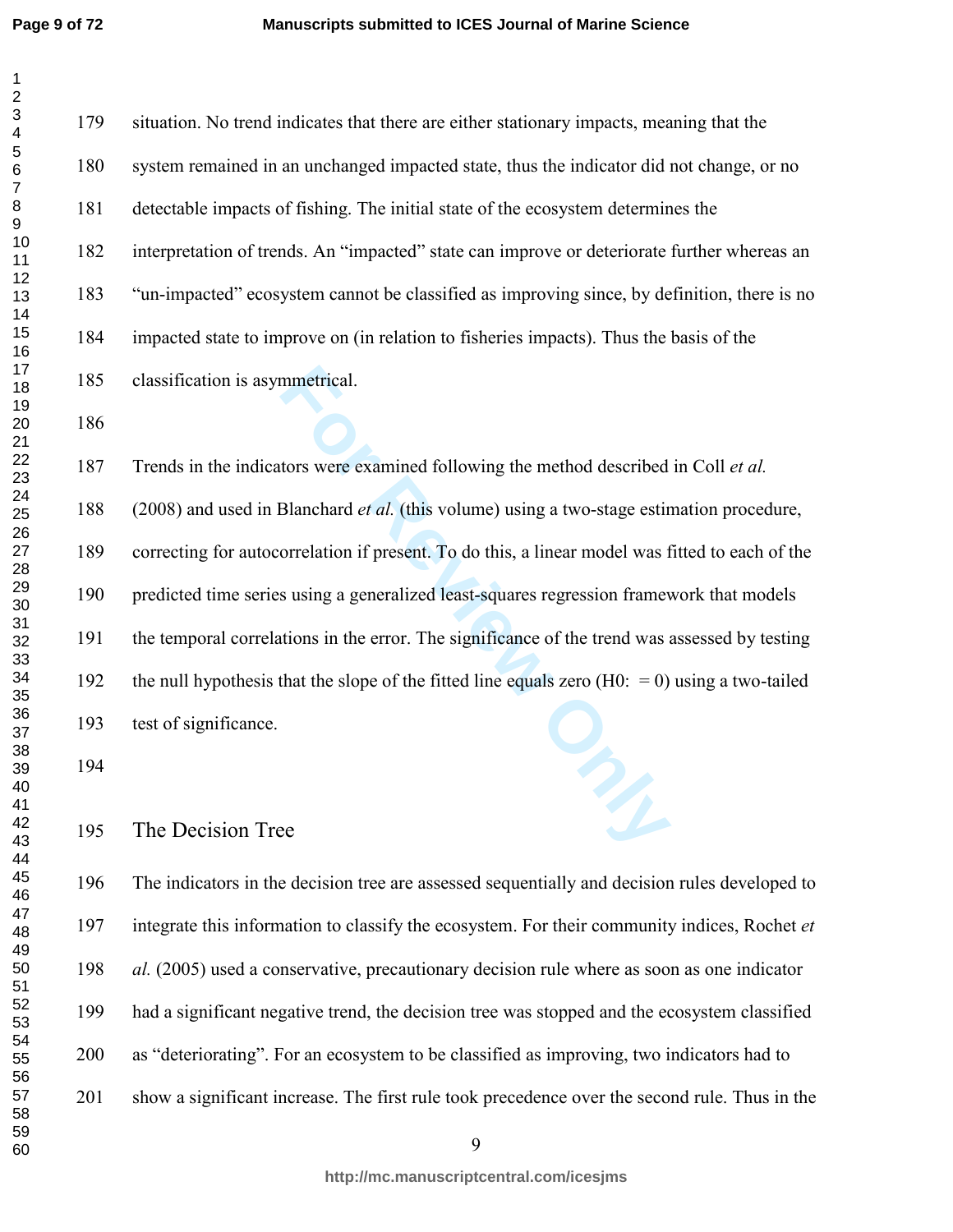| 1                                                   |
|-----------------------------------------------------|
| $\overline{c}$                                      |
| $\mathbf{\hat{z}}$                                  |
|                                                     |
| 3<br>4<br>5<br>5                                    |
|                                                     |
| 6                                                   |
| 7                                                   |
|                                                     |
|                                                     |
|                                                     |
|                                                     |
|                                                     |
|                                                     |
| 891011213141516178                                  |
|                                                     |
|                                                     |
|                                                     |
|                                                     |
|                                                     |
| - 3<br>19<br>-                                      |
|                                                     |
| 1                                                   |
| $2$<br>$2$<br>$2$<br>$2342222222$<br>22222223       |
|                                                     |
|                                                     |
|                                                     |
|                                                     |
|                                                     |
|                                                     |
|                                                     |
|                                                     |
|                                                     |
|                                                     |
|                                                     |
|                                                     |
|                                                     |
|                                                     |
|                                                     |
|                                                     |
| 30<br>31<br>32<br>334<br>34<br>35<br>36<br>37<br>38 |
|                                                     |
|                                                     |
|                                                     |
| 40                                                  |
| 41                                                  |
| 42                                                  |
| 43<br>Š                                             |
| 44                                                  |
| 45                                                  |
| 46                                                  |
|                                                     |
| 47                                                  |
| 48<br>3                                             |
| 49                                                  |
| 50                                                  |
| 51                                                  |
| 52                                                  |
| 53                                                  |
| 54                                                  |
| 55                                                  |
|                                                     |
| 56<br>ì                                             |
| 57                                                  |
| 58                                                  |
| 59                                                  |
| 60                                                  |

 $\mathbf{1}$  $\overline{2}$ 

> ire agreement between decision makers and stakehol<br>Decision Rule 1.<br>you are out" rule of Rochet *et al.* (2005) was adopte<br>also explored in this analysis. A second, less precaut<br>wo strikes and you are out" was developed wh 202 decision tree, the trend of each indicator is sequentially assessed until either a negative 203 trend is encountered or the end of the decision tree is reached (see Rochet *et al.,* 2005, 204 Figure 2). This is a precautionary approach which insists that one negative trend in an 205 ecosystem indicator indicates that the ecosystem is deteriorating, and this should invoke 206 some sort of remedial management response. The requirement that two indicators must 207 increase in order to be classified as improving is again conservative. Both are somewhat *ad hoc* and would require agreement between decision makers and stakeholders. This decision 209 rule was adopted as Decision Rule 1. 211 The "one strike and you are out" rule of Rochet *et al.* (2005) was adopted here, but other 212 decision rules were also explored in this analysis. A second, less precautionary but more 213 conservative rule "two strikes and you are out" was developed where a "deteriorating" state 214 was reached when two indicators had a negative trend, and improving when there were no 215 negative trends and three indicators had a positive trend. As in the previous analysis, this 216 still meant that classification of an ecosystem as "improving" was conservatively

217 undertaken.

219 The probability associated with each possible end point of the decision tree, under a null 220 hypothesis of a stable community structure, was estimated as the product of the 221 probabilities associated with each branch of the decision tree (assuming that the six 222 ecosystem indicators are independent, see below). In a stable community, the probability of 223 the null hypothesis being correct is 0.95 (assuming an error risk of 0.05 and using a two-224 tailed test of significance). Thus the probability of an increase, or decrease, is 0.025, and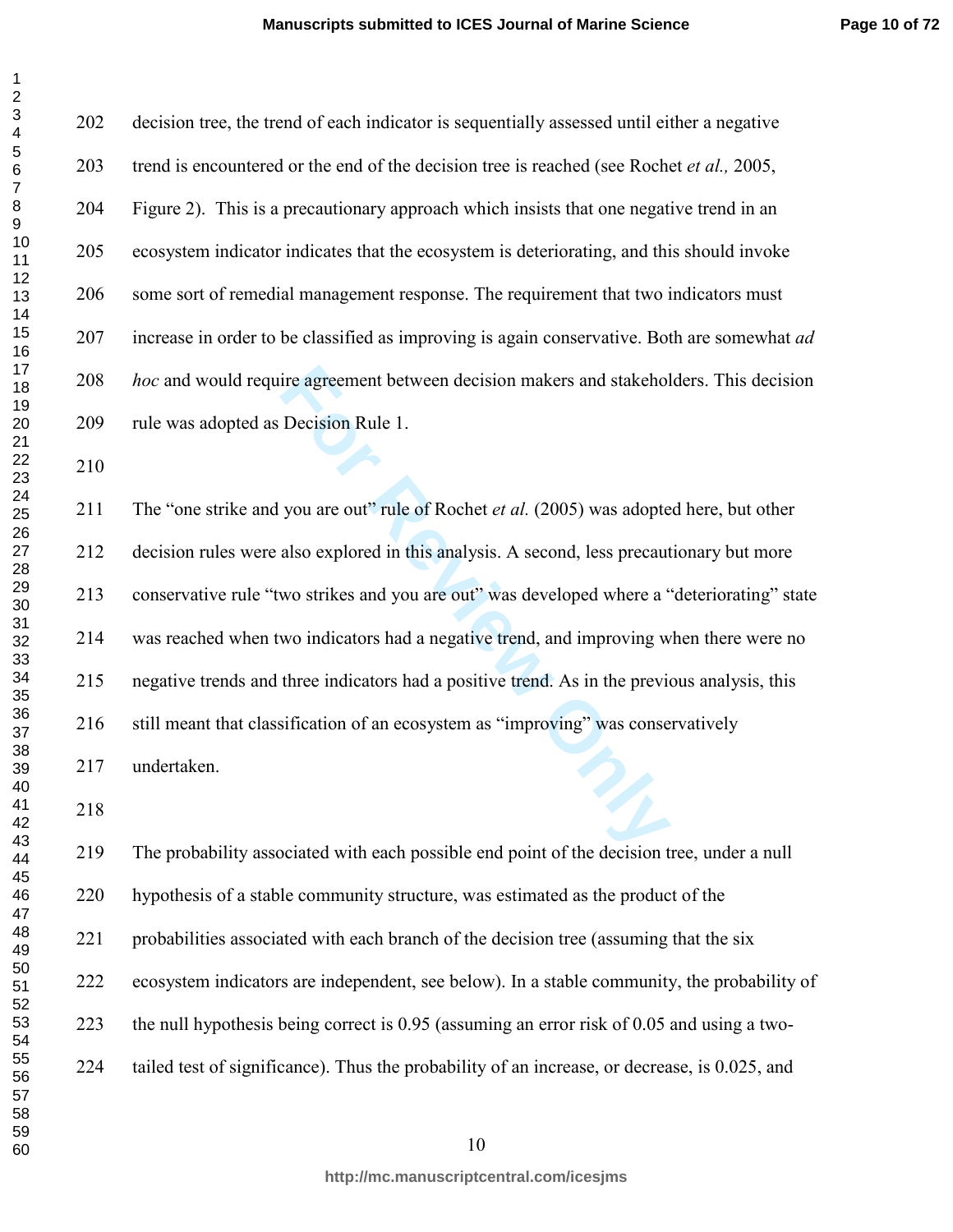**For Alternative System indicators was determined following Rochet** *et als* **consystem indicators estimated with the best precision tree to this logic: each of the management goals outlined e first four indicators. To this** 225 the probability of no change in indicator "a" followed by a decrease in indicator "b" is 226 0.024 (0.95\*0.025). Missing indicators were assumed not to change and were thus 227 attributed a probability of 0.95. The number of branches included in the probability 228 estimation is determined by the point at which the tree is terminated by the decision rule: 229 after the first significant negative trend, after the second significant positive trend providing 230 there are no significant negative trends, or, at the end of the tree if no decision rule is 231 invoked. *Indicator Order*  234 The initial order of the indicators was determined following Rochet *et al.* (2005) who 235 indicated that the ecosystem indicators estimated with the best precision and which were 236 most clearly associated with interpreting a trend entered the decision tree first. A third 237 criterion was added to this logic: each of the management goals outlined in Table 2 had to 238 be represented in the first four indicators. To this end the order depicted in Table 2 was 239 used. To check for sensitivity to starting order, five other variants that also satisfied all the 240 criteria were explored. In each variant, each indicator was sequentially placed at the top of 241 the decision tree, and the indicator that was at the top, placed at the bottom.

*Interpreting trends* 

244 A key component of decision tree methodology is the interpretation of the trends of the 245 ecosystem indicators. In all cases, the expected effect of fishing is a decrease in the 246 indicator representing a negative condition. However, fishing does not occur in isolation,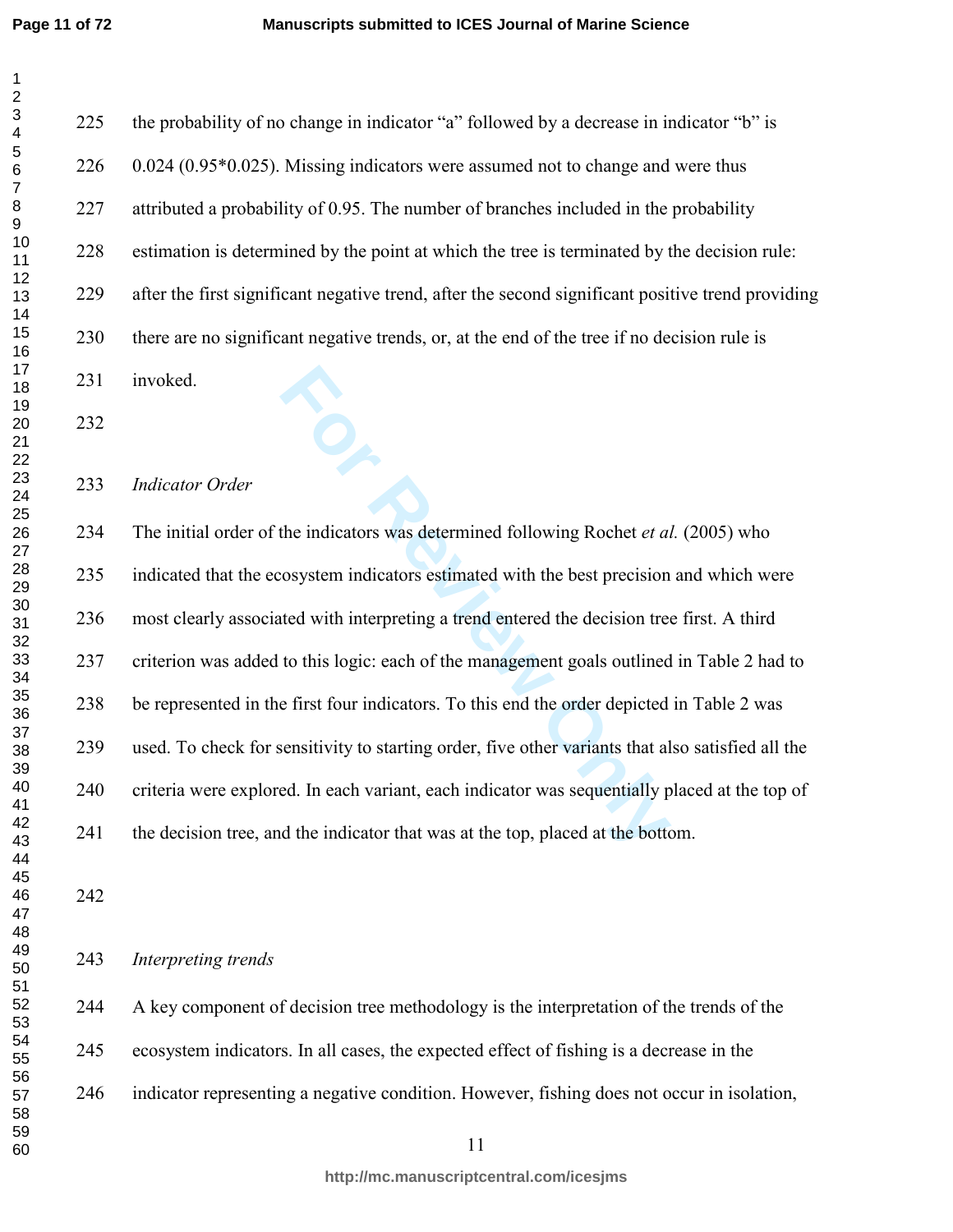$\mathbf{1}$  $\overline{2}$ 

247 and other factors such as change in environmental conditions, increased productivity or 248 increased recruitment may also affect a change in indicator trend. A list of factors that 249 affect the direction of the six ecosystem indicators are proposed in Table 3. Furthermore, 250 certain combinations of indicators may be indicative of specific effects of fishing or 251 environmental forcing. Four effects were explored here: (i) fishing down the food web 252 (FDFW), (ii) loss of diversity and stability (iii) loss of size structure and (iv) changes in 253 productivity or recruitment (Table 4).

uitment (Table 4).<br>
the average trophic level of the catch declines over<br>
in the total catch (Pauly *et al.*, 1998, 2001). Conside<br>
h can in some instances be misleading because it car<br>
ailability of small pelagic fish. To *FDFW* occurs when the average trophic level of the catch declines over time with a 256 concurrent decrease in the total catch (Pauly *et al.,* 1998, 2001). Considering only the 257 trophic level of catch can in some instances be misleading because it can reflect the high 258 variability of the availability of small pelagic fish. Total catch is not included as an 259 indicator here (see Shin *et al.,* this volume), but it is suggested that a combination of a 260 significant negative trend in trophic level of the landings plus a significant negative trend in 261 biomass would indicate FDFW and represents a departure from two of the management 262 goals "Ecosystem structure and Functioning" and "Resource Potential" (Table 2). A 263 decrease or no change in the other ecosystem indicators would also be consistent with 264 FDFW.

*Loss of diversity and stability* is indicated by a decrease in % predators, indicating a loss in 267 functional diversity (Hooper *et al.,* 2005) and mean life span, indicating a loss in stability. 268 Stability is reduced since longer lived fish are more resistant to perturbation and change as, 269 being larger, they are generally more fecund and have more viable eggs (Longhurst, 2002).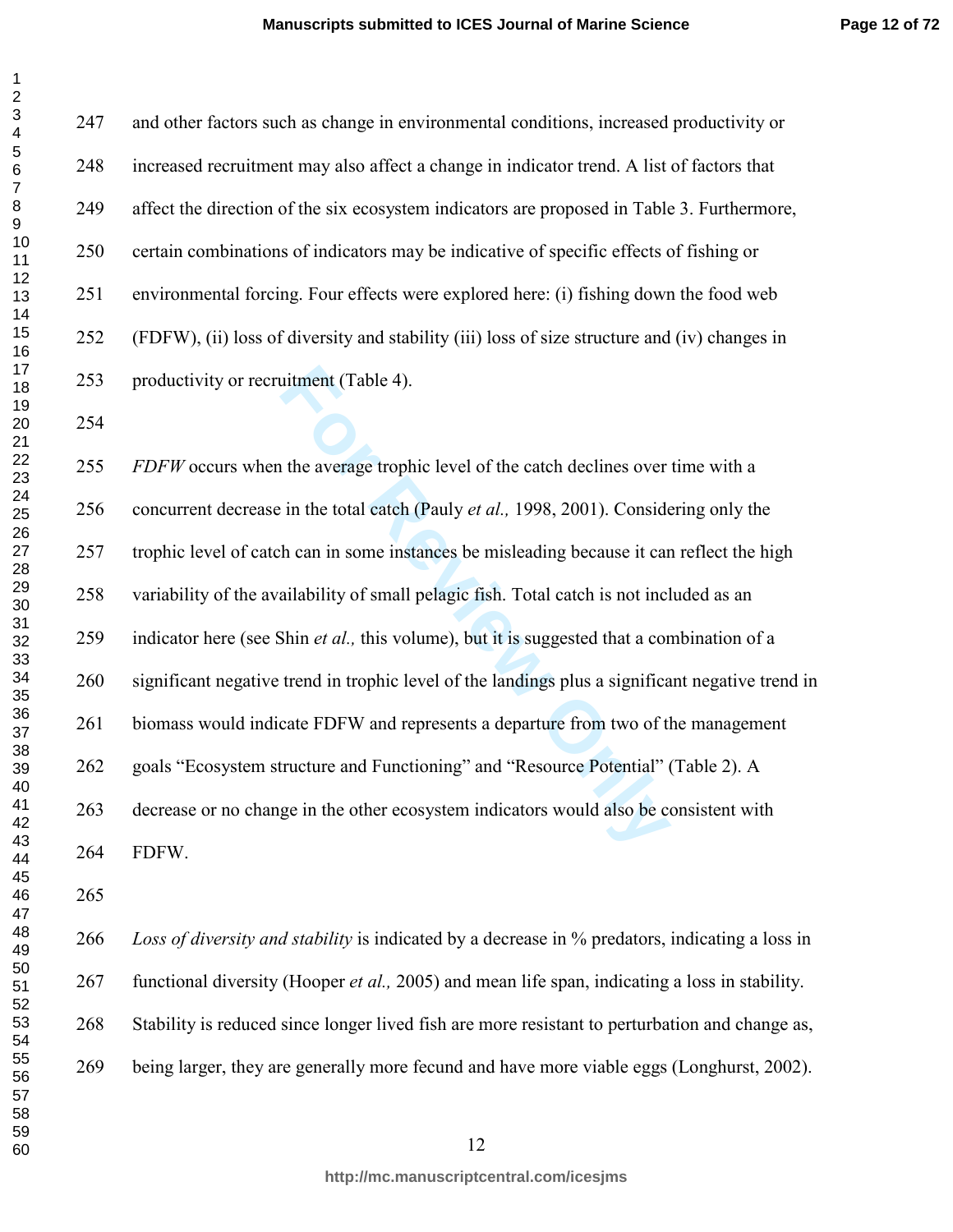*Formalies* is the first potential indicator of size selective effected (Stokes *et al.*, 1993; Sinclair *et al.*, 2002). If cours an life span and/or trophic level of the landings and, g evidence of size selective fishing 270 Loss of diversity and stability represents a departure from the management goals 271 "Conservation of Biodiversity" and "Ecosystem Stability and Resistance to Perturbations" 272 (Table 2). A decrease in predators represents a loss in functional diversity. A decrease or no 273 change in trophic level of the landings, fish size or inverse exploitation would be consistent 274 with this effect; no specific trend is expected for biomass. *Loss of size structure* is the first potential indicator of size selective effects of fishing where 277 large fish were targeted (Stokes *et al.*, 1993; Sinclair *et al.*, 2002). If coupled with a 278 negative trend in mean life span and/or trophic level of the landings and/or % predators, 279 this would be strong evidence of size selective fishing indicating a departure from the 280 management goal "Ecosystem structure and Functioning". If fishing selectively targeted 281 small fish, a significant positive trend would be expected in fish sizes. There is no expected 282 trend in biomass, or inverse exploitation. *Increased productivity and increased* recruitment are difficult to separate with this set of 285 indicators: a combination of a decrease in fish size (increased productivity at lower trophic 286 levels, increased recruitment, or both) with an increase in biomass could be symptomatic of 287 either increased productivity or recruitment. It is suggested that an increase in productivity 288 or recruitment would be propagated up the food web through bottom-up processes, leading 289 to increased productivity at all trophic levels or size groups. Thus it would have a transient 290 impact on mean life span, % predators, trophic level of the landings and inverse 291 exploitation. Therefore no change in these indicators is expected.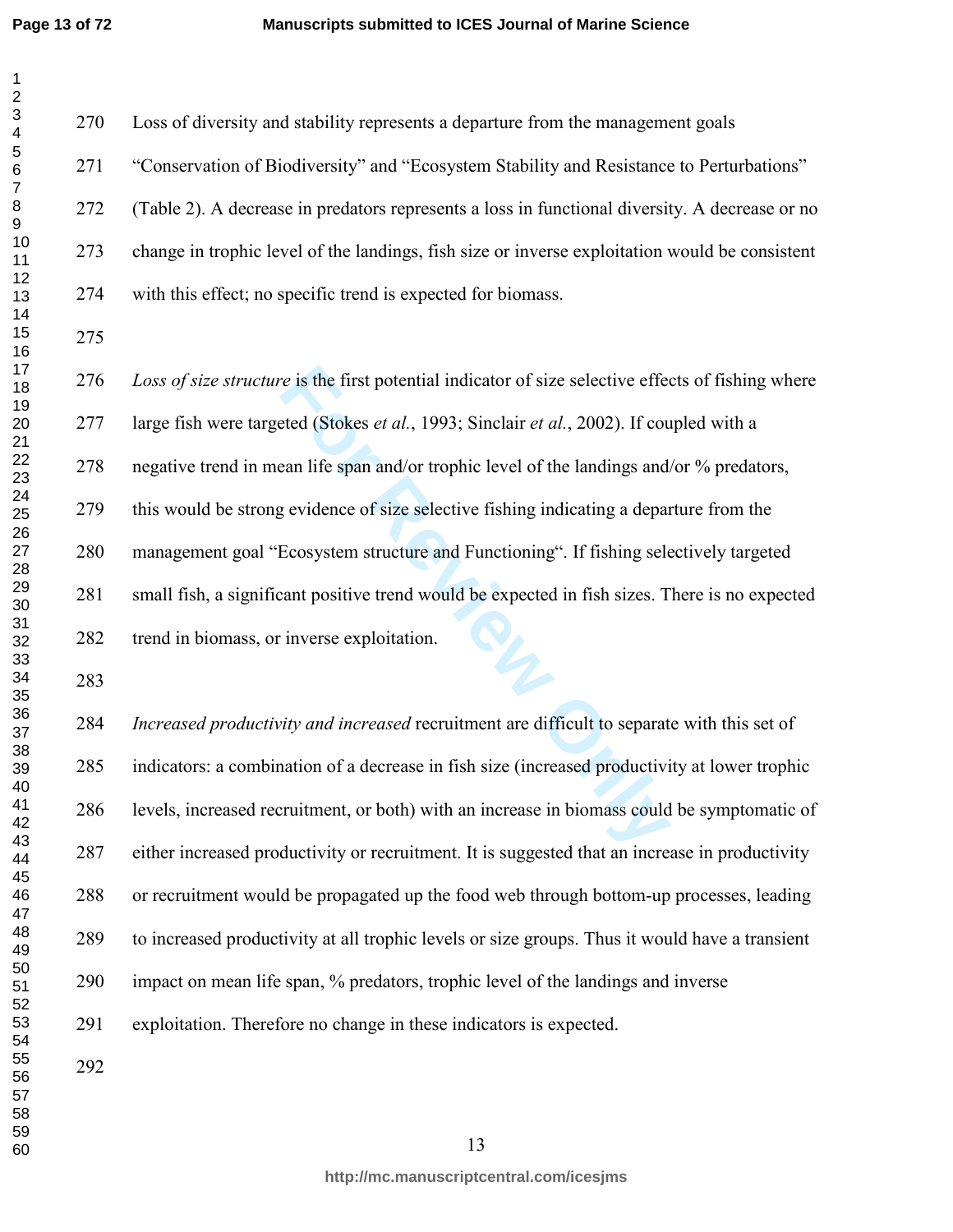| 1                                                   |  |
|-----------------------------------------------------|--|
| 2                                                   |  |
| $\mathbf{\hat{z}}$                                  |  |
|                                                     |  |
| 34567.                                              |  |
|                                                     |  |
|                                                     |  |
|                                                     |  |
|                                                     |  |
|                                                     |  |
|                                                     |  |
|                                                     |  |
|                                                     |  |
|                                                     |  |
|                                                     |  |
|                                                     |  |
|                                                     |  |
|                                                     |  |
|                                                     |  |
|                                                     |  |
| 8910112131416178<br>18<br>19<br>20                  |  |
|                                                     |  |
|                                                     |  |
| 1                                                   |  |
|                                                     |  |
|                                                     |  |
| 22<br>23<br>24<br>25<br>28<br>28                    |  |
|                                                     |  |
|                                                     |  |
|                                                     |  |
|                                                     |  |
|                                                     |  |
|                                                     |  |
| $^{29}$                                             |  |
| 30<br>31<br>32<br>334<br>34<br>35<br>36<br>37<br>38 |  |
|                                                     |  |
|                                                     |  |
|                                                     |  |
|                                                     |  |
|                                                     |  |
|                                                     |  |
|                                                     |  |
|                                                     |  |
|                                                     |  |
|                                                     |  |
| 40                                                  |  |
| 41                                                  |  |
|                                                     |  |
| 4                                                   |  |
| 43                                                  |  |
| 44                                                  |  |
| 45                                                  |  |
| 46                                                  |  |
| 47                                                  |  |
| 48                                                  |  |
|                                                     |  |
| 49                                                  |  |
| 50                                                  |  |
| 51                                                  |  |
| $\frac{3}{5}$<br>$\overline{ }$                     |  |
| E<br>3<br>×                                         |  |
| 54                                                  |  |
|                                                     |  |
| 55                                                  |  |
| 56<br>ì                                             |  |
| 57                                                  |  |
| 58                                                  |  |
| 59                                                  |  |
| 60                                                  |  |
|                                                     |  |

293 In addition to the classification function of the decision tree, the combinations of trends in 294 the 19 ecosystems were examined to determine whether these processes could be detected 295 by means of particular trend combinations and to determine whether there were other

296 known factors that may contribute to the results.

 $\mathbf{1}$  $\overline{2}$ 

# Exploring changes in ecosystem status over time

Example 1 and Decision Rule 1 were used in the decision Rule 1 and Decision Rule 1 and Decision Rule 1 and Decision Rule 1 and Decision Rule 1 and Decision Rule 1 and Decision Rule 1 and Decision Rule 1 and Decision Rule 1 299 The time window through which data are explored can affect the results that are seen. In 300 order to explore whether the results observed for these ecosystems are consistent over time, 301 the date were further explored in three time blocks: (i) 1960s/70s to end of the time series 302 for those ecosystems with data (seven ecosystems, Table 1), (ii) 1980-end of time series 303 (sixteen ecosystems, Table 1, also see Coll *et al.,* this volume) and (iii) 1996-2005 304 (nineteen ecosystems, Table 1, also see Blanchard *et al.,* this volume). Initial state in time 305 periods (ii) and (iii) was determined by the results of the decision tree for time periods (i) 306 and (ii) respectively for ecosystems whose original initial state was defined in earlier years 307 (Table 1). Only Order 1 and Decision Rule 1 were used in the decision tree.

# Independence of indicators

310 One assumption of the decision tree method is that the six indicators are independent.

311 Blanchard *et al.* (this volume) conducted two sets of tests to explore redundancy in the

312 indicators using a pair-wise correlation analysis and mutual information analysis which

313 compares the rhythms of two time series to quantify their degree of dynamic cohesion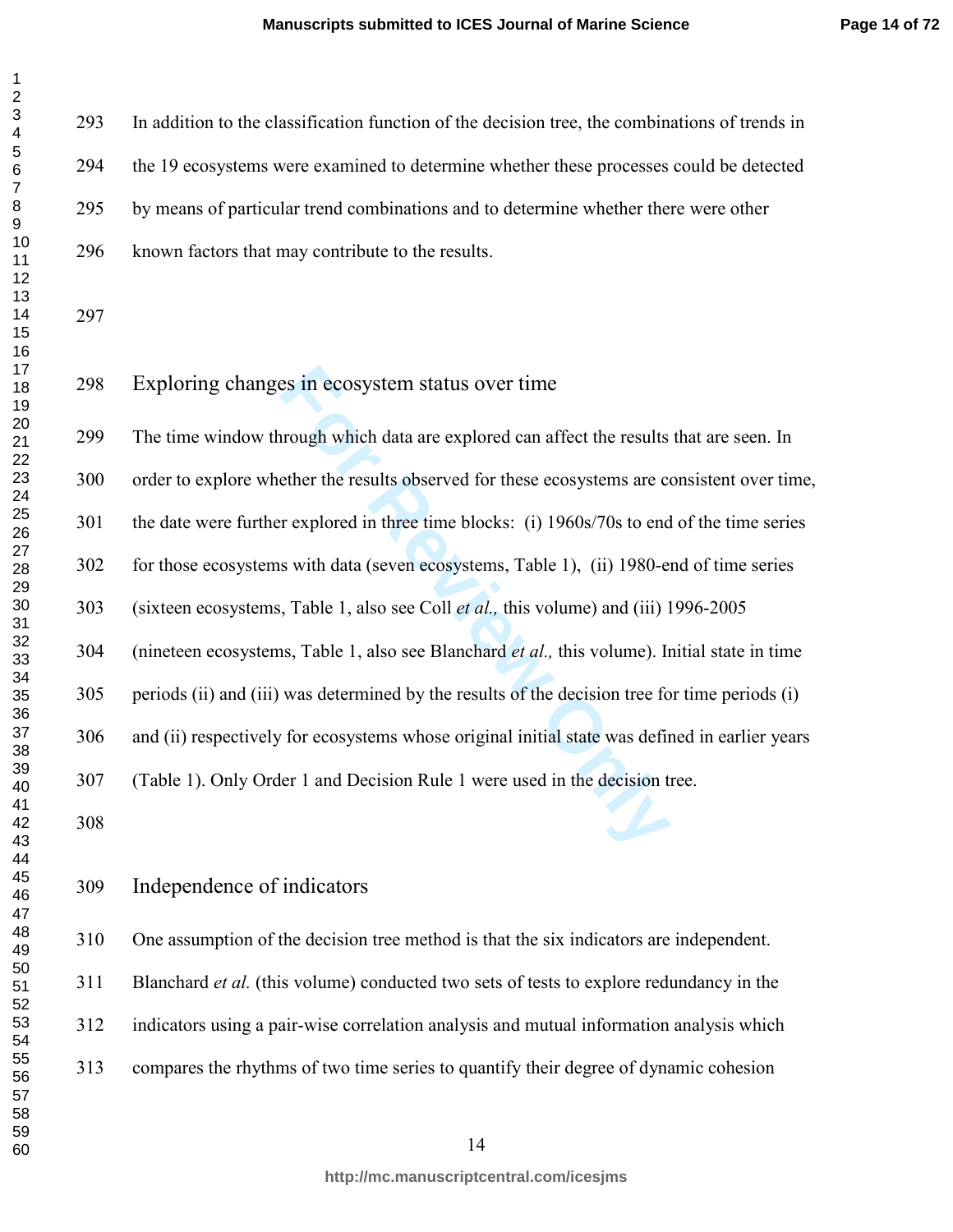$\mathbf{1}$  $\overline{2}$  $\overline{\mathbf{4}}$  $\overline{7}$  $\,8\,$ 

| $\overline{\mathbf{c}}$                   |     |                                                                                                |
|-------------------------------------------|-----|------------------------------------------------------------------------------------------------|
| $\mathsf 3$<br>$\overline{\mathbf{4}}$    | 314 | (Cazelles, 2004). Results indicated that there was no consistent redundancy between            |
| 5<br>$\,6$                                | 315 | indicators across all 19 ecosystems and classification of ecosystems into groups according     |
| $\boldsymbol{7}$<br>8<br>$\boldsymbol{9}$ | 316 | to pair-wise correlations of indicators resulted in fairly weak associations across            |
| 10<br>11                                  | 317 | ecosystems. Given these results, the assumption of independence between indicators holds       |
| 12<br>13                                  | 318 | for the time periods under consideration when all 19 ecosystems are considered.                |
| 14<br>15                                  |     |                                                                                                |
| 16<br>17<br>18                            | 319 |                                                                                                |
| 19<br>20                                  |     |                                                                                                |
| 21<br>22                                  | 320 | Results                                                                                        |
| 23<br>24                                  | 321 |                                                                                                |
| 25<br>26<br>27                            | 322 | <b>Initial State</b>                                                                           |
| 28<br>29                                  | 323 | The initial state of one ecosystem began in the 1960s, six in the 1970s, nine in the 1980s     |
| $30\,$<br>31<br>32                        | 324 | and three in the 1990s. No ecosystem met criterion 1, that is, the proportion of under or      |
| 33<br>34                                  | 325 | moderately exploited stocks = 1, and for at least $50\%$ of the ecosystems, the proportion was |
| 35<br>36                                  | 326 | less than 0.5. No ecosystem had no industrialized or destructive fishing practices but four    |
| 37<br>38<br>39                            | 327 | had no documented community or ecosystem impacts caused by fishing (Guinea,                    |
| 40<br>41                                  | 328 | Mauritania, Portugal and Senegal, Table 5). Thus all nineteen ecosystems were classified as    |
| 42<br>43                                  | 329 | impacted since they failed to meet at least one of the three criteria outlined above.          |
| 44<br>45<br>46                            |     |                                                                                                |
| 47<br>48                                  | 330 |                                                                                                |
| 49<br>50                                  | 331 | Determination of indicator trends                                                              |
| 51<br>52<br>53                            |     |                                                                                                |
| 54<br>55                                  | 332 | The analysis of trends in the ecosystem indicators over the entire length of their time series |
| 56<br>57                                  | 333 | illustrates that most of these systems are undergoing change (Table 6). The Bay of Biscay      |
| 58<br>59                                  |     | 15                                                                                             |
| 60                                        |     |                                                                                                |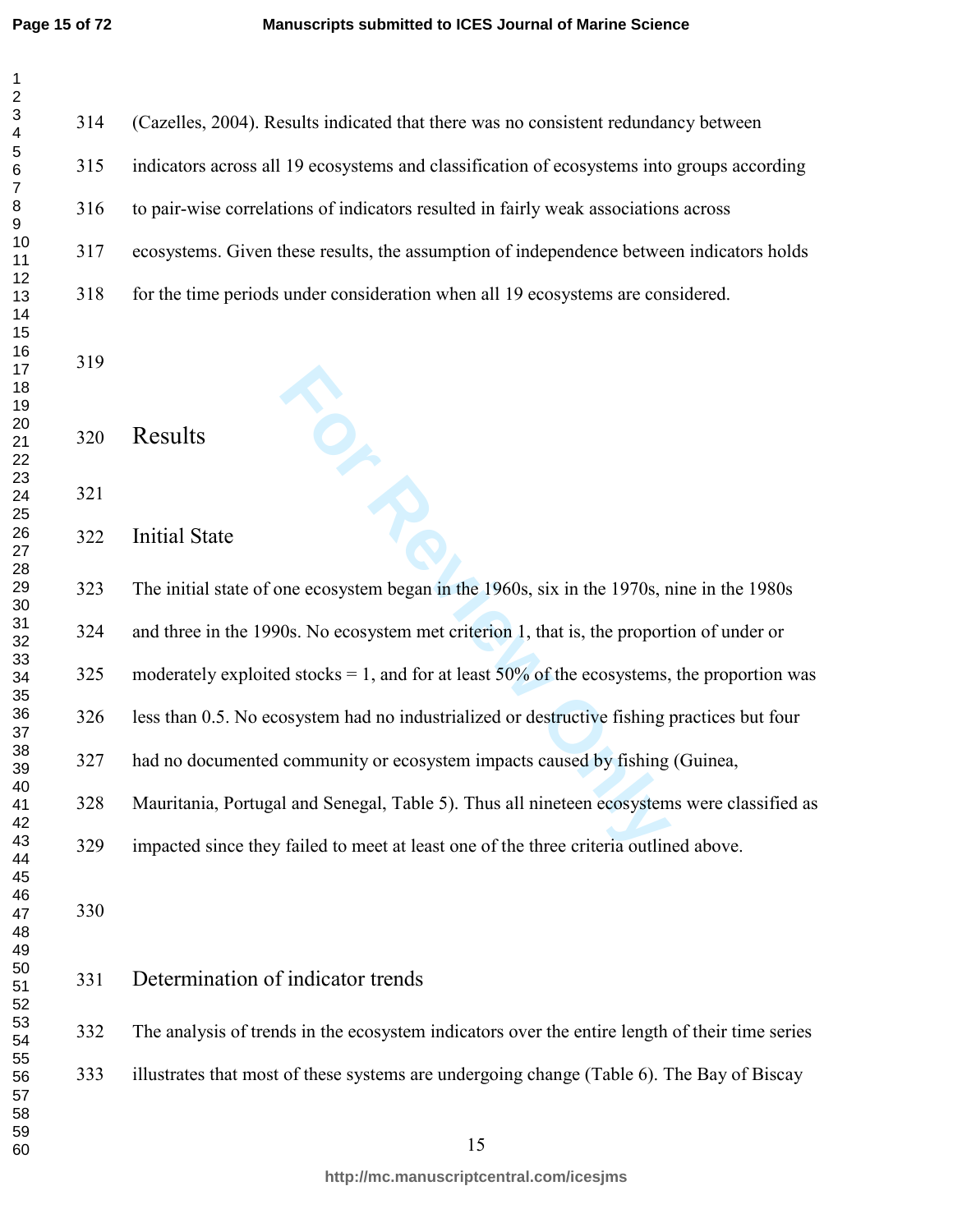| 1                                                        |
|----------------------------------------------------------|
| 2                                                        |
|                                                          |
| 34567                                                    |
|                                                          |
|                                                          |
|                                                          |
|                                                          |
|                                                          |
|                                                          |
|                                                          |
|                                                          |
|                                                          |
|                                                          |
|                                                          |
|                                                          |
|                                                          |
|                                                          |
|                                                          |
| . 891111111111122222222223333                            |
|                                                          |
|                                                          |
|                                                          |
|                                                          |
|                                                          |
|                                                          |
|                                                          |
|                                                          |
|                                                          |
|                                                          |
|                                                          |
|                                                          |
|                                                          |
|                                                          |
| 30<br>31<br>32<br>33<br>34<br>35<br>36<br>37<br>38<br>39 |
|                                                          |
|                                                          |
|                                                          |
|                                                          |
|                                                          |
|                                                          |
|                                                          |
|                                                          |
| 40                                                       |
| 41                                                       |
| 4                                                        |
| 43<br>ś                                                  |
| 44                                                       |
| 45                                                       |
|                                                          |
| 46                                                       |
| 47                                                       |
| 48                                                       |
| 49                                                       |
| 50                                                       |
|                                                          |
| 51<br>52<br>$\overline{ }$                               |
| 53                                                       |
| 54                                                       |
|                                                          |
| 55                                                       |
| 56<br>ć                                                  |
| 57                                                       |
| 58                                                       |
| 59                                                       |
| 60                                                       |

| 334 | had no ecosystem indicators with a significant trend for the time periods under             |
|-----|---------------------------------------------------------------------------------------------|
| 335 | consideration. West Coast Canada had two positive trends (biomass and trophic level of the  |
| 336 | landings), the Barents Sea and Bering Sea each had one positive trend (inverse fishing      |
| 337 | pressure and fish size respectively). In five cases, Baltic Sea, Mauritania, Portugal,      |
| 338 | Senegalese EEZ and Southern Humboldt, all significant trends were negative at the 5%        |
| 339 | level (note that there were positive trends in life span and fish size at the 10% level for |
| 340 | Mauritania and the Baltic respectively). A mixture of positive and negative significant     |
| 341 | trends in the ecosystem indicators occurred in the other ten ecosystems.                    |

### Decision Tree Analysis

Baltic respectively). A mixture of positive and negat<br>tem indicators occurred in the other ten ecosystems.<br>allysis<br>e 1, one ecosystem was diagnosed as improving (We<br>not improving (Barents Sea, Bay of Biscay and Beri<br>deteri 344 Using Decision Rule 1, one ecosystem was diagnosed as improving (West Coast Canada, 345 Figure 1a), three as not improving (Barents Sea, Bay of Biscay and Bering Sea and Figure 346 1b) and the rest had deteriorated from their initial state (Figure 1c and d). West Coast 347 Canada improved from its initial state because two indicators, biomass and trophic level of 348 landings, had positive trends and no indicator had negative trends. Of the three "non-349 improving" ecosystems, one had no significant trends (Bay of Biscay) and Barents Sea and 350 Bering Sea each had one positive trend (inverse exploitation and mean size respectively). 351 The ecosystems that deteriorated from their initial state fell into four main groups: eight 352 ecosystems were immediately classified as deteriorating because the first indicator at the 353 top of the decision tree, mean length significantly decreased (Figure 1c); three ecosystems 354 (Portugal, Senegal and Southern Humboldt), passed the first two levels of the decision tree, 355 but had significant decreases in their biomass (Figure 1c); Mauritania, Southern Benguela 356 and Sahara Coastal Morocco had significant decreases in mean trophic level of landings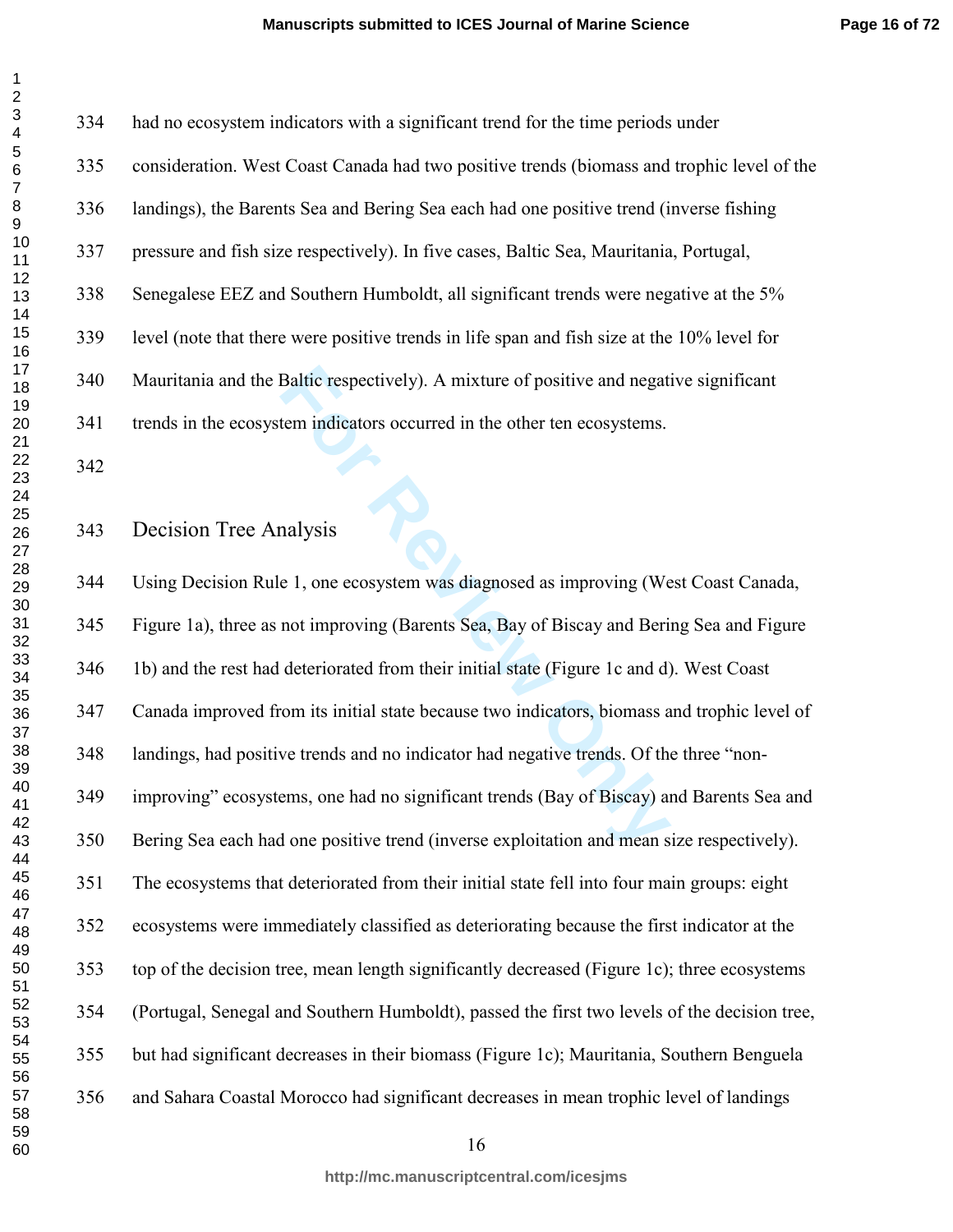| 1                                                        |  |
|----------------------------------------------------------|--|
| 2                                                        |  |
|                                                          |  |
|                                                          |  |
|                                                          |  |
|                                                          |  |
|                                                          |  |
|                                                          |  |
|                                                          |  |
|                                                          |  |
|                                                          |  |
|                                                          |  |
|                                                          |  |
|                                                          |  |
|                                                          |  |
|                                                          |  |
|                                                          |  |
|                                                          |  |
|                                                          |  |
|                                                          |  |
|                                                          |  |
|                                                          |  |
|                                                          |  |
| 345678911111111112222222222333333                        |  |
|                                                          |  |
|                                                          |  |
|                                                          |  |
|                                                          |  |
|                                                          |  |
|                                                          |  |
|                                                          |  |
|                                                          |  |
|                                                          |  |
|                                                          |  |
|                                                          |  |
|                                                          |  |
|                                                          |  |
|                                                          |  |
|                                                          |  |
| 30<br>31<br>32<br>33<br>34<br>35<br>36<br>37<br>38<br>39 |  |
|                                                          |  |
|                                                          |  |
|                                                          |  |
|                                                          |  |
|                                                          |  |
|                                                          |  |
| 40                                                       |  |
| 41                                                       |  |
| $\ddot{a}$                                               |  |
| $4\overset{^4}{\scriptstyle \sim}$                       |  |
| 44                                                       |  |
| 45                                                       |  |
|                                                          |  |
| 46                                                       |  |
| 47                                                       |  |
| 48                                                       |  |
| 49                                                       |  |
|                                                          |  |
|                                                          |  |
|                                                          |  |
|                                                          |  |
| 50<br>51<br>52<br>53                                     |  |
| 54                                                       |  |
| 55                                                       |  |
| 56<br>ì                                                  |  |
| 57                                                       |  |
|                                                          |  |
| 58                                                       |  |
| 59                                                       |  |

indicators is extremely low.<br>
Ided very similar results, with the main difference th<br>
proving since there were no ecosystems with 3 signi<br>
Table 6) and four ecosystems were re-classified as "<br>
anada, which had been improvi 357 (although biomass increased in Southern Benguela and Sahara Coastal Morocco, Figure 1c) 358 and in Guinea EEZ (Figure 1d), three indicators increased, but the last, inverse fishing 359 pressure, decreased, eventually placing Guinea in the deteriorating class. 361 The probabilities associated with the end points of the decision tree in Figure 1 indicate 362 that, under the null hypothesis of a stable community, the probability of observing these 363 combined trends in indicators is extremely low. 365 Decision Rule 2 yielded very similar results, with the main difference that no ecosystem 366 was classified as improving since there were no ecosystems with 3 significant increases and 367 no negative trends (Table 6) and four ecosystems were re-classified as "not improving". 368 Thus West Coast Canada, which had been improving under Decision Rule 1 was classified 369 as "not improving" since it only had two positive trends. In addition Guinea EEZ, Southern 370 Benguela, Portugal and Sahara Coastal Morocco were re-classified as not improving since 371 they had only one negative trend. However, 11 ecosystems remained in the deteriorating 372 category.

#### Effect of Indicator Order

375 Due to the precedence of negative trends in the decision rule (i.e. the decision tree stops 376 when 1 or 2 negative trends are encountered) and the conditions under which an ecosystem 377 can be classified as improving (i.e. 2 or 3 positive trends with no negative trends), the order 378 of the indicators does not affect the final classification. For example, in the case of Guinea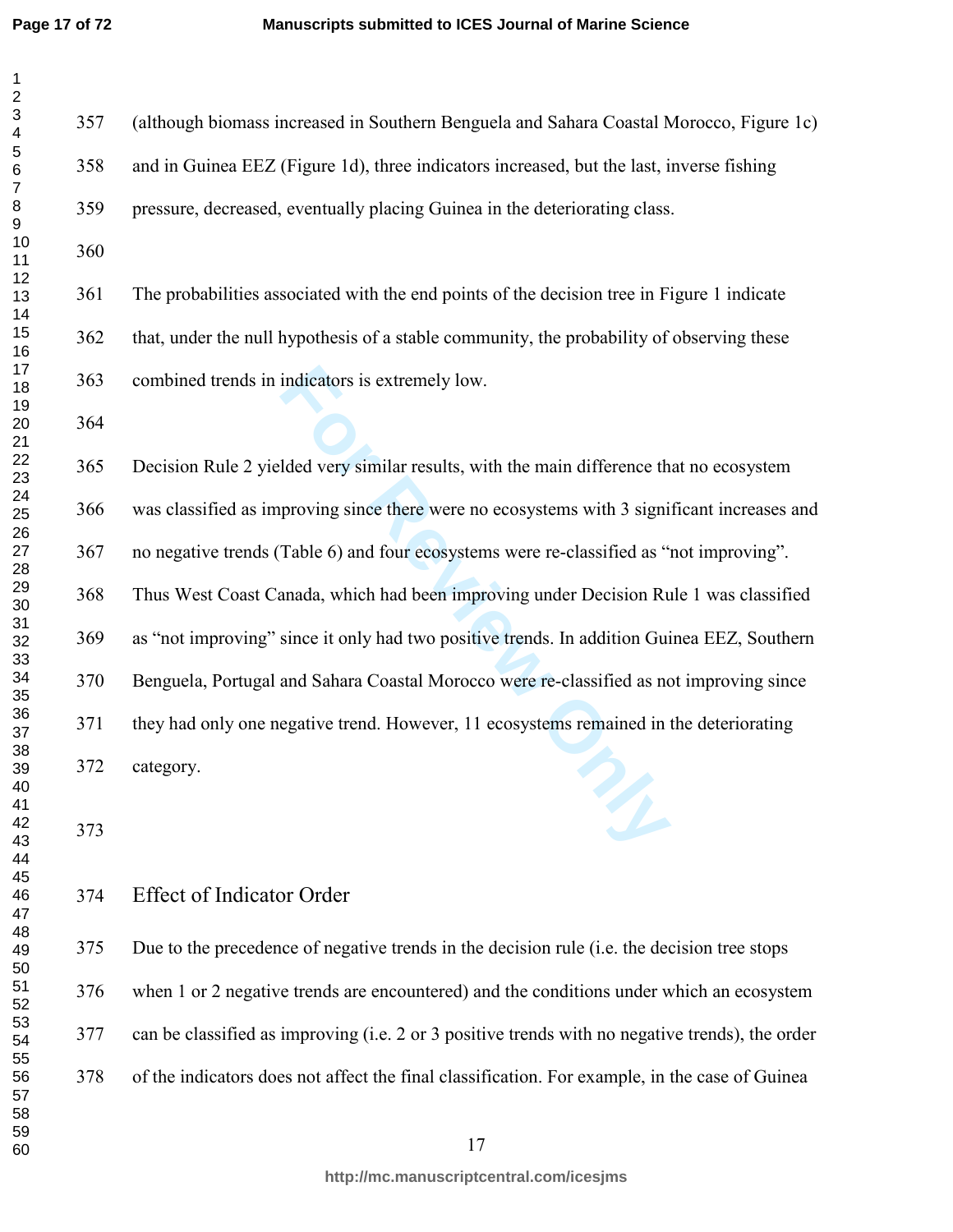| 1                                      |
|----------------------------------------|
| 2                                      |
|                                        |
|                                        |
|                                        |
| 34567                                  |
|                                        |
|                                        |
|                                        |
|                                        |
|                                        |
|                                        |
|                                        |
|                                        |
|                                        |
|                                        |
|                                        |
|                                        |
| 8910112131416178                       |
| ں<br>19<br>20                          |
|                                        |
|                                        |
|                                        |
|                                        |
|                                        |
|                                        |
|                                        |
|                                        |
|                                        |
|                                        |
|                                        |
|                                        |
| 31<br>32<br>33<br>34<br>35<br>36<br>37 |
|                                        |
|                                        |
|                                        |
|                                        |
|                                        |
|                                        |
| 38                                     |
| -<br>39                                |
| 40                                     |
| 41                                     |
| $\overline{4}$                         |
| 43<br>Ŝ                                |
| 44                                     |
|                                        |
| 45                                     |
| 46                                     |
| 47                                     |
| 48                                     |
| 49                                     |
| 50                                     |
| 51                                     |
| $\frac{5}{2}$<br>$\overline{ }$        |
| 5.<br>3                                |
| 54                                     |
| 55                                     |
| 56<br>ì                                |
| 57                                     |
| 58                                     |
| 59                                     |
| 60                                     |
|                                        |

379 EEZ, Figure 2, the length and number of branches in the tree varies with the order of the 380 indicators, but the ecosystem is always classified as deteriorating. This is the case for all the 381 ecosystems: the order of the indicators does not affect the classification of the ecosystem. 

383 However, the order of the indicators does affect the probability associated with that 384 outcome. In the case of Guinea EEZ for example (Figure 2), the probability of observing 385 these trends under the null hypothesis of a stable community ranges from  $p \approx 0.000$  (Order 4) to p = 0.025 (Order 6). Nevertheless, this quantitative difference does not translate into a 387 qualitative difference: under any order of indicators (1 to 6), the probability of the trends

388 found in Guinea occurring is low under the stability hypothesis.

the null hypothesis of a stable community ranges from<br>
For 6). Nevertheless, this quantitative difference does<br>
For Equality and the stability hypothesis.<br>
Equality in the probabic curring is low under the stability hypoth 390 The probabilities associated with the end points of the decision tree were estimated for all 391 ecosystems for each of the six alternative orders of indicators (Table 7). The range of the 392 values was small in all cases except for those ecosystems with a mixture of positive and 393 negative trends, such as Guinea EEZ, Irish Sea, North Sea, Northern Humboldt, Southern 394 Benguela and the Southern Catalan Sea (Tables 6 and 7). Regardless, and as in the case of 395 Guinea EEZ which had the most extreme range of values, these were quantitative 396 differences and did not affect the final classification.

Interpreting trends

399 Fishing down the food web was evident in the Southern Humboldt which was the only 400 ecosystem with significant negative trends in both the trophic level of the catch and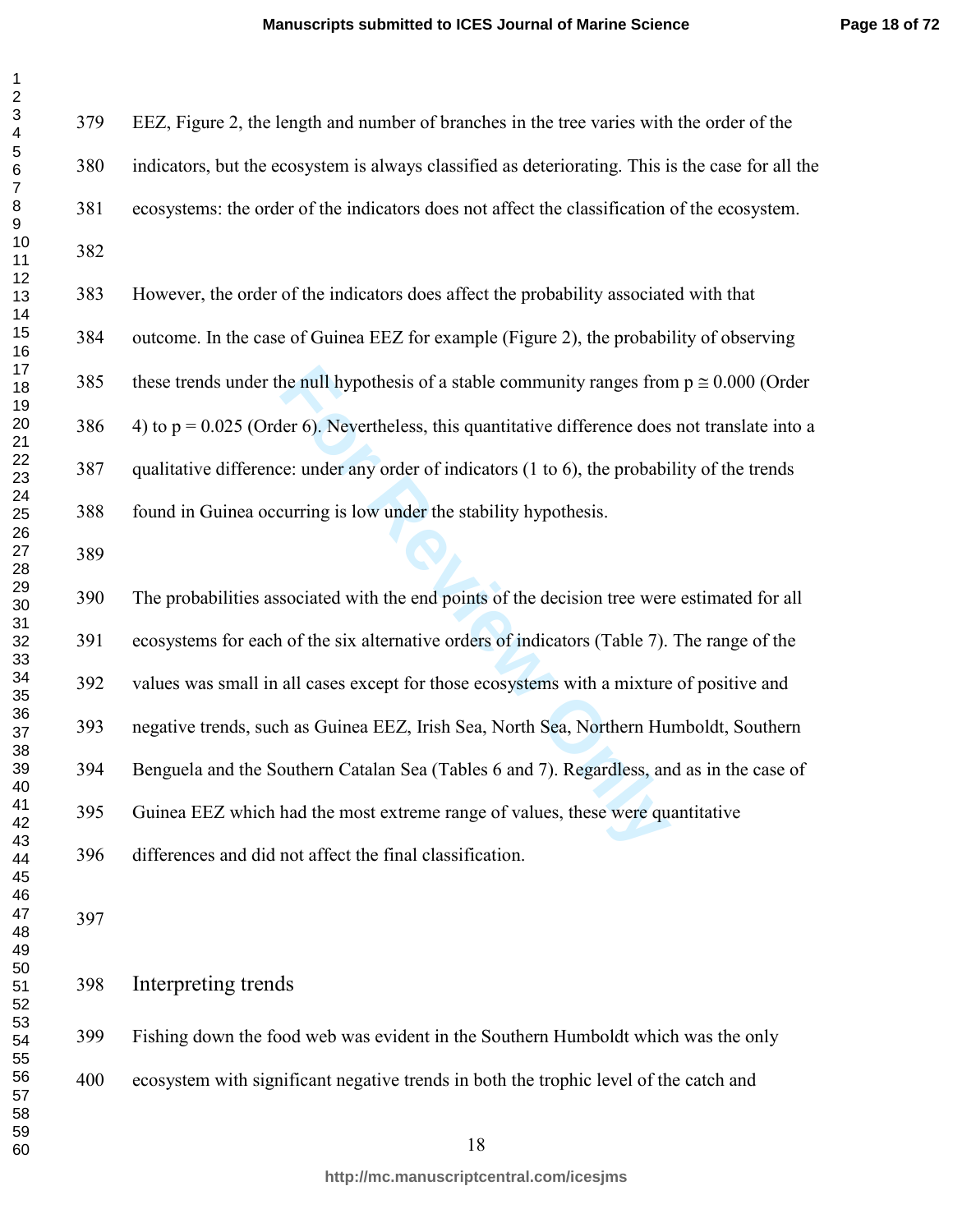401 biomass (Table 8). Senegal and Portugal also showed signs of FDFW, with significant 402 negative trends in trophic level and biomass although, the negative trend in trophic level of 403 the catch was only significant at the 10% level. Senegal also had a significant negative 404 trend in inverse exploitation. Five other ecosystems had significant negative trends in the 405 trophic level of the catch, but in four cases this was coupled with an increase in biomass 406 (Irish Sea, North Sea, Sahara Coastal Morocco and Southern Benguela).

d stability was not observed in any system. Four eco<br>size structure. The combination of indicators on the e<br>alan sea (significant negative trends in fish size, lifes<br>astern Scotian Shelf only)) and in the North Sea (sig<br>nd 408 Loss of diversity and stability was not observed in any system. Four ecosystems showed 409 evidence of loss of size structure. The combination of indicators on the eastern Scotian 410 Shelf and south Catalan sea (significant negative trends in fish size, lifespan and trophic 411 level of the catch (Eastern Scotian Shelf only)) and in the North Sea (significant negative 412 trends in fish size and trophic level) suggest that large fish have been targeted and 413 selectively removed from the ecosystem. One ecosystem, Guinea, exhibited the opposite 414 effect, with an increase in fish size, trophic level of landings and % predators): indicating 415 that either small fish were being targeted, or are less abundant for other reasons. This is not 416 likely to be an indicator of system recovery since there is no increase in biomass and there 417 is a significant decrease in inverse fishing pressure.

419 The Northeast US (North East US), Irish Sea and North Sea all showed evidence of 420 increased productivity or recruitment; a significant increase in biomass coupled with a 421 significant decrease in fish size. No change was expected in the other indicators, but the 422 Irish and North Sea also exhibited a decrease in trophic level of the catch and an increase in 423 inverse fishing pressure. In the North East US, while mean length decreased, mean life span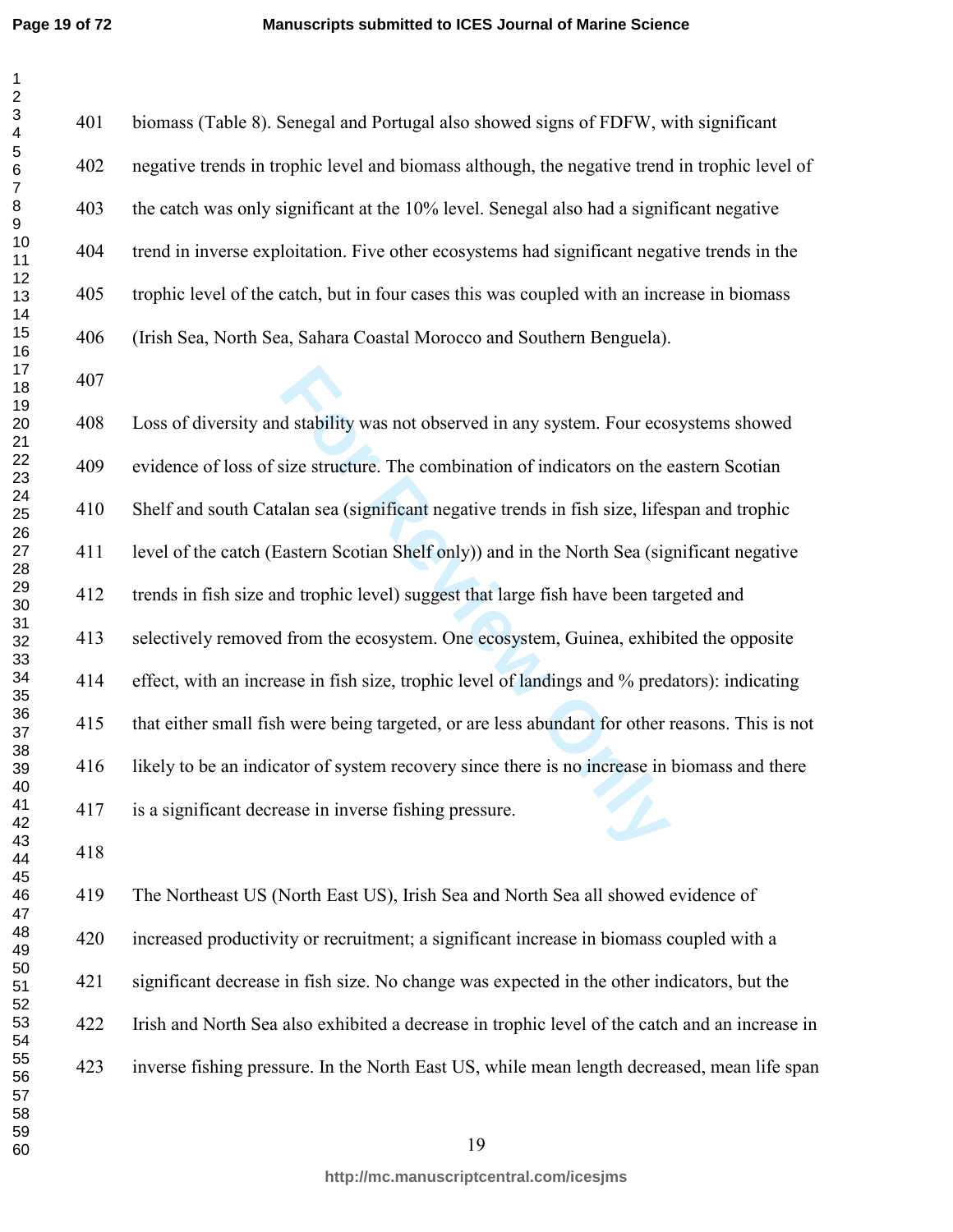424 increased and proportion of predators and inverse fishing pressure decreased. In West Coast 425 Canada, there could be increased productivity/recruitment but the lack of an indicator for 426 mean size precludes this conclusion.

 $\mathbf{1}$  $\overline{2}$ 

### Management Goals

cators are each associated with one of four managem<br>we trend in an indicator indicates that the manageme<br>positive trend indicates an improvement towards that<br>we close the ecosystem is to achieving the goal. The<br>if "deterio 429 The ecosystem indicators are each associated with one of four management goals (Table 2). 430 A significant negative trend in an indicator indicates that the management goal is not being 431 met. Conversely, a positive trend indicates an improvement towards that goal, although it 432 does not indicate how close the ecosystem is to achieving the goal. The negative trends in 433 eight of the fourteen "deteriorating" ecosystems indicated that they were failing to meet 434 more than one management goal. However, in some cases, such as north east US, the two 435 ecosystem indicators associated with resource potential had opposite trends. Biomass 436 increased and inverse fishing pressure decreased. Almost fifty percent of the significant 437 negative trends of the ecosystem indicators were associated with the "Ecosystem 438 Functioning" goal and most of the significant positive trends, as well as many of the 439 significant negative trends, were associated with "Resource Potential" management goal 440 (Table 6). The trend in % predators was significant in four ecosystems: it increased in 441 Guinea, Irish Sea and Northern Humboldt, suggesting increasing Conservation of 442 Biodiversity whereas it decreased in the North East US, indicating a loss of Conservation of 443 Biodiversity. Trends in mean life span are associated with Ecosystem Stability and 444 Resistance to Perturbations, which decreased in the Eastern Scotian Shelf, Northern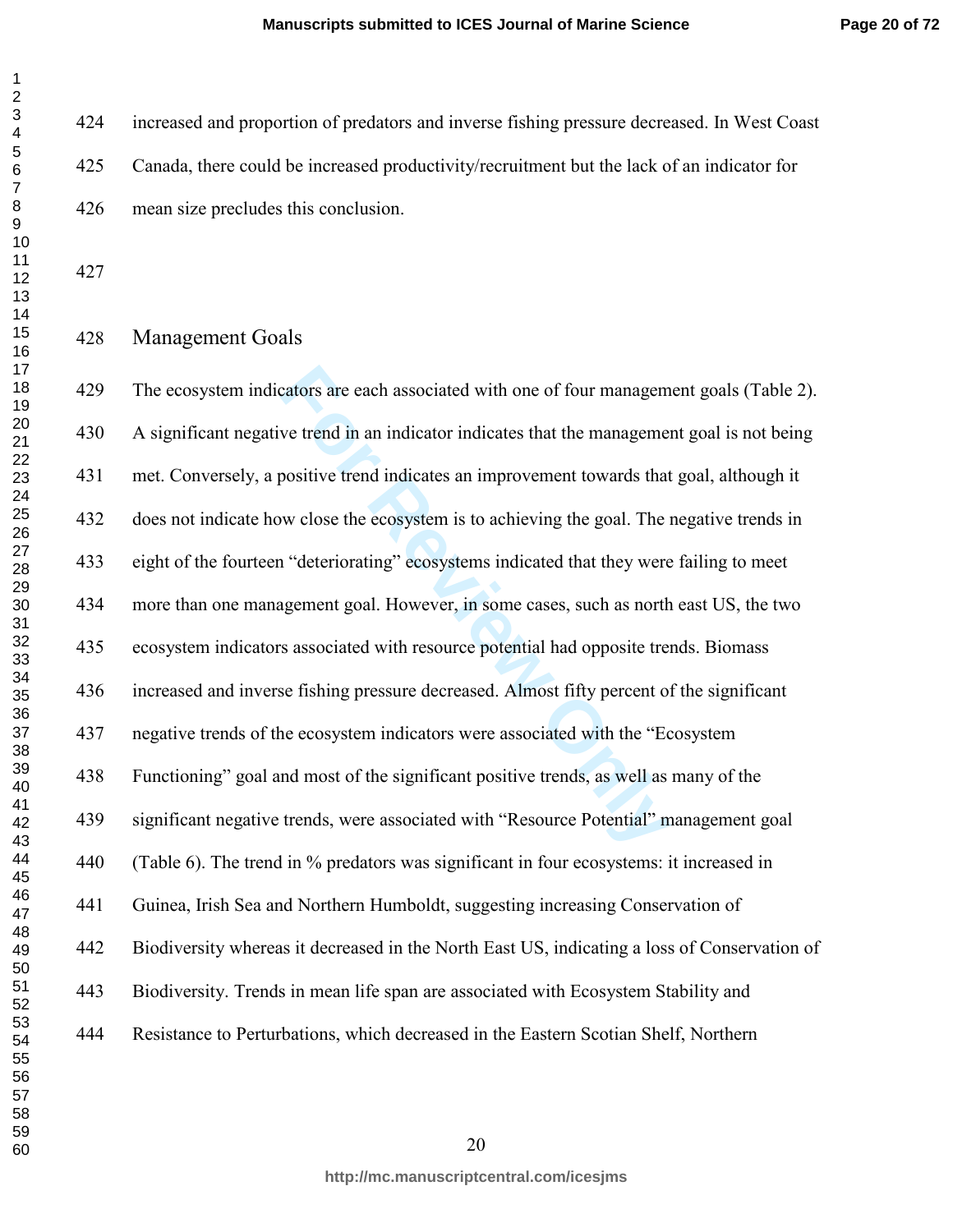445 Humboldt and Southern Catalan Sea, but increased in North Central Adriatic and North 446 East US.

## Exploring changes in ecosystem status over time

In Central Adriatic were consistently diagnosed as "domestive time period under consideration. The eastern Scotian can were both defined as "deteriorating" until the mid-<br>as no trend in the ecosystem indicators for the eas 449 Of the seven ecosystems with time series beginning prior to the 1980s, three, the Irish Sea, 450 Baltic Sea and North Central Adriatic were consistently diagnosed as "deteriorating" (Table 451 9) regardless of the time period under consideration. The eastern Scotian Shelf and the 452 Southern Catalan Sea were both defined as "deteriorating" until the mid-1990s. In the latter 453 time period, there was no trend in the ecosystem indicators for the eastern Scotian Shelf 454 (Appendix 2) suggesting that this ecosystem has reached some stability. The southern 455 Catalan Sea was diagnosed as "improving" in the latter time period with significant positive 456 trends in % predators and trophic level of landings. The Bering Sea changed from a 457 stationary diagnosis, to "improving" to "stationary" over the three time periods. Finally the 458 north east US was diagnosed as 'deteriorating" over the whole time series, "improving" 459 since the 1980s and 'stationary" since the mid-1990s. Mean life span and biomass had 460 positive significant trends in the first two time periods, and no negative trends occurred 461 during the second time period.

463 Of the nine ecosystems whose time series began during the 1980s, the Barents Sea 464 remained "non improving" from 1980s-2005 and 1996-2005 (Table 9). Four ecosystems, 465 Guinea, Mauritania, North Sea and Portugal were diagnosed as "deteriorating" from 1980s-466 2005, but as "not improving" in the latter time period since there were no significant trends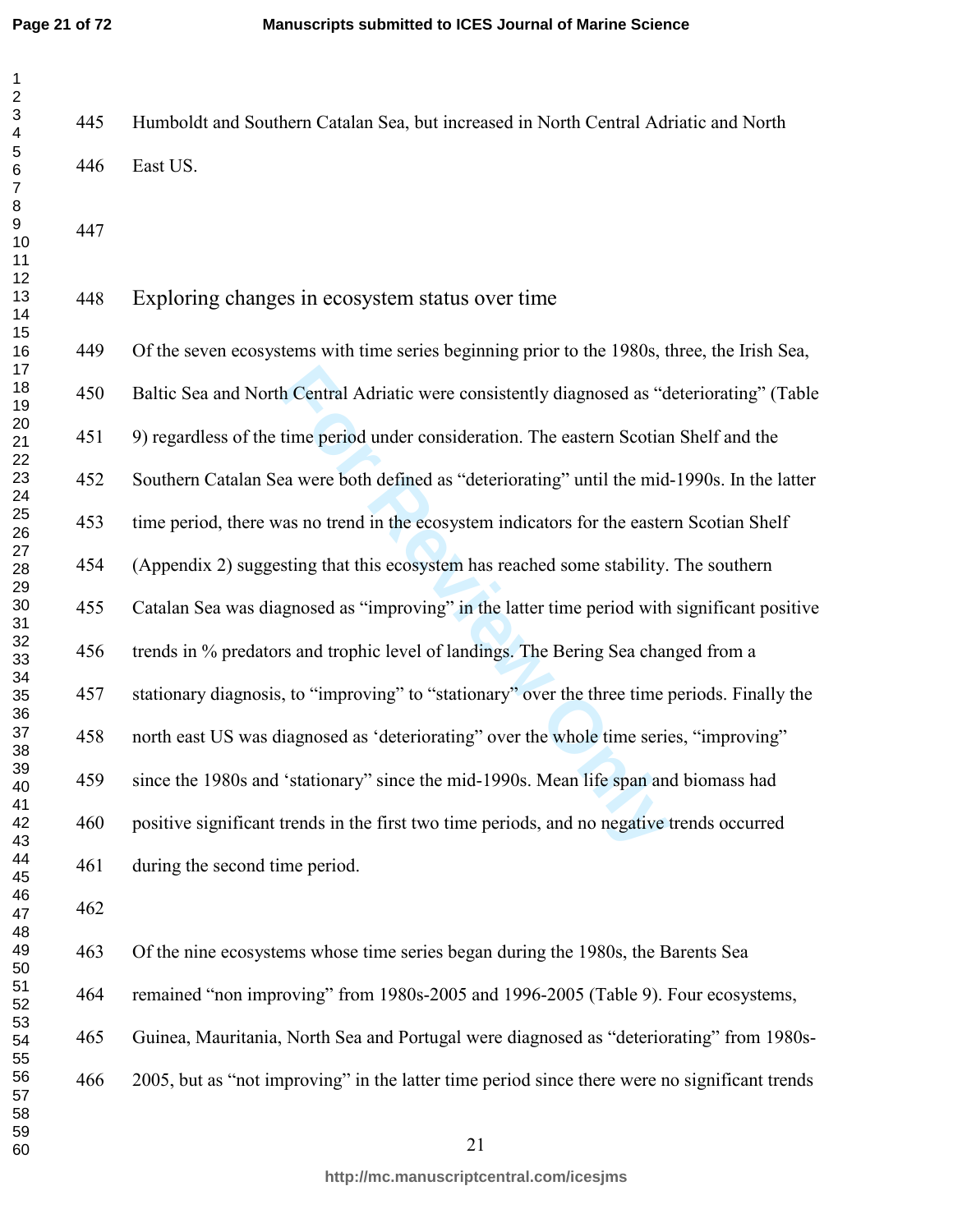$\mathbf 1$ 

467 in any indicator. Senegal, Southern Benguela and Northern Humboldt "deteriorated" during 468 both time periods. In the case of Senegal, biomass and inverse fishing pressure decreased 469 from 1980s-2005, and biomass from 1996-2005; in Southern Benguela, mean trophic level 470 of landings decreased from 1980s-2005, then from 1996-2005, mean life span, % predators 471 and mean trophic level of landings decreased; in the Northern Humboldt system mean life 472 span and inverse fishing pressure significantly decreased from 1980s-2005, and mean life 473 span decreased from 1996-2005 (Appendix 2).

1996-2005 (Appendix 2).<br>
The ecosystems began in the early 1990s and their d<br> **For Review Only Concernant Solution** Humboldt) and interact Constal Morocco and Southern Humboldt) and interving" (Table 9). However, for the s 475 The time series of three ecosystems began in the early 1990s and their diagnosis did not 476 change from the 1980-2005 time period to the 1996-2005 time period. Two were diagnosed 477 as deteriorating (Sahara Coastal Morocco and Southern Humboldt) and Bay of Biscay was 478 classified as "not improving" (Table 9). However, for the southern Humboldt, some 479 indicators did change: during 1980-2005, biomass and trophic level of landings decreased 480 whereas during 1996-2005 trophic level of landings decreased and fish size increased 481 (Appendix 2).

483 During the first time period, six of seven ecosystems were classified as "deteriorating", and 484 one as "not improving"; in the second time period, fourteen of the nineteen ecosystems 485 were "deteriorating", two were "not improving" and three were "improving". In the last 486 time period (1996-2005) eight of nineteen ecosystems were deteriorating, ten as "not 487 improving" and one as "improving".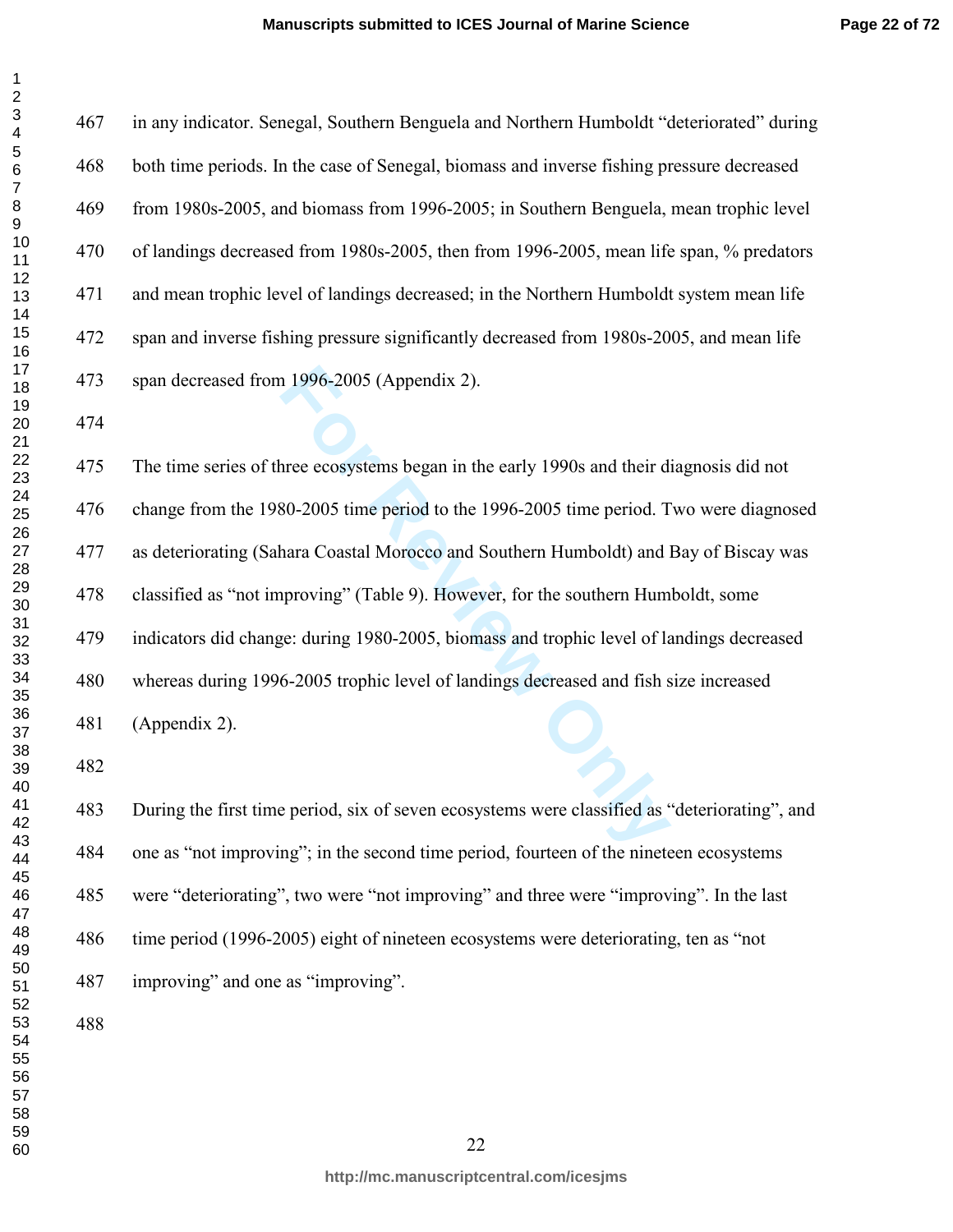**Page 23 of 72**

Interpreting trends through time

rem, Southern Benguela, due to a significant decrease<br>
Inted by a significant decrease on TL of landings. Lo<br>
on effect observed. During 1980-2005, it was evider<br>
lea and Guinea. The combination of indicators sugge<br>
s dire 490 The four ecosystem effects identified in Table 4 were not consistently observed over the 491 three time periods (Table 10), but all were exhibited. Most striking is the greater number of 492 effects evident in the 1980-2005 period, compared to the seven systems for which there 493 were data prior to 1980 and compared to all 19 ecosystems in the latest time period, 1996- 494 2005. In the latter time period, loss of diversity and stability was the only effect identified 495 and only in one system, Southern Benguela, due to a significant decrease in life span and % 496 predators, supplemented by a significant decrease on TL of landings. Loss of size structure 497 was the most common effect observed. During 1980-2005, it was evident in the Baltic Sea, 498 Bering Sea, North Sea and Guinea. The combination of indicators suggested that size 499 selective fishing was directed at small fish in Guinea and in the Bering Sea and at large fish 500 in the other ecosystems. The latter effect was also seen in Southern Catalan Sea (1976- 501 2005). The loss of diversity and stability was only observed in two ecosystems, Baltic Sea 502 and Southern Benguela (see above) in two different time periods. FDFW was also seen 503 only in three ecosystems, Eastern Scotian Shelf, Southern Humboldt and Portugal during 504 1980-2005. In the latter case, the decrease in trophic level of landings was significant at the 505 10% level.

507 Two ecosystems were consistent across the first two time periods: the Irish Sea showed 508 evidence of increased productivity over the whole time series and since 1980, while the 509 Eastern Scotian Shelf exhibited signs of size selective fishing of large fish over these two 510 time periods and FDFW during 1980-2005. During the 1980-2005 time period the Baltic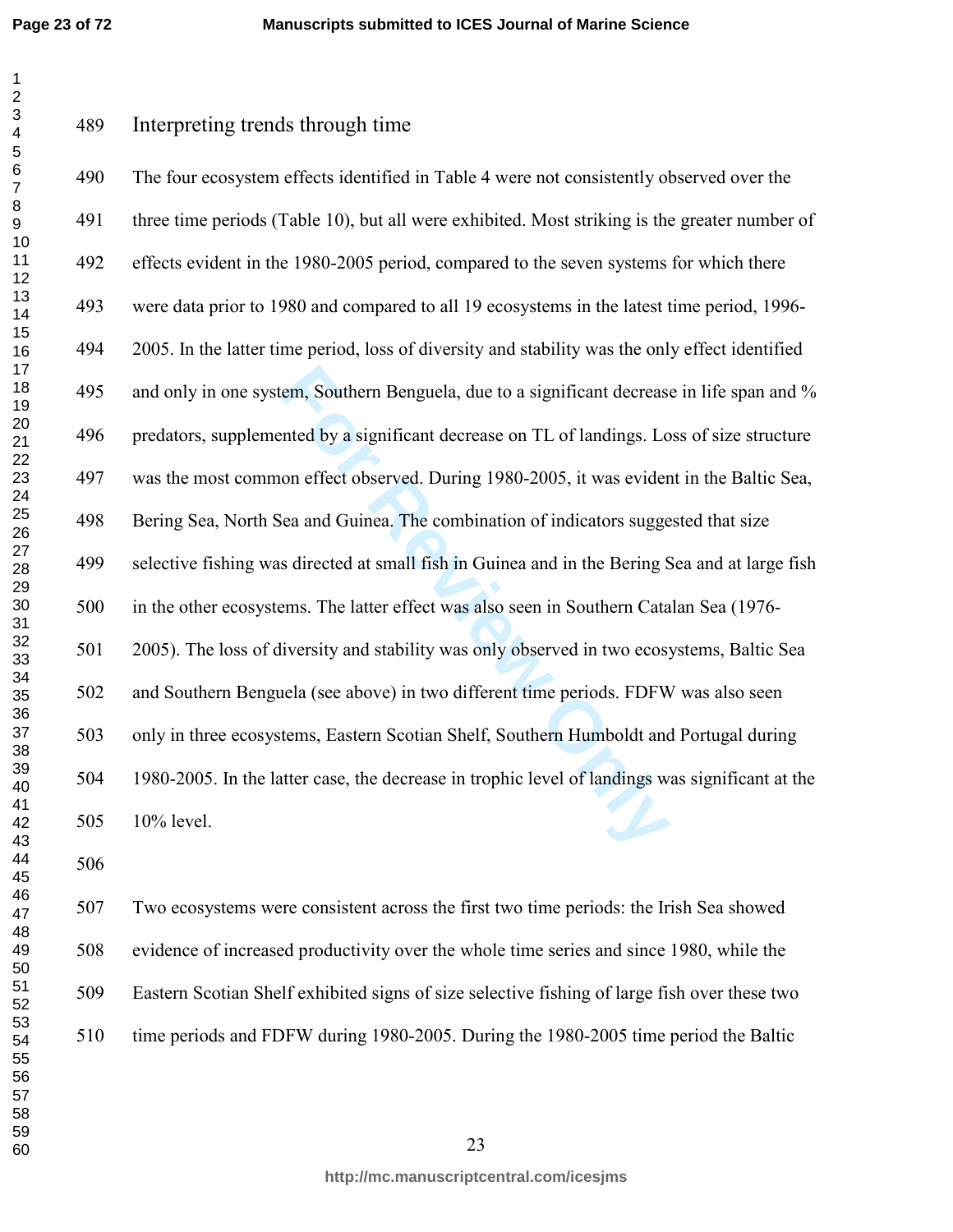511 sea exhibited both loss of diversity and stability and size selective effects of fishing, which 512 were not apparent since 1996.

 $\mathbf 1$ 

# Discussion

is of a comparative approach is that patterns replicated lence that these patterns are real, than if they were of everal very ugly patterns were replicated across the n a decision tree approach: (i) all nineteen ecosystems 517 One of the strengths of a comparative approach is that patterns replicated across ecosystems 518 provide more confidence that these patterns are real, than if they were observed in one 519 ecosystem alone. Several very ugly patterns were replicated across the nineteen ecosystems 520 analysed here using a decision tree approach: (i) all nineteen ecosystems were considered 521 impacted at the beginning of their time series, (ii) since the initial state fifteen further 522 deteriorated under Decision Rule 1, and eleven under Decision Rule 2, (iii) most failed on 523 two or more management goals, (iv) fishing down the food web, loss of size structure, or 524 loss of stability and resistance were evident in eleven ecosystems. This is not entirely 525 unexpected since many of these ecosystems have a long history of exploitation, particularly 526 in the North Atlantic and Mediterranean, and fishing does have impacts on the ecosystem 527 (see contributions in Hollingworth, 2000). Indeed, the probability that any of these 528 ecosystems is a stable, neutral community is small (with the exception of the Bay of 529 Biscay). However, the consistency of the diagnosis provided here is worrisome. Given that 530 all ecosystems departed from a state that was already impacted, we have relabeled our 531 diagnoses as ugly (deteriorating), bad (not-improving, since the ecosystem is remaining in 532 its impacted state, and good(ish), improving, since the direction is good, but the ecosystems 533 are still likely to be highly impacted.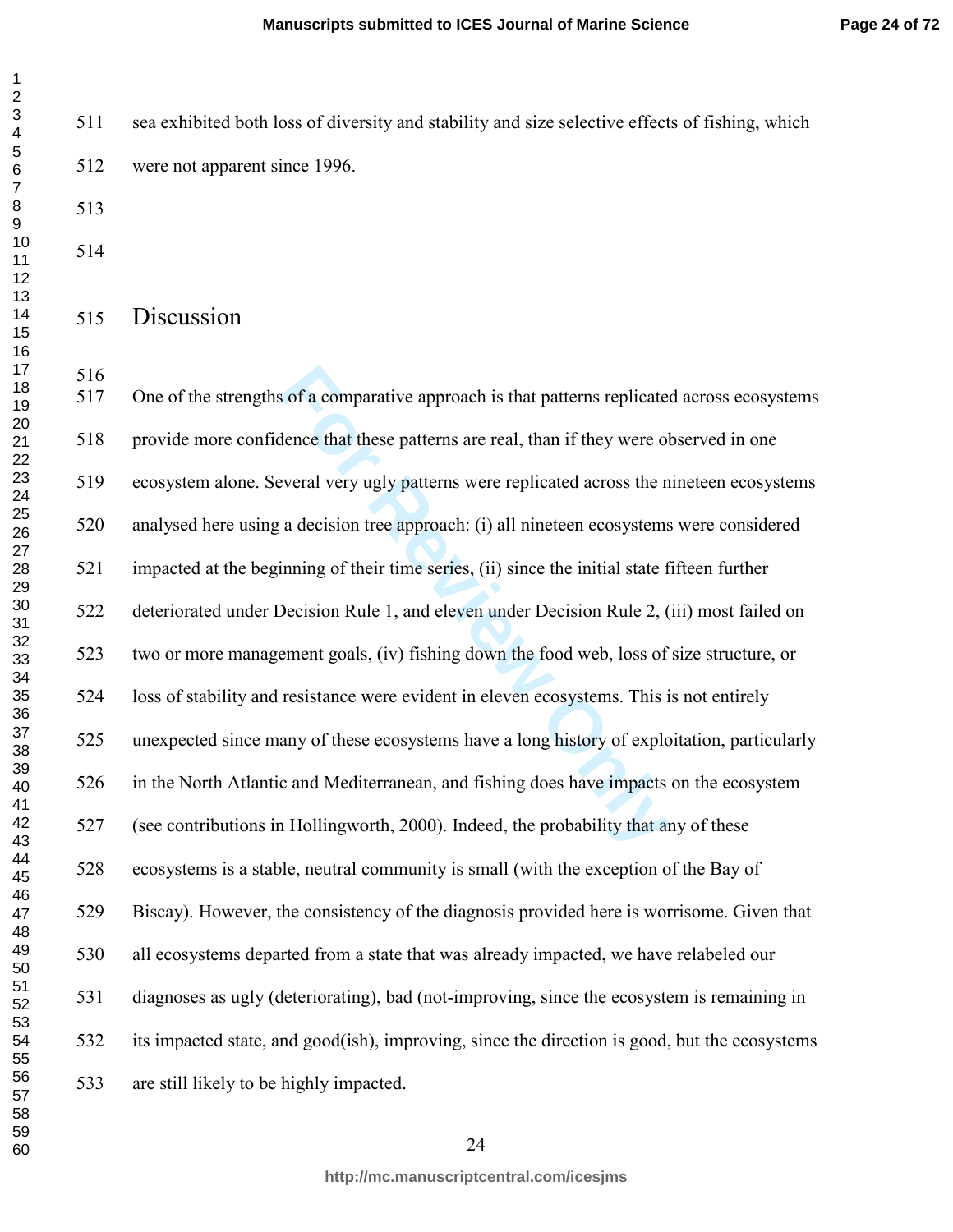| 1                          |
|----------------------------|
|                            |
|                            |
|                            |
|                            |
|                            |
|                            |
|                            |
|                            |
|                            |
|                            |
|                            |
|                            |
|                            |
|                            |
|                            |
|                            |
|                            |
|                            |
|                            |
|                            |
|                            |
|                            |
|                            |
|                            |
|                            |
|                            |
|                            |
|                            |
|                            |
|                            |
|                            |
|                            |
|                            |
|                            |
|                            |
|                            |
|                            |
|                            |
| 39                         |
| 40                         |
| 41                         |
| 42                         |
| 43                         |
| 44                         |
| 45                         |
| 46                         |
| 47                         |
| 48                         |
| 49                         |
| 50                         |
| $\overline{5}$<br>1        |
|                            |
|                            |
|                            |
| 52<br>53<br>54<br>55<br>56 |
|                            |
| 57                         |
| 58                         |
|                            |

| 535 | Essentially, these results indicate that eleven to fifteen of these ecosystems are in a more  |
|-----|-----------------------------------------------------------------------------------------------|
| 536 | impacted state now than they were at the beginning of their time series, that is, they are in |
| 537 | an "ugly" state. Furthermore, eight of those ecosystems were still deteriorating when         |
| 538 | examined over the last 10 years (96-05), five were stationary, having deteriorated, and thus  |
| 539 | still in a "bad" state, and only one, the Southern Catalan Sea, after almost two decades of   |
| 540 | deterioration, was finally classified as improving, good(ish), but see below. Therefore none  |
| 541 | of these ecosystems can be considered in a good state during any time period, although the    |
| 542 | Bering Sea, North East US and West Coast Canada have less negative diagnoses. By any          |
| 543 | measure, the results of this analysis are very concerning.                                    |
| 544 |                                                                                               |
| 545 | Geographically, the ecosystems in the north Pacific may be in better shape than the           |
| 546 | ecosystems from the Atlantic and Mediterranean: both the Bering Sea and West Coast            |
| 547 | Canada were diagnosed as improving during 1980-2005, and stationary since then. This          |
| 548 | may be attributed to good management practices, productive regime shifts or both. Link et     |
| 549 | al., (this volume) identified environmental drivers as important in both of these ecosystems. |
| 550 | In the southern Pacific, both the Southern and Northern Humboldt were diagnosed as            |
| 551 | "deteriorating": these are both upwelling systems and subject to strong environmental         |
| 552 | drivers (e.g., Chavez et al., 2003, 2008; Montecinos et al., 2003; Alheit and Ñiquen, 2004;   |

553 Shannon *et al.,* 2008), which should be taken into consideration when interpreting the suite

554 of ecosystem indicators, see below. Ecosystems from the North Atlantic and

555 Mediterranean have a long exploitation history and were generally diagnosed as

556 "deteriorating", or "not improving", from a previously deteriorated state, excluding Bay of

 

**http://mc.manuscriptcentral.com/icesjms**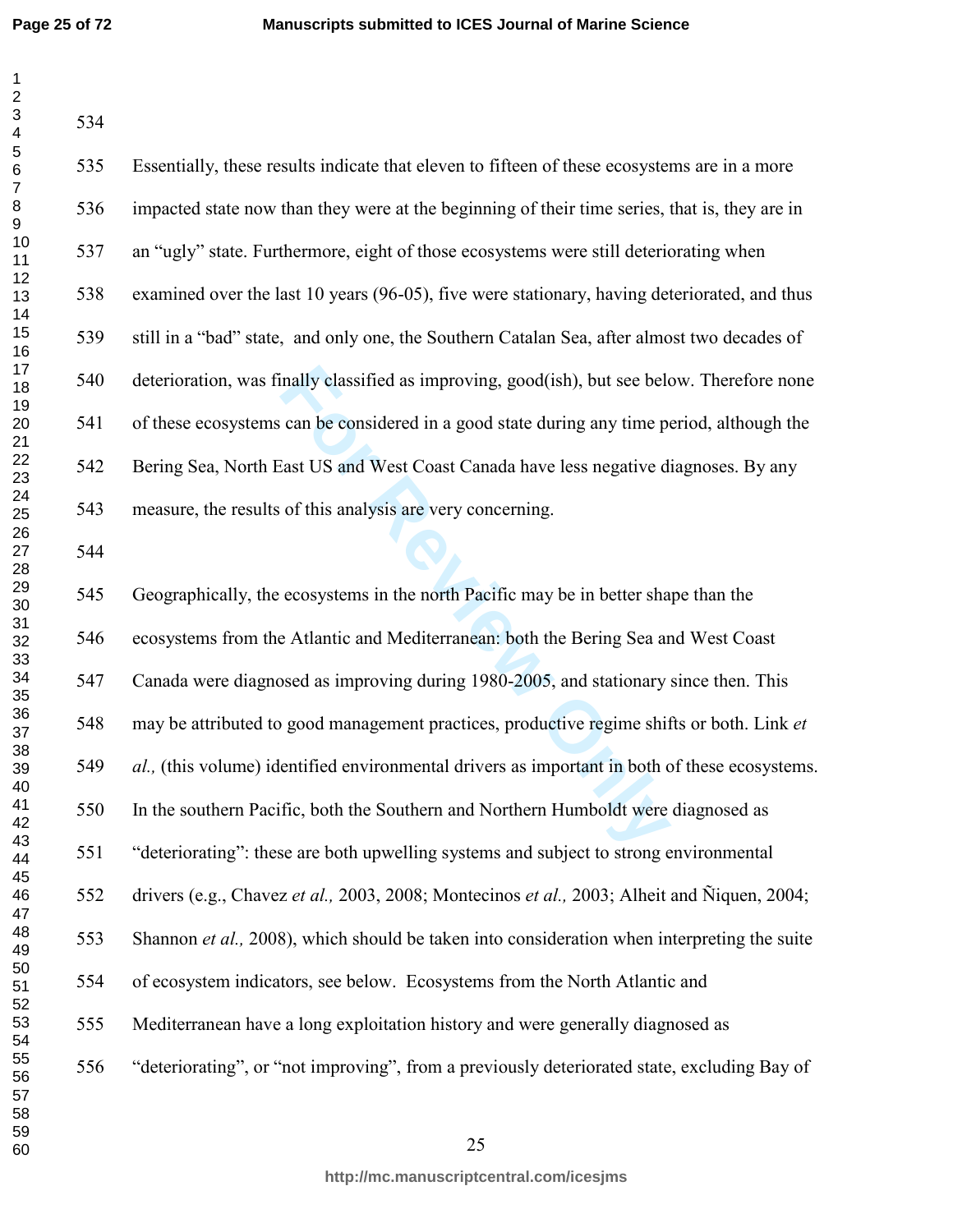557 Biscay and Barents Sea. Furthermore, fishing down the food web, loss of size structure, or 558 loss of stability and resistance were mainly observed in north Atlantic ecosystems. The Bay 559 of Biscay and Barents Sea were classified as "not improving" for all relevant time periods. 560 The time series for the Bay of Biscay was short and the lack of significant trends may be a 561 consequence of this. The Barents Sea data exhibits strong cyclical patterns and is not well 562 suited to treatment using linear regressions. Results for this system should be interpreted 563 with caution. The good(ish) diagnosis for the Southern Catalan Sea over the most recent 564 time period was due to an increase in % predators and trophic level of landings. However, 565 these increased as a result of a large decline in small pelagic fish in the 1990s, and thus the 566 ecosystem was not in an improved state as the indicators alone may suggest.

### Time Frames

bood(ish) diagnosis for the Southern Catalan Sea over<br>to an increase in % predators and trophic level of la<br>result of a large decline in small pelagic fish in the 1<br>in an improved state as the indicators alone may sugg<br>tim 569 The use of different time frames for the analysis showed that the results of the analysis 570 were sensitive to the time frame used and, for some systems, revealed an evolutionary 571 process. The North East US for example, was originally diagnosed as deteriorating (1963- 572 2005) then it improved (1980-2005) and during 1996-2005 was "not improving". Overall, 573 the shortest time frame of 10 years, 1996-2005, produced the least number of significant 574 trends (20) whereas the longer time periods produced more than twice this number (see also 575 Blanchard *et al.,* this volume). This result is expected since it has been suggested that at 576 least 10-15 years of data is required to detect trends Nicholson and Jennings (2004), and 577 Trenkel *et al.* (2007) suggest 20 or more years.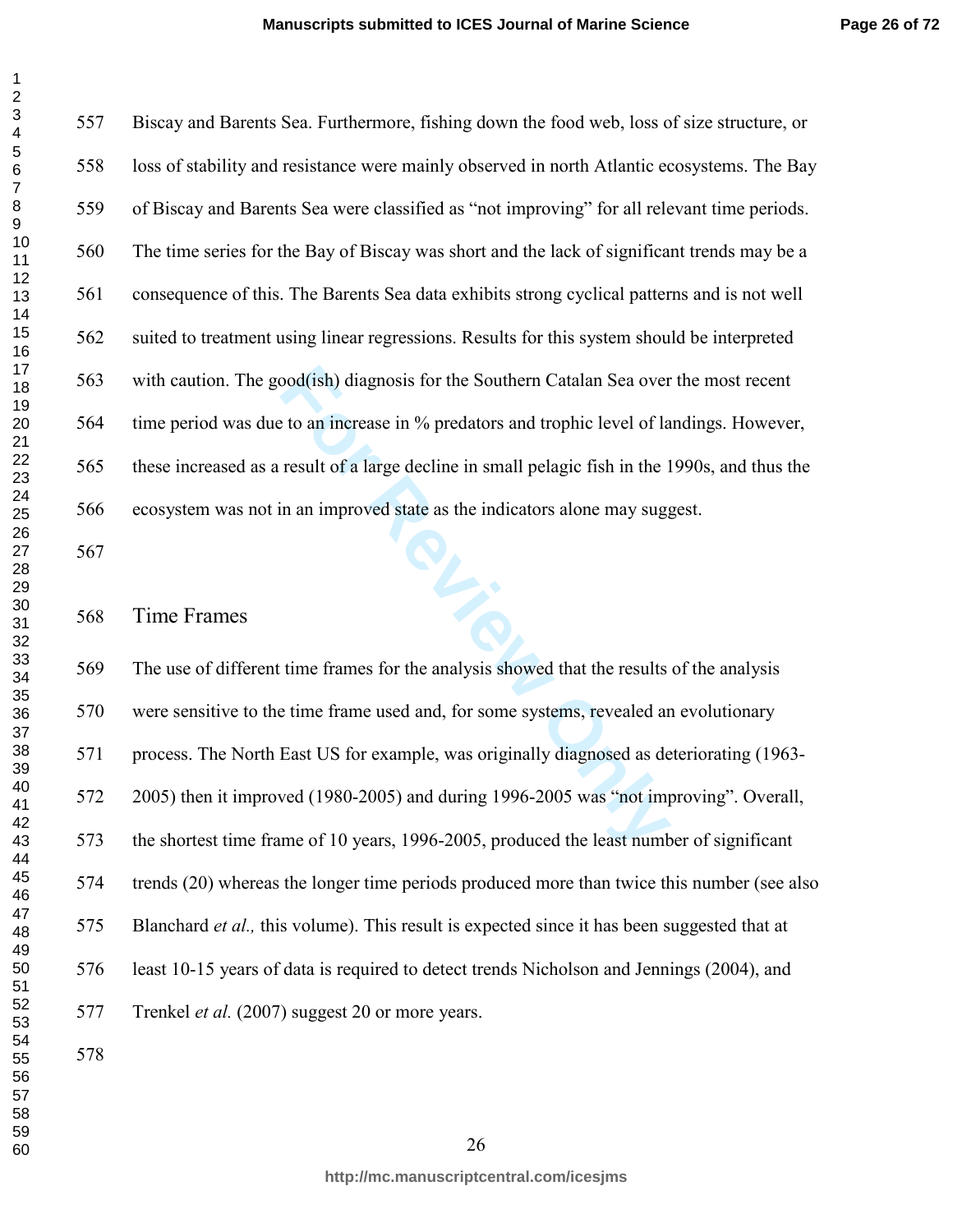is the result that over 50% of the fourteen ecosystem:<br>1980-2005, were still diagnosed as deteriorating dura, North Central Adriatic Sea, Southern Benguela, North Central Adriatic Sea, Southern Benguela, North Central Adri 579 However, it is also suggested here that there is a second, process-oriented explanation for 580 the lack of trends in the 10 year time frame for some ecosystems. Many of these 581 ecosystems were diagnosed as deteriorating over the longer time period, and by the mid-582 1990s had reached a new more impacted state, after which they remained relatively stable. 583 This is the case for the Eastern Scotian Shelf (Bundy, 2005) and likely the case for the 584 North East US (Link *et al.,* 2002), North Sea*,* Guinea, and Mauritania. 586 Of greater concern is the result that over 50% of the fourteen ecosystems diagnosed as 587 deteriorating during 1980-2005, were still diagnosed as deteriorating during 1995-2005 588 (Baltic Sea, Irish Sea, North Central Adriatic Sea, Southern Benguela, Northern Humboldt, 589 Senegal, Sahara Costal Morocco and Southern Humboldt). The first three have a long 590 history of fishing, but notably have fewer negative trends in the recent time periods than 591 during 1980-2005 (Appendix 2), suggesting a decline in the rate of deterioration. The latter 592 two time series began in the early 1990s, so the length of time over which they are 593 diagnosed as deteriorating is less than for the other ecosystems, although this should still 594 raise flags of concern. Southern Benguela and Northern Humboldt are upwelling systems, 595 in which environmental drivers have a large influence on the abundance and distribution of 596 marine organisms. Thus the ecosystem indicators must be interpreted in this context. In 597 particular, many upwelling systems are characterized by large stocks of small pelagic fish 598 (see Shannon *et al.,* 2008, and this volume for further details) whose dynamics are 599 impacted by the environment as well as fishing. As seen below, this is the case of Northern 600 Humboldt and Southern Benguela.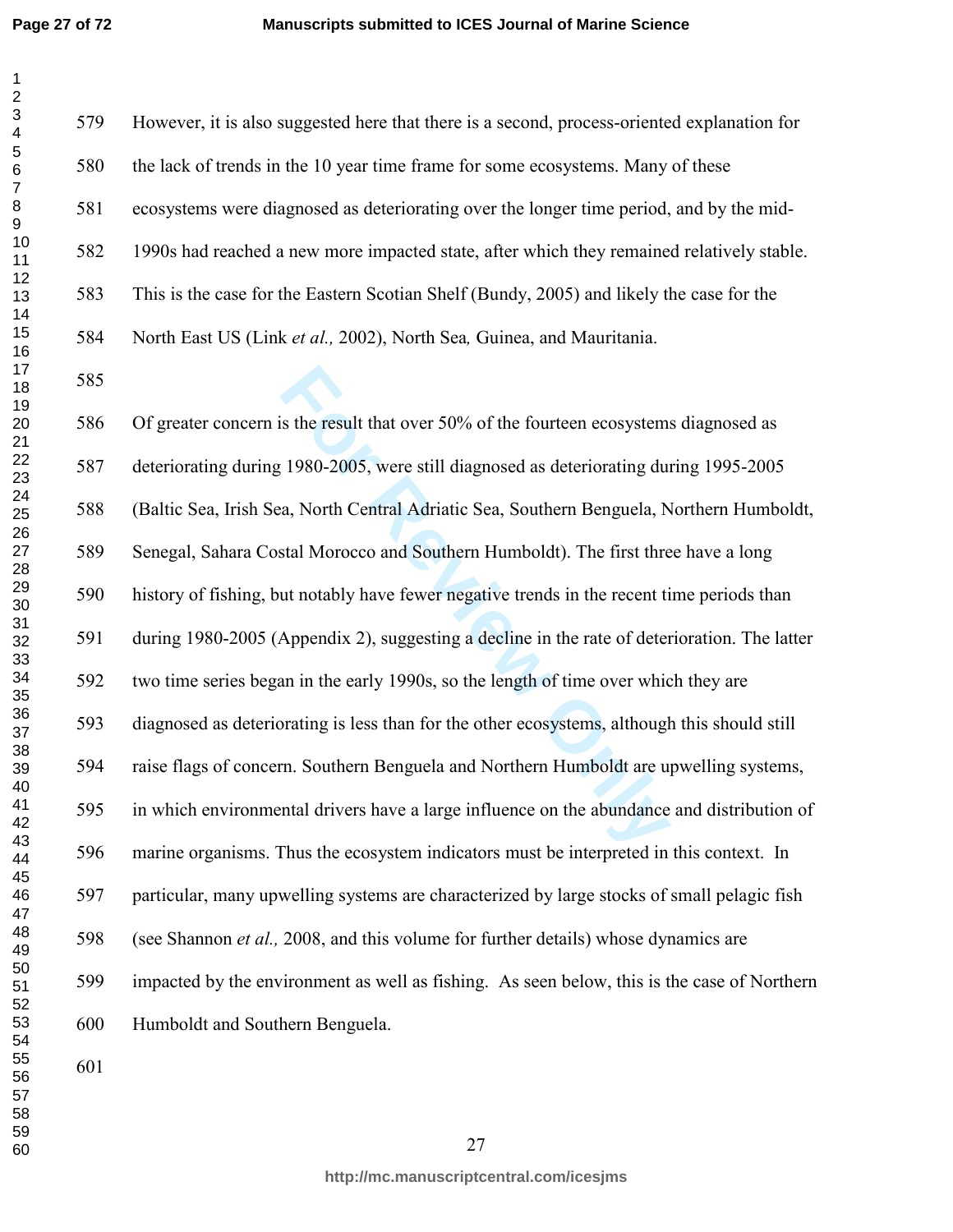**Page 28 of 72**

| 602 | In the Northern Humboldt, where strong climatic, bottom-up forcing affects fish                |
|-----|------------------------------------------------------------------------------------------------|
| 603 | productivity on a large range of scales (Chavez et al., 2008; Gutiérrez et al., 2008) the      |
| 604 | environment rather than fishing pressure appears to be the main driver of ecosystem change     |
| 605 | (Bertrand et al., 2004, 2008a, 2008b, 2008c; Taylor et al., 2008; Shannon et al., 2008). Of    |
| 606 | the indicators explored here, mean life span and inverse fishing pressure significantly        |
| 607 | decreased from 1980-2005, and mean life span decreased during 1996-2005 (note that there       |
| 608 | was no mean length indicator for this system), but biomass increased. Mean life span likely    |
| 609 | decreased due to factors associated with a change from warmer period in the 1980s ('El         |
| 610 | Viejo' sensu Chavez et al., 2003) to a cooler, more productive conditions in the 1990s ('La    |
| 611 | Vieja' sensu Chavez et al., 2003). The short-lived anchoveta increased ('full anchovy era'     |
| 612 | sensu Gutiérrez et al., 2007), larger pelagic predators such as hake declined due to           |
| 613 | overfishing and adverse climatic conditions (Ballón et al., 2008; Guevarra-Carrasco and        |
| 614 | Lleonart, 2008), and the biomass of the jumbo squid, a short lived predator, dramatically      |
| 615 | increased (Argüelles et al., 2008). For further details see Shannon et al. (this volume). Thus |
| 616 | for the recent time period, 1996-2005, the classification of the Northern Humboldt as          |
| 617 | 'deteriorating''should be questioned recognizing the influence of environmental change on      |
| 618 | the indicators, and the increase in biomass. Except for some species, in particular the hake,  |
| 619 | the impacts of fishing were less over the recent decade than they were over the longer time    |
| 620 | period, as noted above for the Eastern Scotian Shelf, North East US, North Sea, Guinea,        |
| 621 | Mauritania and Senegal.                                                                        |
| 622 |                                                                                                |
| 623 | The Southern Benguela system appeared to deteriorate further over the most recent time         |

624 period: the number of significant negative trends increased from one in 1980-2005 (trophic

 $\mathbf 1$  $\overline{2}$  $\overline{\mathbf{4}}$  $\overline{5}$  $\,6$  $\overline{7}$  $\bf 8$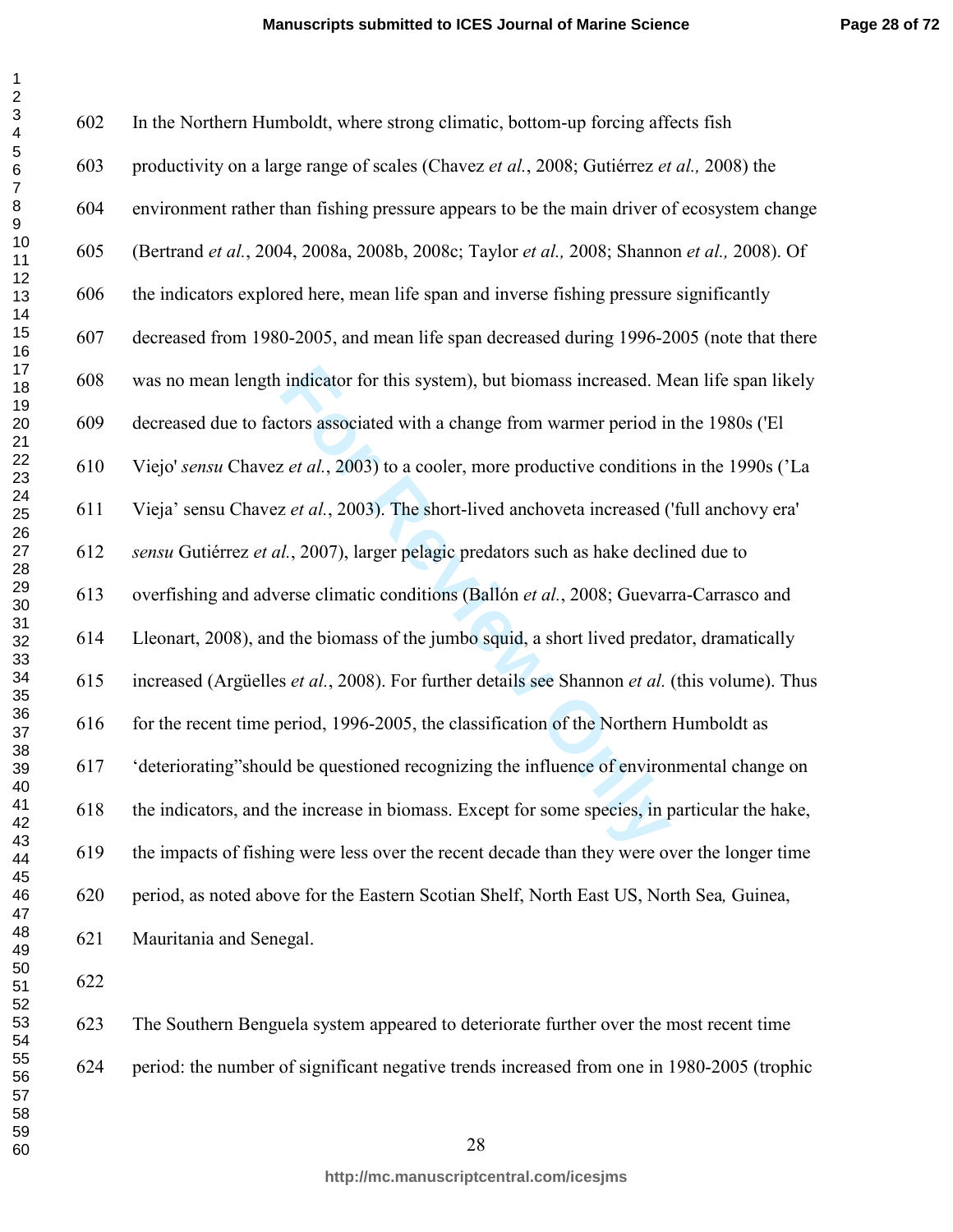for decreased life span, % predators and trophic level<br>tean size did not also decrease is that this particular i<br>iled demersal survey data for Southern Benguela, wh<br>rable to pelagic survey data that would reflect small<br>pha 625 level) to 3 during 1996-2005 (mean life span, % predators and trophic level). Biomass 626 increased significantly in both periods. Generally, a result such as this may be due to a 627 recruitment process or increased productivity at lower trophic levels since biomass 628 increased while the other indicators decreased. However, if this was the case, a decrease in 629 mean size would be expected, but this did not occur, even at the 10% risk level. In fact, 630 unusually high stock sizes of small pelagic fish were observed off South Africa in the early 631 2000s, accounting for decreased life span, % predators and trophic level of the landed 632 catch. The reason mean size did not also decrease is that this particular indicator was 633 derived from a detailed demersal survey data for Southern Benguela, which was not easily 634 combined or comparable to pelagic survey data that would reflect small pelagic fish 635 abundance. This emphasizes the necessity for considering data sources and ecosystem 636 characteristics on an ecosystem by ecosystem basis when interpreting indicator trends. 638 These results show some consistency with the ranking of ecosystems according to short-639 and long-term trends by Coll *et al.,* (this volume). Three ecosystems, Adriatic Sea, 640 Southern Catalan Sea and Baltic Sea ranked as highly impacted in the majority of cases, as 641 they did in the results presented here. Coll *et al.* (this volume) classified five ecosystems 642 as "becoming more impacted" in the recent decade, compared to six when the full period 643 1980-2005 was examined, whereas the decision tree analysis classified eight ecosystems in 644 the recent decade as deteriorating and fourteen ecosystems during 1980-2006. Further 645 consistencies are apparent in the details: Coll *et al.*(this volume) classified the Eastern 646 Scotian Shelf, Baltic Sea, Southern Catalan Sea, Senegal and Southern Humboldt as

- 647 "becoming more impacted" in the long time period 1980-2005, whereas they improved to
-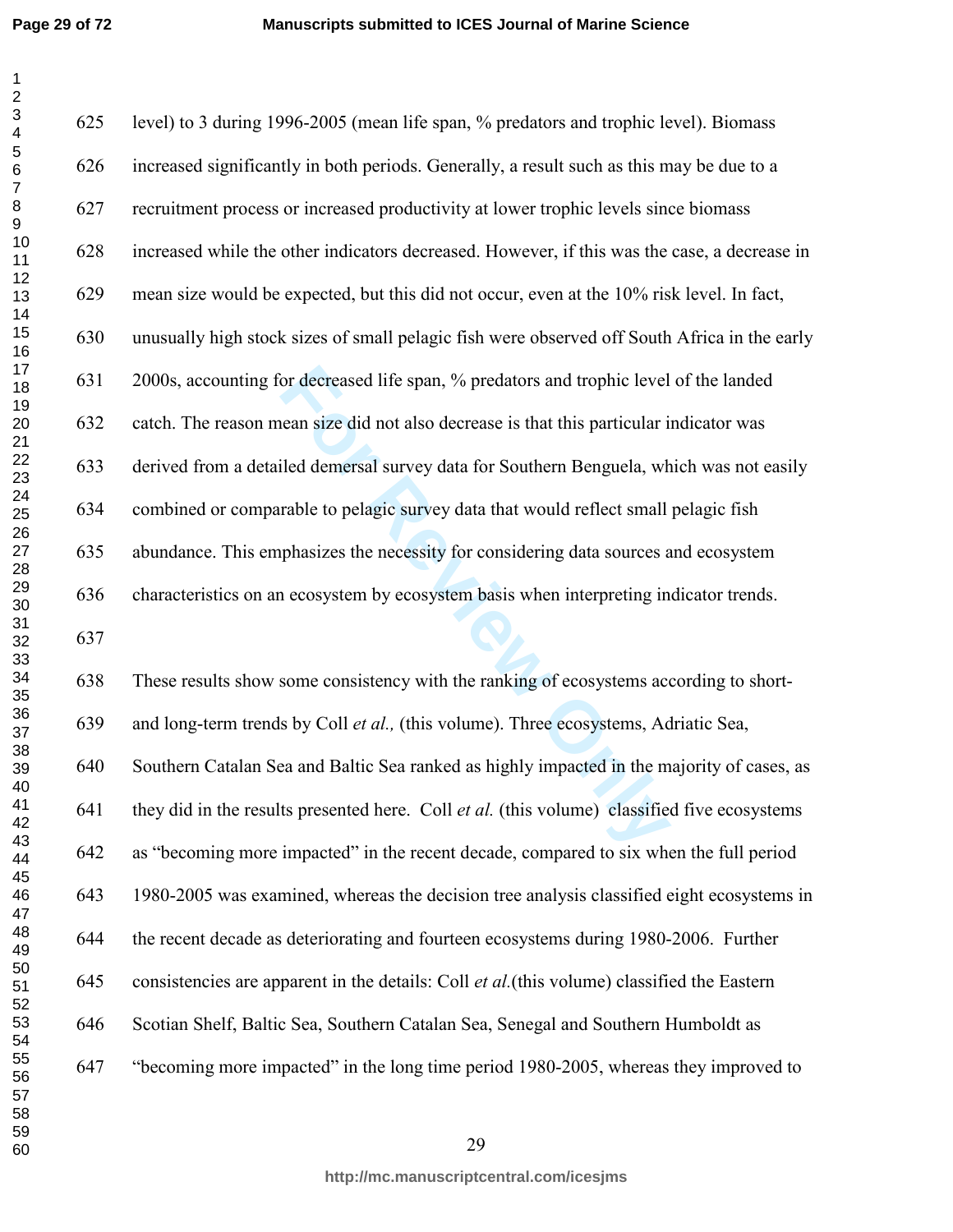648 "moderately impacted" , or in the case of the Eastern Scotian Shelf, "becoming less

| 1         |  |
|-----------|--|
|           |  |
|           |  |
|           |  |
|           |  |
|           |  |
|           |  |
|           |  |
|           |  |
|           |  |
|           |  |
|           |  |
|           |  |
|           |  |
|           |  |
|           |  |
|           |  |
|           |  |
|           |  |
|           |  |
|           |  |
|           |  |
|           |  |
|           |  |
|           |  |
|           |  |
|           |  |
|           |  |
|           |  |
|           |  |
|           |  |
|           |  |
|           |  |
|           |  |
|           |  |
|           |  |
|           |  |
|           |  |
|           |  |
|           |  |
|           |  |
| 40        |  |
| 41        |  |
| 42        |  |
| 43        |  |
| 44        |  |
| 45        |  |
|           |  |
| 46        |  |
| 47        |  |
| 48        |  |
| 49        |  |
| 50        |  |
| 51        |  |
| - .<br>52 |  |
| 53        |  |
| 54        |  |
| 55        |  |
| 56<br>ć   |  |
| 57        |  |
| 58        |  |
| 59        |  |
| 60        |  |
|           |  |

 $\mathbf{1}$ 

| 649 | impacted" according to trends for 1996-2005 only. Their results also indicated that some       |
|-----|------------------------------------------------------------------------------------------------|
| 650 | ecosystems had deteriorated in the last 10 years: the Adriatic, Southern Benguela,             |
| 651 | Mauritania, North Sea, and North East US ecosystems were classified as "moderately             |
| 652 | impacted" in terms of trends from 1980-2005, whereas they had deteriorated in the last         |
| 653 | decade to become classified as "becoming more impacted" for the period 1996-2005. While        |
| 654 | the results of Coll <i>et al.</i> (this volume) are derived from a relative ranking process in |
| 655 | contrast to the tripartite classification used here, they largely confirm our results.         |
| 656 |                                                                                                |
|     |                                                                                                |
| 657 | Detecting ecosystem effects through the combinations of trends                                 |
| 658 | The observed ecosystem effects supported the diagnosis of the decision tree: of the fifteen    |
| 659 | ecosystems that were diagnosed as "deteriorating" during the longer time periods               |
| 660 | considered (pre-1980s - 2005 and 1980 - 2005), six exhibited size selective effects of         |
| 661 | fishing, two experienced FDFW, two experienced loss of diversity and stability and four        |
| 662 | showed evidence of increased productivity. Only one effect (loss of diversity and stability    |
| 663 | in Southern Benguela) was noted during the 10 year time frame of 1996-2005, which is           |
| 664 | explained by the result that fewer significant trends were detected during this shorter time   |
| 665 | period. Southern Benguela was also the one ecosystem with more significant trends in this      |
| 666 | time frame. Increased productivity or recruitment was observed in the Irish Sea and North      |
| 667 | Sea. These ecosystems have been heavily exploited for over a century and are not showing       |
| 668 | any signs of improvement, other than reduced exploitation and an increase in biomass. In       |
| 669 | the case of the Irish Sea, it has continued to deteriorate.                                    |
| 670 |                                                                                                |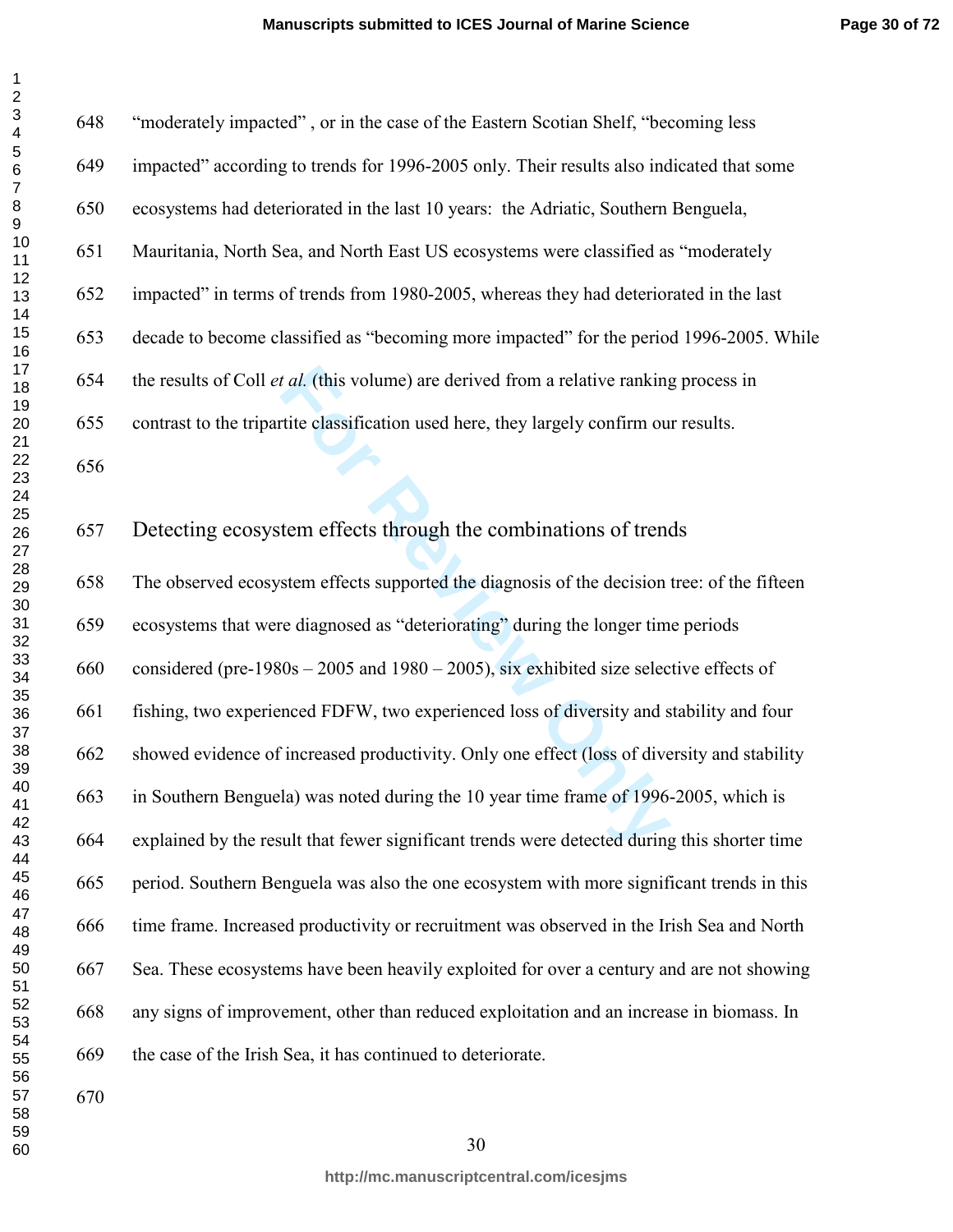Central Adriatic Sea and the Southern Catalan Sea, s<br>to the expected trends due to increasing fishing effor<br>g and depleting the small pelagic fish. In the Norther<br>creased, while % predators and trophic level of the c<br>decre 671 Some ecosystems exhibited contradictory trends. Mean life span increased in the North 672 East US and North Central Adriatic for example, while fish size decreased. Using data from 673 1995-2005, Blanchard *et al,* (this volume) found that life span and fish size were positively 674 correlated in some ecosystems but negatively correlated in others. In the case of North East 675 US, this may be due to the fact that fisheries have been (for some time) catching larger 676 organisms and many of the organisms that are not now primarily targeted have longer life 677 spans. In the North Central Adriatic Sea and the Southern Catalan Sea, some indicators 678 responded contrary to the expected trends due to increasing fishing effort because fishing 679 was mainly targeting and depleting the small pelagic fish. In the Northern Humboldt 680 system, life span decreased, while % predators and trophic level of the catch increased (and 681 inverse exploitation decreased). Negative trends in life span and positive trends in trophic 682 level are explained by the shift to a cooler anchovy regime (short lived, not low TL species) 683 since mid 1990s as reflected in both biomass and landings whilst positive trends in % 684 predators is explained by the outburst of giant squid biomass specially after El Niño 1997- 685 1998. In the Southern Humboldt mean fish size increased, but trophic level of landings 686 decreased over the last decade. Arancibia and Neira (2005) found a significant decline in 687 the mean trophic level of landings off Southern Humboldt for the period 1978-2002, but 688 Neira (2008) consequently determined that this decline was first due to "fishing through the 689 food wed" *sensu* Essington *et al.* (2006) and real FDFW has been occurring in this system 690 only since mid 1990s. 

692 The decision tree approach to classifying ecosystems into three states, improving,

693 stationary (non-improving) or deteriorating is attractive for its simplicity and thus more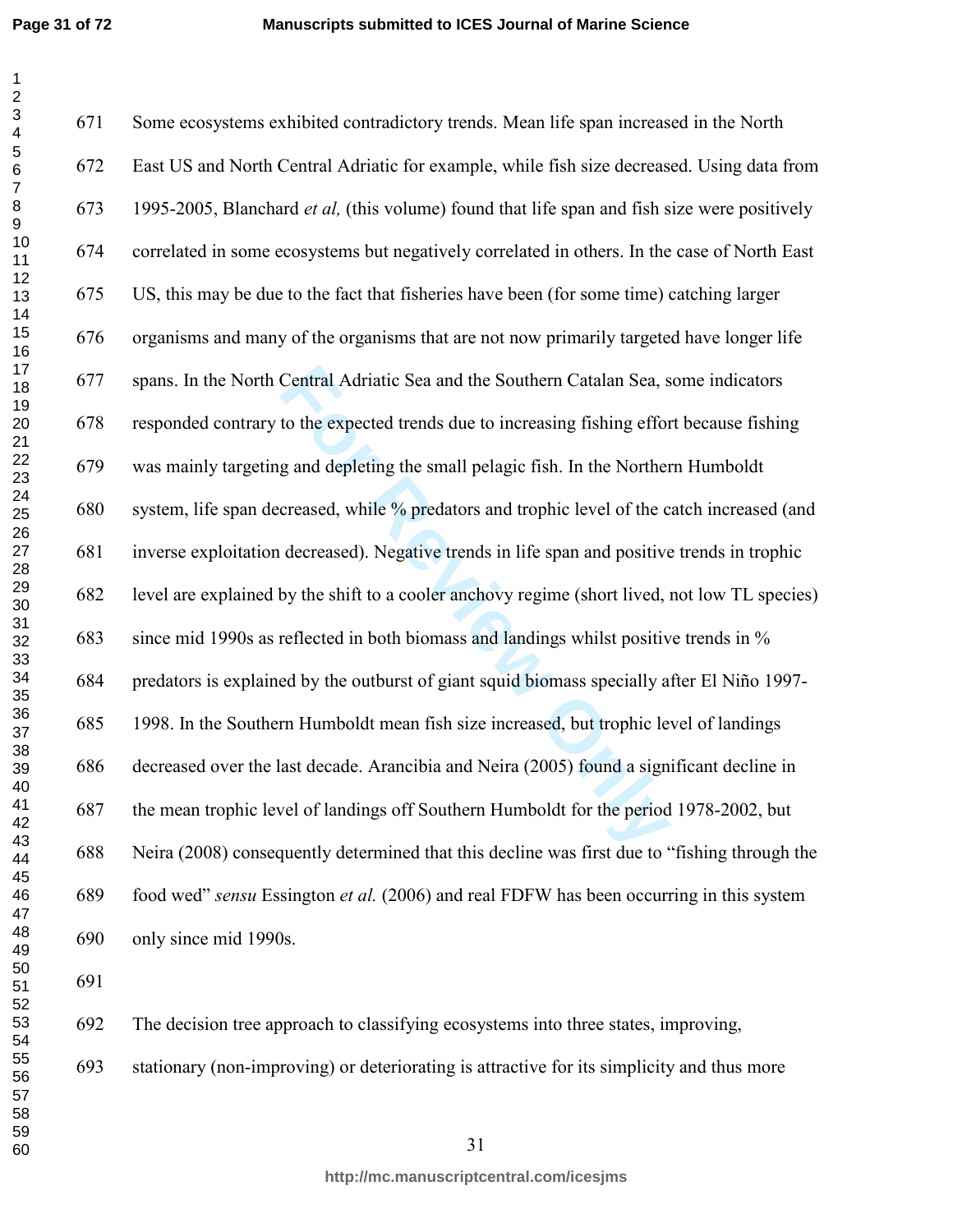694 likely to be acceptable to stakeholders. However, there are several methodological issues 695 involved in this approach that are subjective including the assessment of the initial state, the 696 selection of ecosystem indicators, the order of the indicators and the choice of decision rule. 

Assessment of initial state

tems were assessed as impacted in their initial year a<br>criteria and could thus be considered highly impact<br>state of the ecosystems was very conservative and d<br>et in order for an ecosystem to be described as non-i<br>d to incl 699 All nineteen ecosystems were assessed as impacted in their initial year and most failed to 700 meet all three of the criteria and could thus be considered highly impacted. The method for 701 assessing the initial state of the ecosystems was very conservative and demanded that three 702 criteria should be met in order for an ecosystem to be described as non-impacted. The 703 criteria were selected to include the effects of fishing on species and the ecosystem and 704 were intended to maximize comparability. No ecosystem met all three criteria. Assessing 705 the initial state of ecosystems 20 plus years ago can be challenging since there was less 706 interest in the ecosystem effects of fishing at that time and less documentation. In some 707 ecosystems there is also simply less information available. Information for the first criteria 708 and second criteria was available for most ecosystems, but the third criteria leaves room for 709 error. The criterion was "there were no documented community or ecosystem impacts 710 caused by fishing". However, lack of documentation does not equate with lack of impact, 711 and in several cases there was no documentation for the earlier time period. This did not 712 affect the assessment of initial state of any one ecosystem, given the binary classification 713 used here. However, if a less conservative method was used, such as "degree of impact", 714 criteria 3 would be more important.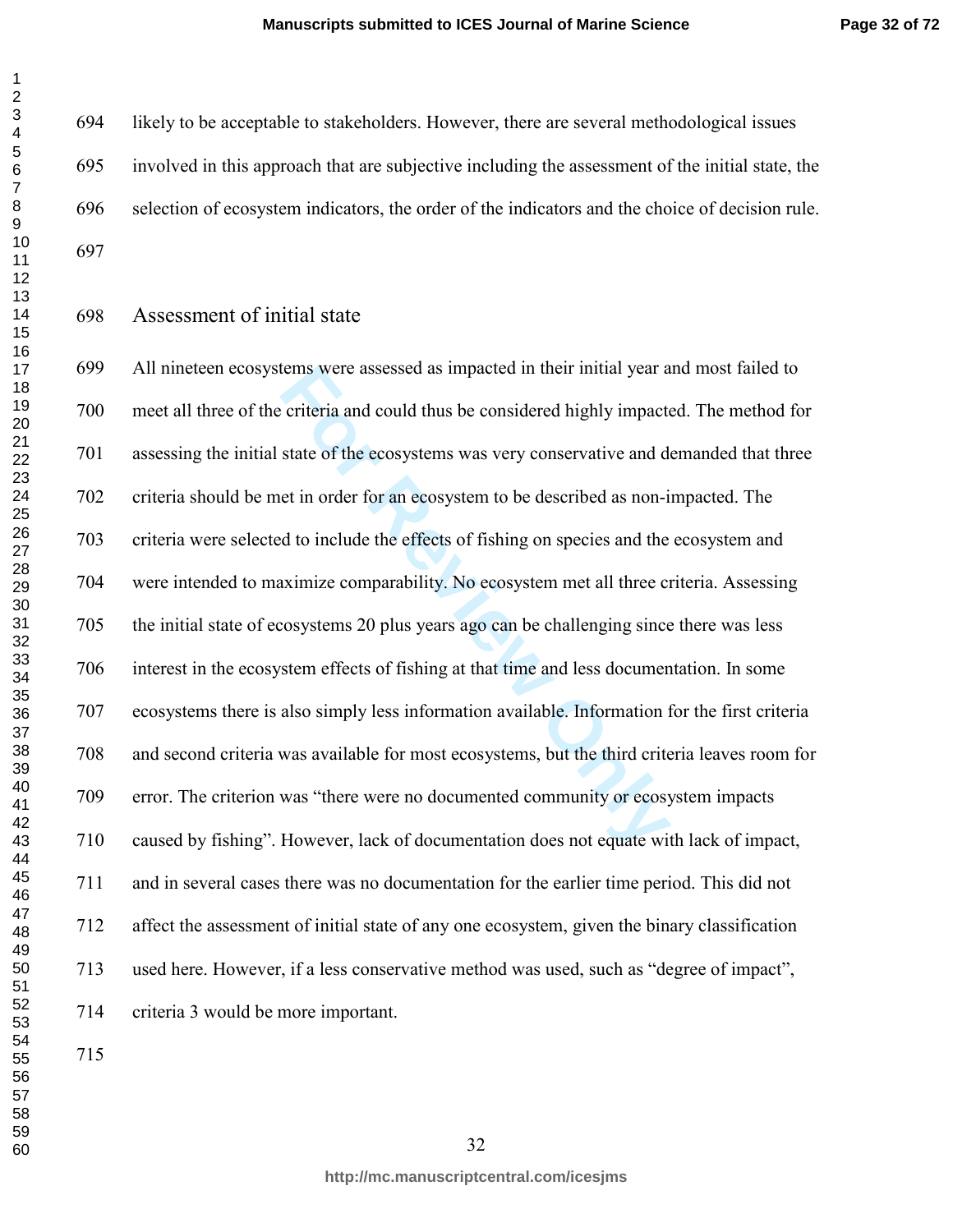**Page 33 of 72**

Selection of ecosystem indicators

elected since the data must be available for all ecosy<br>s a compromise between an ideal set of indicators an<br>is not proposed that the set of indicators selected her<br>num set. The rationale for the choice of indicators is<br>ime 717 Link *et al.* (2002), Caddy (2004) and others have recommended using a broad range of 718 indicators to assess the status of ecosystems. Link (2005), Methratta and Link (2006), and 719 Rochet and Rice (2005) have also noted the need to select indicators using a set of criteria 720 that are germane for the management issues at hand in a given ecosystem. However, when 721 making comparative evaluations of marine ecosystems globally, a more limited set of 722 indicators must be selected since the data must be available for all ecosystems. The 723 implication of this is a compromise between an ideal set of indicators and a realistic set of 724 indicators. While it is not proposed that the set of indicators selected here is complete, it is 725 proposed as a minimum set. The rationale for the choice of indicators is discussed further in 726 Shin *et al.* (this volume). Ideally, each management goal would have at least two indicators 727 associated with it to account for different sensitivities of indicators to change, thus new 728 indicators are required for the management goals of "Stability and Resistance to 729 Perturbations" and "Conservation of Biodiversity". Potential indicators of the former could 730 include a measure of the trophic structure of the ecosystem such as the mean trophic level 731 of the community, or a measure of whether a change in exploitation reflects energy loss up 732 the food, captured by indicators such as the FiB index (Pauly *et al.,* 2001), or ratio of 733 pelagic to demersal fish in the community, and for the latter, species richness or number of 734 vulnerable or endangered species. There is no shortage of such potential indicators 735 (Murawski, 2000; Daan *et al.* 2005; Link, 2005; Fulton *et al.,* 2005); the challenge is to 736 select those that are generally applicable and related to these management objectives. A 737 second class of indicators that monitor that state of the environment, and thus flag potential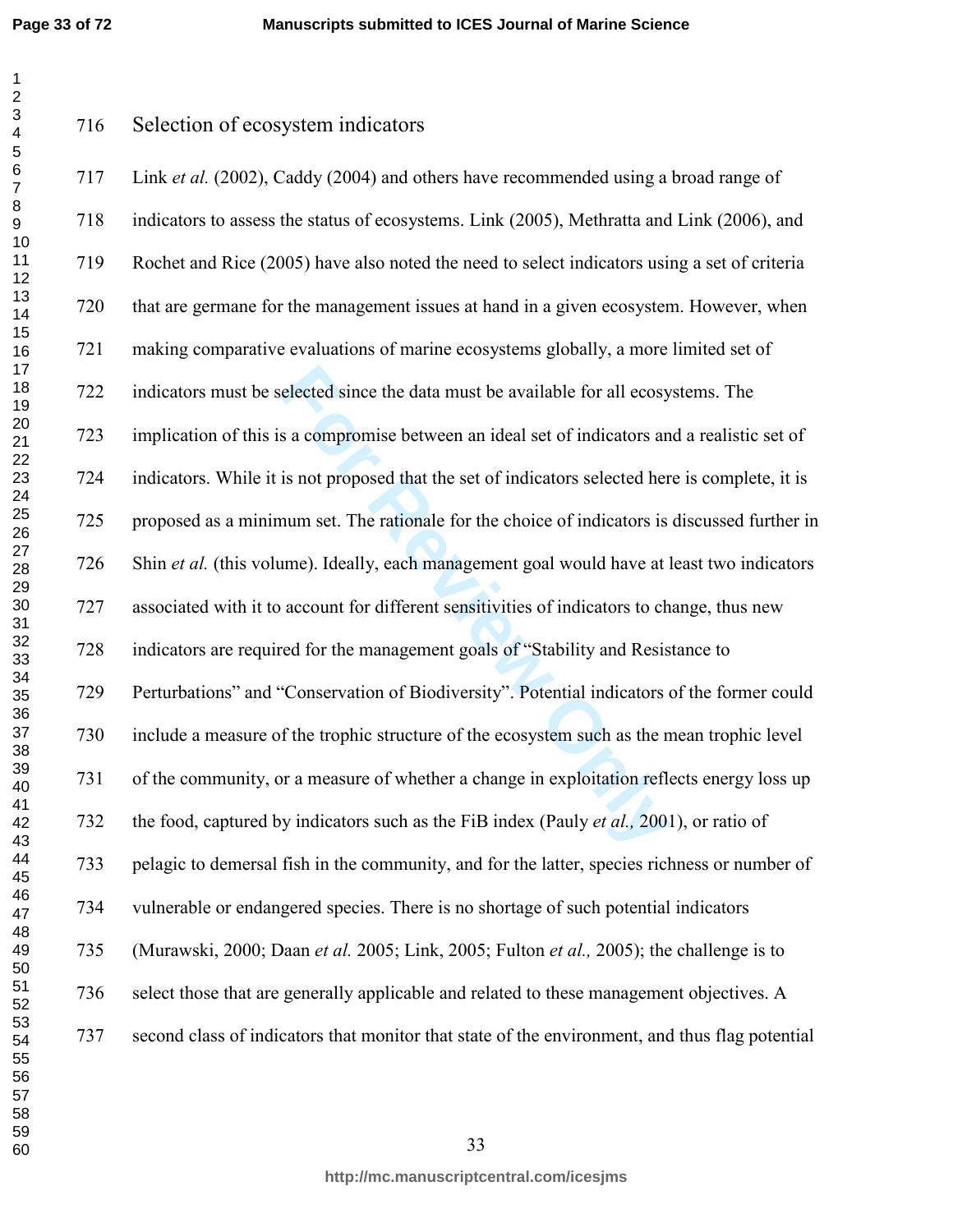738 effects of the environment on the suite of indicators are required, especially for ecosystems 739 with large environmental fluctuations such as upwelling systems.

 $\mathbf{1}$ 

sure, a catch and survey derived indicator, resulted in<br>ecosystems. However, this indicator requires careful<br>stimation of both catch and biomass is fraught with<br>porting of catch data (Patterson, 1998; Watson and H<br>protocol 741 Of the six indicators used in this study, fewer significant trends occurred for mean life span 742 and % predators, both of which were derived from fisheries survey information, suggesting 743 that these are less sensitive to change than the other indicators that were catch-derived. 744 Inverse fishing pressure, a catch and survey derived indicator, resulted in significant trends 745 in over 50% of the ecosystems. However, this indicator requires careful consideration and 746 interpretation. The estimation of both catch and biomass is fraught with difficulties, ranging 747 from bias and misreporting of catch data (Patterson, 1998; Watson and Pauly, 2001) to 748 inconsistent survey protocols between years or across different fisheries within an 749 ecosystem. It was assumed here that surveys were consistent through time and that catch 750 was accurately reported. Catch may also be affected by management measures, so while 751 inverse fishing pressure does give an index of the proportion of biomass exploited, it is not 752 necessarily a good measure of the amount of fishing pressure that can be sustained by a 753 resource, since the management measures themselves become implicit in the indicator. 754 Inverse fishing pressure can be ambiguous; an increase may represent a decrease in 755 resource potential or it could represent a precautionary management measure to avoid this. 756 For this reason, inverse fishing pressure was placed at the bottom of the decision tree. 757 Auxilliary information in the form of additional indicators, such as total landings, total 758 landings at a given trophic level, or information about management actions and policy 759 might help elucidate the meaning of inverse fishing pressure. For the 19 ecosystems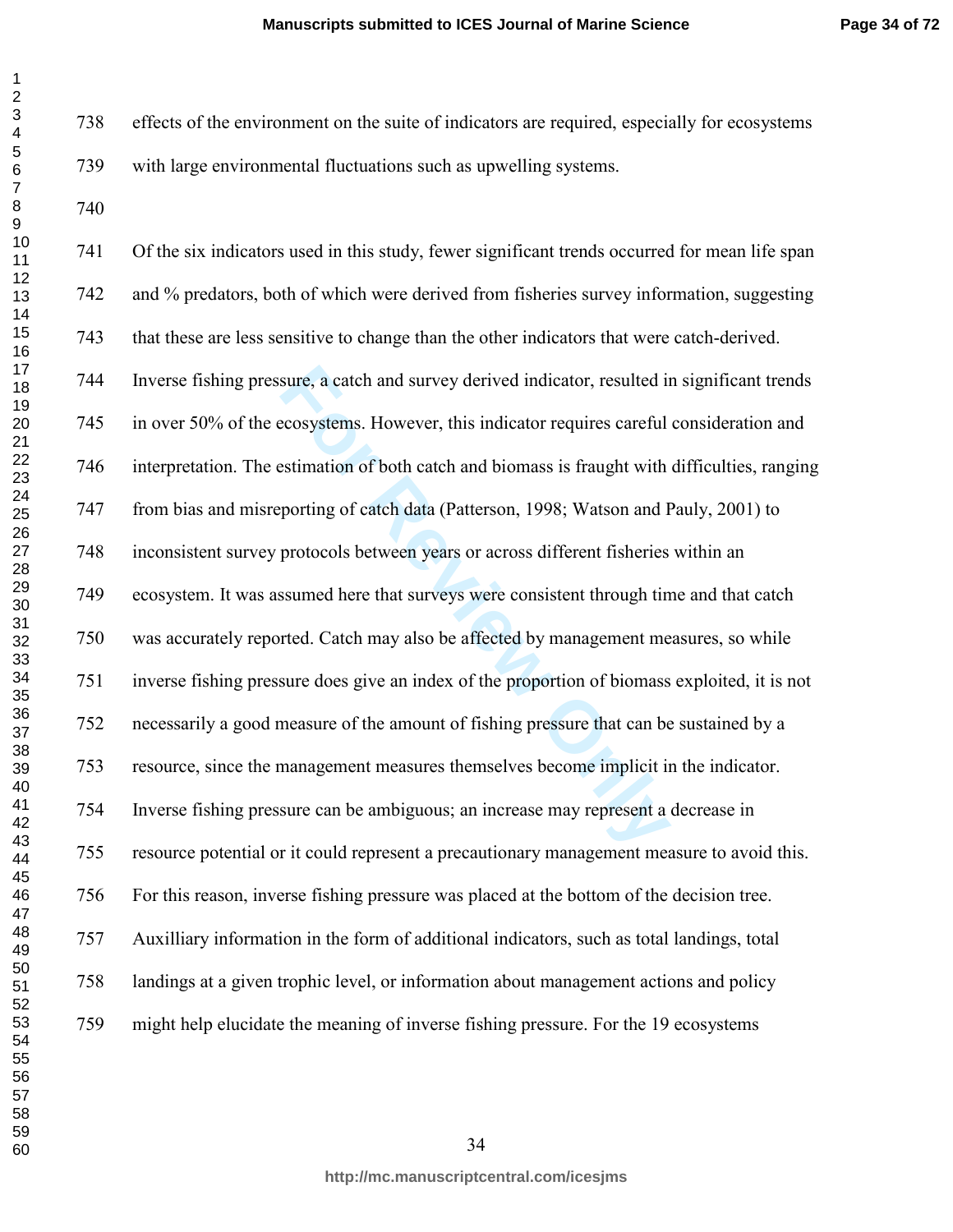For the set and then remained relatively flat. This was reflered 2005 which classified Guinea as "not improving" rat ges in trophic level of landings and inverse fishing prery was targeting higher trophic level species at 760 examined here, it only determined the outcome of the decision tree once under Decision 761 Rule 1 (Guinea) and twice under Decisions Rule 2 (Mauritania and Senegal). 762 Thus when interpreting the effect of this indicator, context must be considered. If it were 763 not for inverse fishing pressure, Guinea would have been classified as "improving" under 764 Decision Rules 1 and 2 since three indicators (LG, BpBs and TLc) had positive significant 765 trends for the long-term time series. Inverse fishing pressure decreased during the first 10 766 years of the data series, and then remained relatively flat. This was reflected in the 767 diagnosis for 1996-2005 which classified Guinea as "not improving" rather then 768 deteriorating. Changes in trophic level of landings and inverse fishing pressure suggest that 769 since 1995, the fishery was targeting higher trophic level species at a higher fishing 770 mortality. This reflects the fishing history of this ecosystem: it has undergone rapid 771 escalation of fishing effort, focused on coastal demersal species, over the last two decades, 772 accounting for the increase in trophic level of the catch and the decrease of inverse fishing 773 pressure (Lobry *et al.,* 2003). Exploitation in the offshore area has been more intense over a 774 longer period of time (Sidibé *et al.,* 1999, cited in Laurans *et al.,* 2004). Overall, the history 775 of exploitation in Guinea is less intense that in Senegal or Mauritania (Domalain *et al.,* 776 2004; Lobry *et al.,* 2003).

# Order of Indicators

779 Under the decision rules used here, the order of the indicators does not affect the final 780 classification, only the probability under the null hypothesis that they end up there. Thus, 781 the method appears to be relatively robust and consistent. This is not a trivial result. Order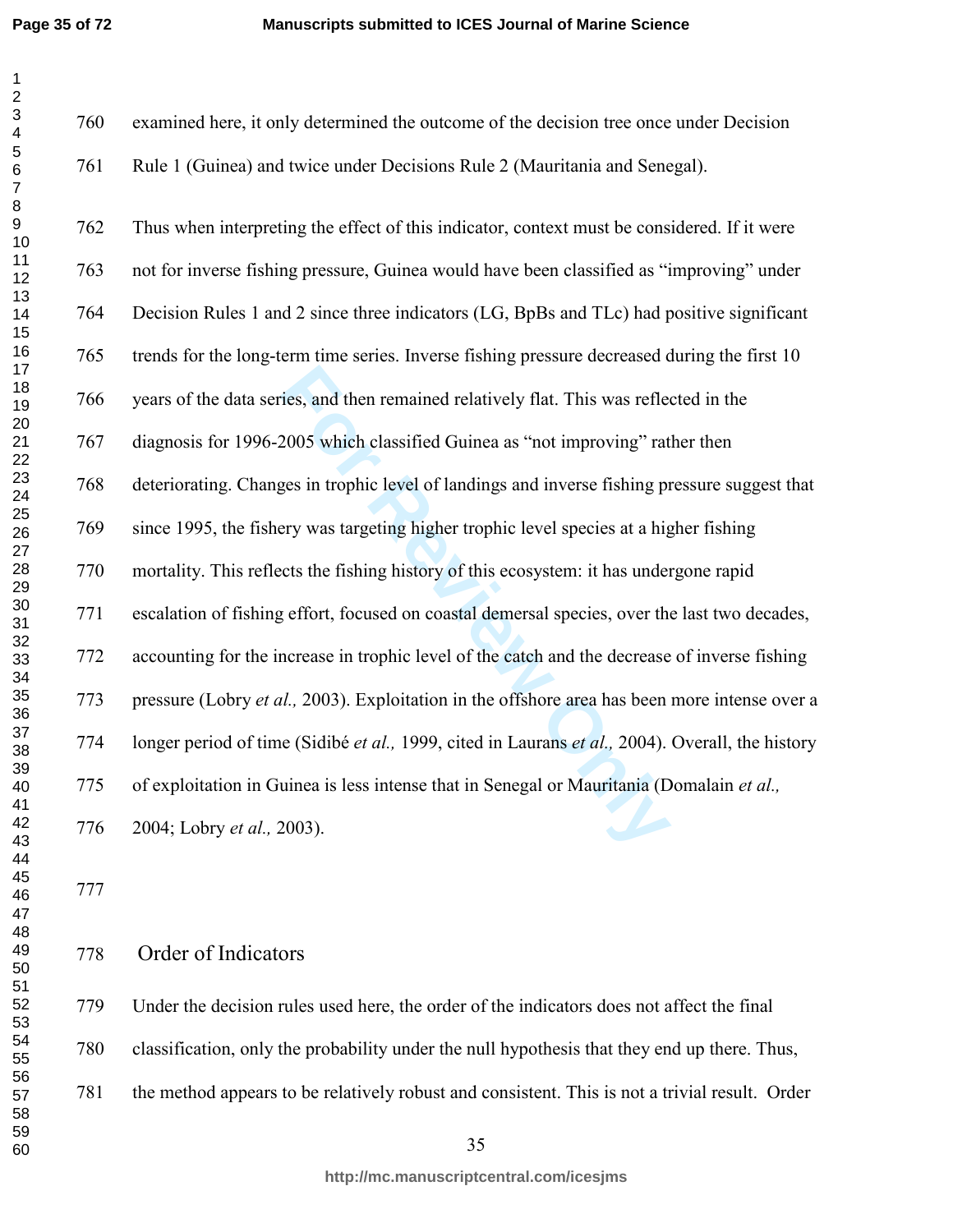**Page 36 of 72**

782 1 was chosen because the indicators at the top of the tree have a clearer association with 783 likely causes of change in the indicator, they are estimated with relatively good precision 784 and the first four indicators represent the four management goals outlined in Table 2. The 785 first four indicators are also a more direct assessment of the ecosystem using fisheries 786 independent survey information, whereas the last two, trophic level of landings and inverse 787 fishing pressure, are derivatives of the act of fishing (i.e. pressure indicators as opposed to 788 state indicators, see Degnbol and Jarre, 2004) even though they can also reflect non-789 fishery-related impacts such as natural outbursts of species at low trophic levels in response 790 to eutrophication, or environmentally-induced changes in availability of certain species to<br>
791 fisheries. 791 fisheries.

Degnbol and Jarre, 2004) even though they can also<br>tets such as natural outbursts of species at low trophi<br>r environmentally-induced changes in availability of<br>ision rules were changed, the order of the indicators<br>me. For 793 However, if the decision rules were changed, the order of the indicators could have a larger 794 impact on the outcome. For example, if an "improving" state was re-defined as occurring 795 when 2 positive trends were encountered, at which point the procedure was stopped, then 796 Guinea would be classified as improving under Order 1. However if the order of the 797 indicators were changed, the Irish Sea, North Sea, North East US, Northern Humboldt and 798 Southern Benguela could all be classified as improving. Clearly, it is important to have a 799 decision rule that is robust to the order of the indicators and to have a clear rationale for the 800 order in which the indicators are used. In practice, there needs to be buy-in to this reasoning 801 and ordering by scientists and other stakeholders alike, if ecosystem classifications are to be 802 widely accepted and acted upon by fisheries managers.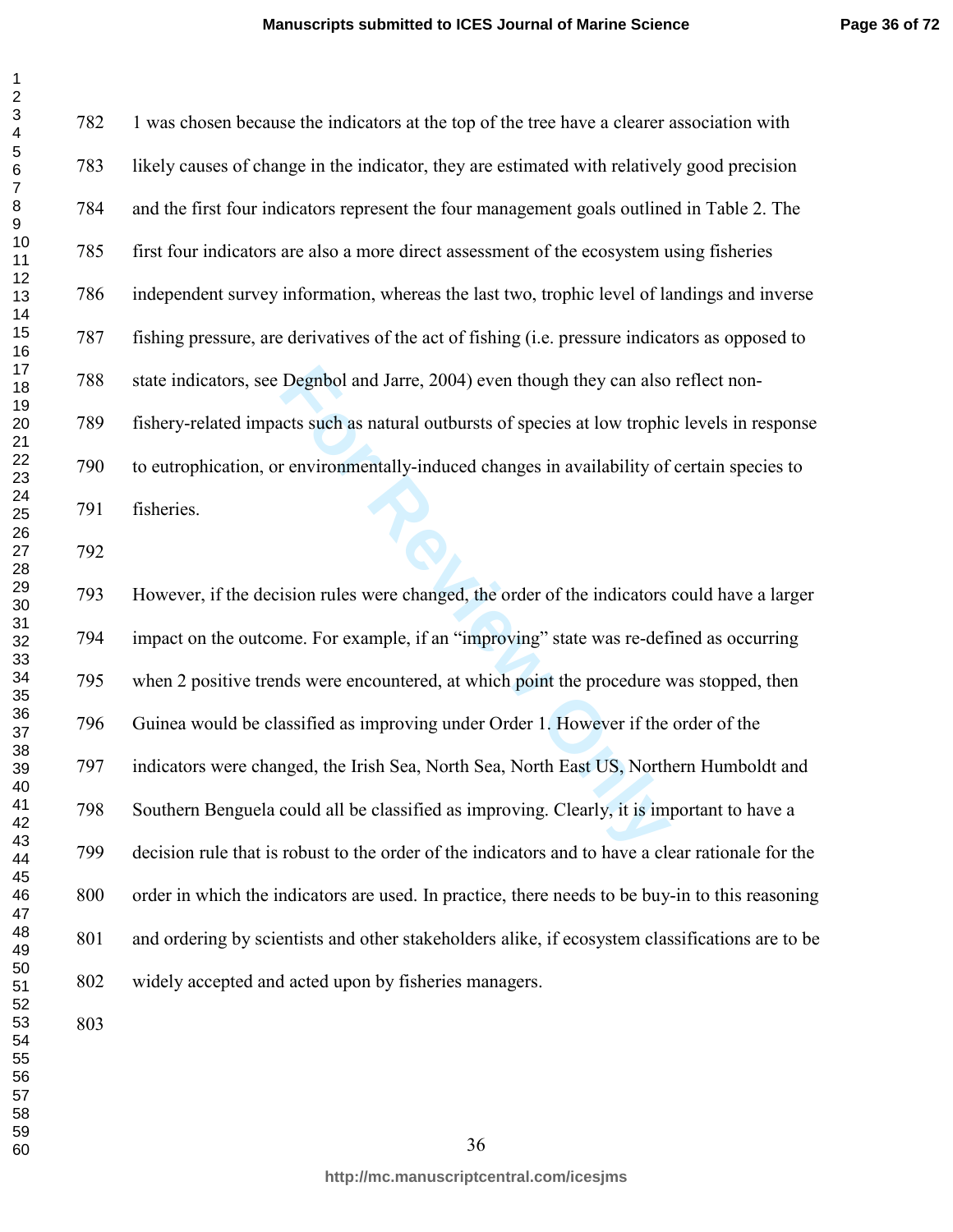**Page 37 of 72**

Decision Rules

### $\mathbf{1}$   $\overline{2}$  $\overline{\mathbf{4}}$  $\overline{7}$

| 805 | Decision rules remove many of the confounding issues that can occur when interpreting       |
|-----|---------------------------------------------------------------------------------------------|
| 806 | more than one indicator to assess the status of an ecosystem. However, care has to be taken |
| 807 | in the development of decision rules, a process which should be undertaken in an            |
| 808 | interactive manner with scientists, managers and stakeholders participating in setting the  |
| 809 | rules (FAO, 2003; Degnbol and Jarre, 2004). Explicit consideration of risk is an essential  |
| 810 | component of this process. Here, two risk adverse decision rules were explored, where a     |
| 811 | negative decrease in one or two ecosystem indicators was sufficient to classify an          |
| 812 | ecosystem as "deteriorating". These were unbalanced rules since the criteria to classify an |
| 813 | ecosystem as "improving" were more stringent. Relaxing these rules, or making them less     |
| 814 | risk adverse would alter the classification of some of the ecosystems in Figure 1. At best, |
| 815 | more ecosystems would be classified as "not improving". For example, if a deteriorating     |
| 816 | ecosystem was defined by three negative trends, then of the fourteen ecosystems classified  |
| 817 | as "deteriorating" under Decision Rule 1, only North Central Adriatic Sea and North East    |
| 818 | US would remain in the category. The rest would be classified as "not-improving", which     |
| 819 | overall is not informative. A conservative decision rule is in accordance with the          |
| 820 | Precautionary Approach (FAO, 1995), where the risk of error is placed on the side of        |
| 821 | caution to avoid unacceptable or undesirable situations.                                    |
| 822 |                                                                                             |

823 The strong take home message from this precautionary decision tree analysis is that many 824 of the ecosystems examined here have been negatively impacted by fishing, as measured by 825 the suite of ecosystem indicators and are in the "danger" zone. They have been diagnosed 826 to be in an ugly, "deteriorating" condition, having already been defined as "impacted" by

**http://mc.manuscriptcentral.com/icesjms**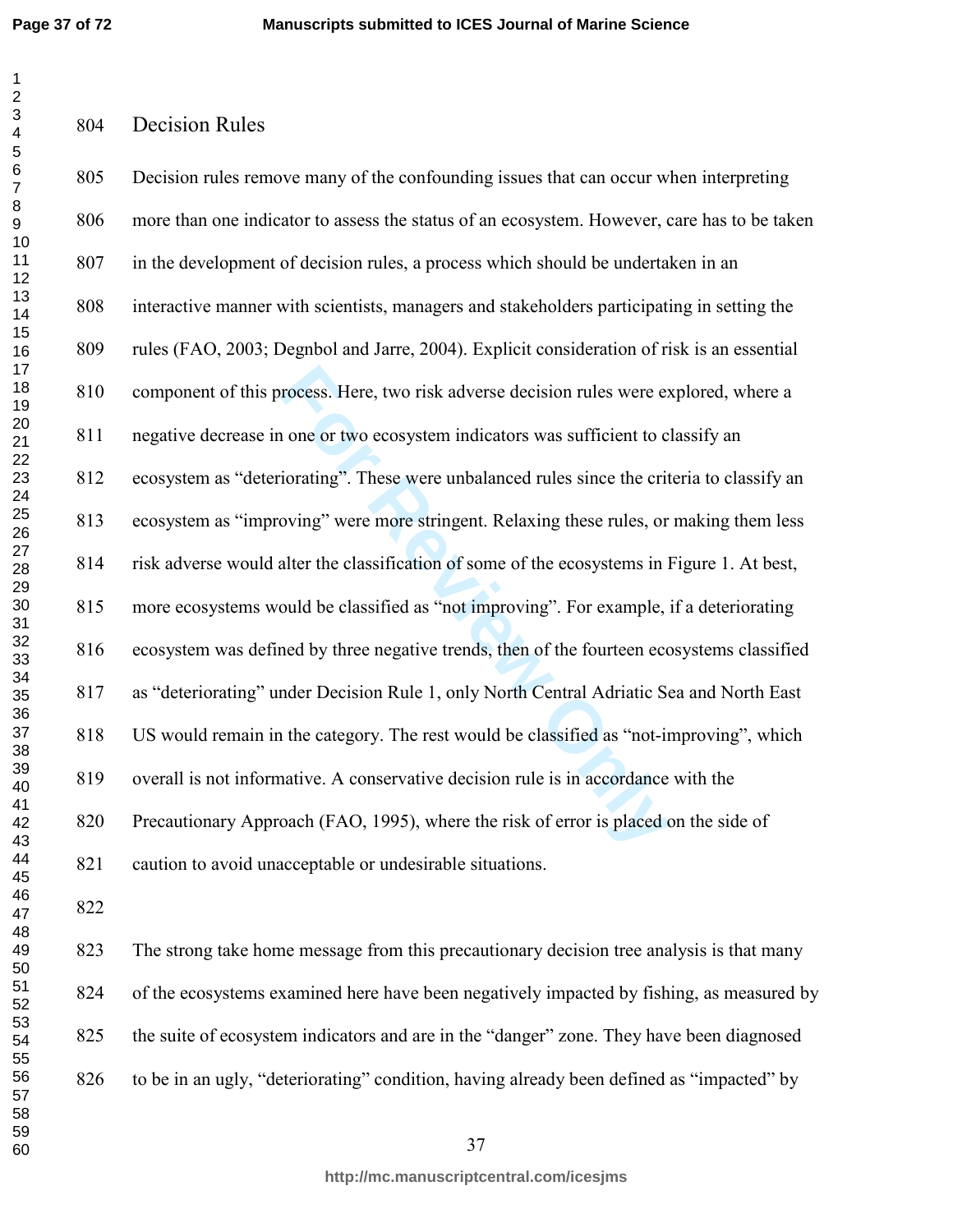| 1                                                  |
|----------------------------------------------------|
| $\overline{2}$                                     |
|                                                    |
|                                                    |
|                                                    |
|                                                    |
|                                                    |
|                                                    |
|                                                    |
|                                                    |
|                                                    |
|                                                    |
|                                                    |
|                                                    |
|                                                    |
|                                                    |
|                                                    |
|                                                    |
|                                                    |
|                                                    |
|                                                    |
|                                                    |
|                                                    |
|                                                    |
|                                                    |
|                                                    |
|                                                    |
|                                                    |
|                                                    |
|                                                    |
|                                                    |
|                                                    |
|                                                    |
| 30<br>31<br>32<br>33<br>34<br>35<br>36<br>37<br>38 |
|                                                    |
|                                                    |
|                                                    |
|                                                    |
|                                                    |
|                                                    |
| .<br>39                                            |
|                                                    |
| 40                                                 |
| 41                                                 |
| 42                                                 |
| 43                                                 |
| 44                                                 |
| 45                                                 |
| 46                                                 |
| 47                                                 |
| 48                                                 |
| 49                                                 |
| 50                                                 |
| 51                                                 |
| -<br>52                                            |
|                                                    |
| E<br>$\overline{3}$                                |
| 54                                                 |
| 55                                                 |
| 56<br>ć                                            |
| 57                                                 |
| 58                                                 |
| 59                                                 |
| 60                                                 |

| 827 | the effects of fishing at the start of the time series. Although it is likely that these    |
|-----|---------------------------------------------------------------------------------------------|
| 828 | ecosystems are being managed with a long-term goal of sustainability, the management        |
| 829 | goals defined in Table 2 are not being achieved. Here, only ecological indicators of the    |
| 830 | pressure and impacts of fishing were explored, but managing for sustainability requires     |
| 831 | consideration of biology, ecology, environment, economics, social aspects and governance    |
| 832 | issues beyond simple stock dynamics (Bundy et al. 2008; Rice, 2008). Furthermore, the       |
| 833 | potential effects of the environment, particularly in upwelling ecosystems (Shannon et al., |
| 834 | this volume), need to be considered when interpreting these ecosystem indicators. Link et   |
| 835 | al. (this volume) explored drivers of ecosystem change, and Coll et al. (this volume) used  |
| 836 | biotic factors to rank ecosystems and biotic, abiotic and socioeconomic factors to explain  |
| 837 | these rankings. The results of all these studies point to the same conclusion: the          |
| 838 | management goals for the fisheries in these ecosystems are not being met.                   |
| 839 |                                                                                             |
| 840 | THE STATES                                                                                  |
| 841 | Acknowledgements                                                                            |
| 842 | We thank all participants of Euroceans IndiSeas Working Group (www.indiseas.org) for        |
| 843 | their inputs, ideas and access to data: Pierre-François Baisnée (IRD, France), Nicolas Bez  |
|     |                                                                                             |

# Acknowledgements

842 We thank all participants of Euroceans IndiSeas Working Group (www.indiseas.org) for 843 their inputs, ideas and access to data: Pierre-François Baisnée (IRD, France), Nicolas Bez 844 (IRD, France), Julia Blanchard (CEFAS, UK), Fatima Borges (IPIMAR, Portugal), Pascal 845 Cauquil (IRD, France), John Cotter (CEFAS, UK), Philippe Cury (IRD, France), Ibrahima 846 Diallo (CNSHB, Guinea), Erich Diaz (IMARPE, Peru), Beth Fulton (CSIRO, Australia), 847 Sheila Heymans (SAMS, Scotland), Edda Johannesen (IMR, Norway), Didier Jouffre (IRD, 848 Senegal), Souad Kifani (INRH, Morocco), Pierre Labrosse (IMROP, Mauritania), Jason 849 Link (NOAA, US), Pierre Lopez (IRD, France), Steve Mackinson (CEFAS, UK), Hicham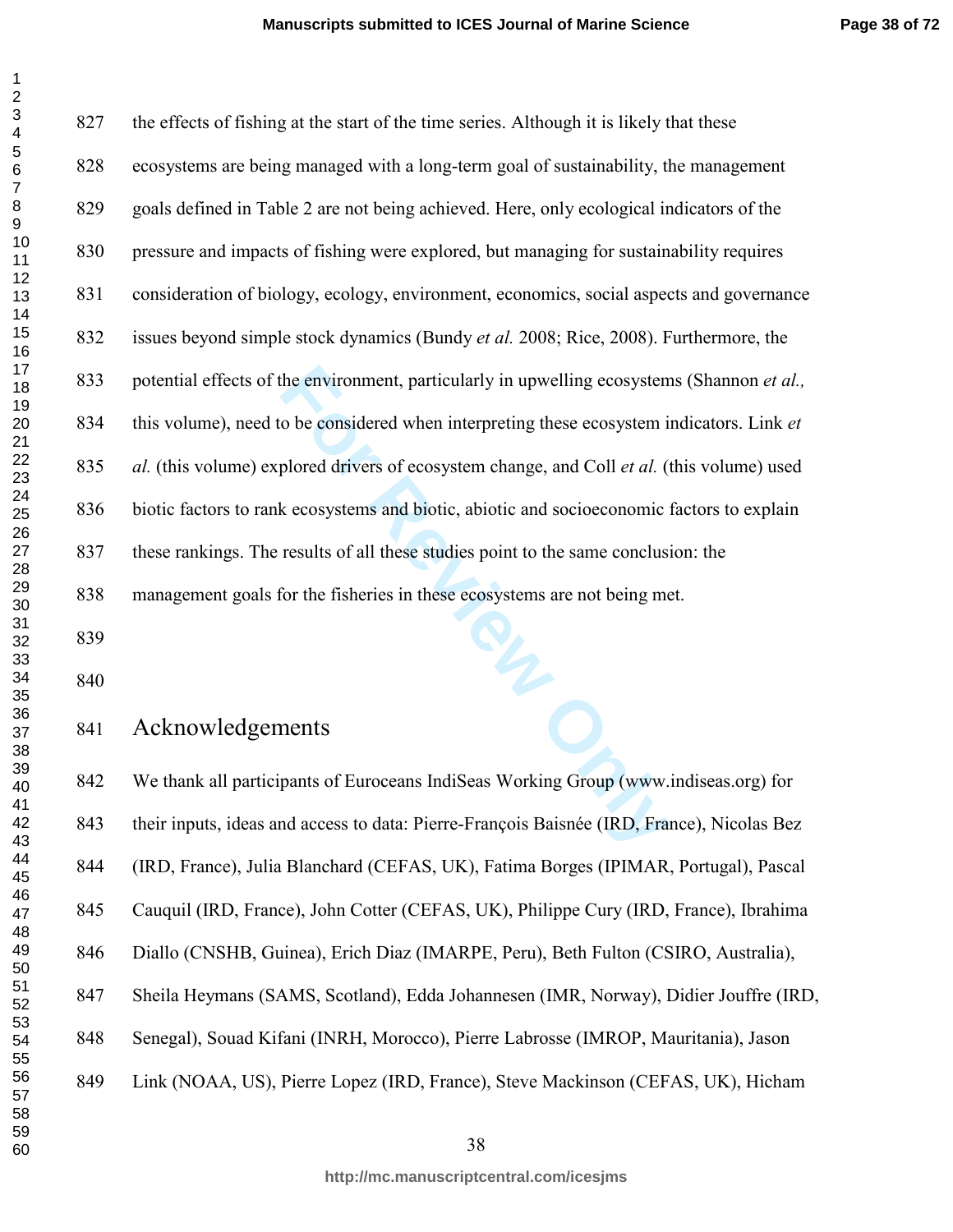850 Masski (INRH, Morocco), Kathrine Michalsen (IMR, Norway), Christian Möllmann (U 851 Hamburg, Germany), Henn Ojaveer (EMI, Estonia), Khairdine Ould Mohamed Abdallahi 852 (IMROP, Mauritania), Ian Perry (DFO, Canada), Jake Rice (DFO, Canada), Djiga Thiao 853 (CRODT, Senegal), Dawit Yemane (MCM, South Africa). In addition, we thank Arnaud 854 Bertrand (IRD) for interpretation of the indicators for Peru, and AB thanks Mike Dowd 855 (Dalhousie University) for statistical support, the DFO's Ecosystem Research Initiative for 856 funding support and two internal referees (to be completed at review stage).

I two internal referees (to be completed at review state)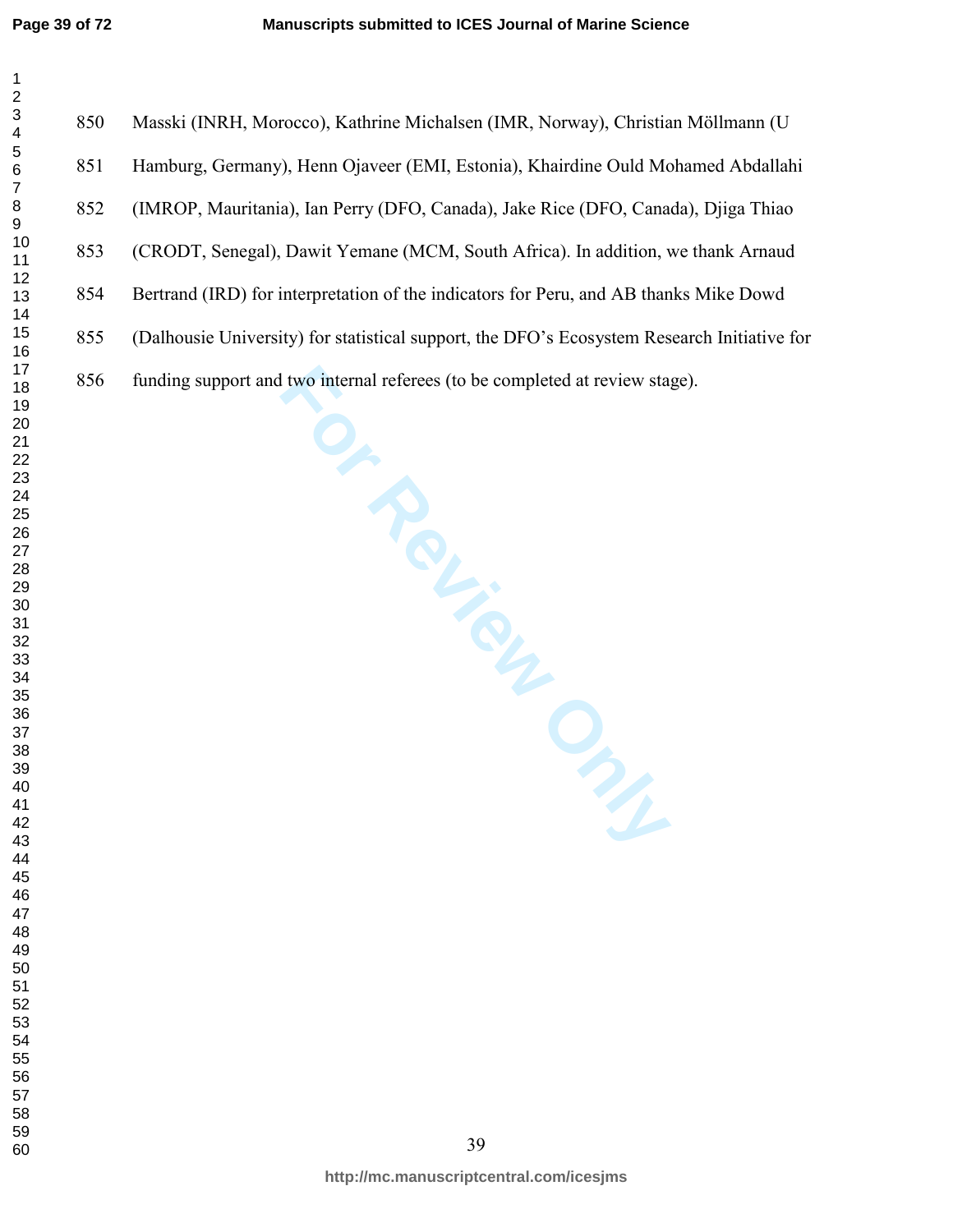858 Alheit, J., and Ñiquen, M. 2004. Regime shifts in the Humboldt Current ecosystem.

# References

R., Taipe, A., Villegas, P., Keyl, F., Domingueza, N<br>
ncrement of jumbo flying squid *Dosidicus gigas* mat<br>
ters, 1989–2004. Progress in Oceanography, 79: 308<br>
za-Mendo, C., Guevara-Carrasco, R., and Bertrand, *A*<br>
ig and 859 Progress in Oceanography, 60: 201-222. 860 Arancibia, H., and Neira, S. 2005. Long-term changes in the mean trophic level of central 861 Chile fishery landings. Scientia Marina, 69 (2): 295-300. 862 Argüelles, J., Tafur, R., Taipe, A., Villegas, P., Keyl, F., Domingueza, N., and Salazara, M. 863 2008. Size increment of jumbo flying squid *Dosidicus gigas* mature females in 864 Peruvian waters, 1989–2004. Progress in Oceanography, 79: 308-312. 865 Ballón, M., Wosnitza-Mendo, C., Guevara-Carrasco, R., and Bertrand, A. 2008. The impact 866 of overfishing and El Niño on the condition factor and reproductive success of 867 Peruvian hake, *Merluccius gayi peruanus*. Progress in Oceanography, 79: 300-307. 868 Bender, K.M. 2007. Global fish production and climate change. Proceedings of the 869 National Academy of Sciences, 104(50): 19701-19714. 870 Bertrand, A., Segura, M., Gutiérrez, M., and Vásquez, L. 2004. From small-scale habitat 871 loopholes to decadal cycles: a habitat-based hypothesis explaining fluctuation in 872 pelagic fish populations off Peru. Fish and Fisheries, 5: 296-316. 873 Bertrand, A., Gerlotto, F., Bertrand, S., Gutiérrez, M., Alza, L., Chipollini, A., Diaz, E., 874 Espinoza, P., Ledesma, L., Quesquén, R., Peraltilla, S., and Chavez, F. 2008a. 875 Schooling behaviour and environmental forcing in relation to anchoveta 876 distribution: an analysis across multiple spatial scales. Progress in Oceanography, 877 79: 264-277.

 $\mathbf 1$  $\overline{2}$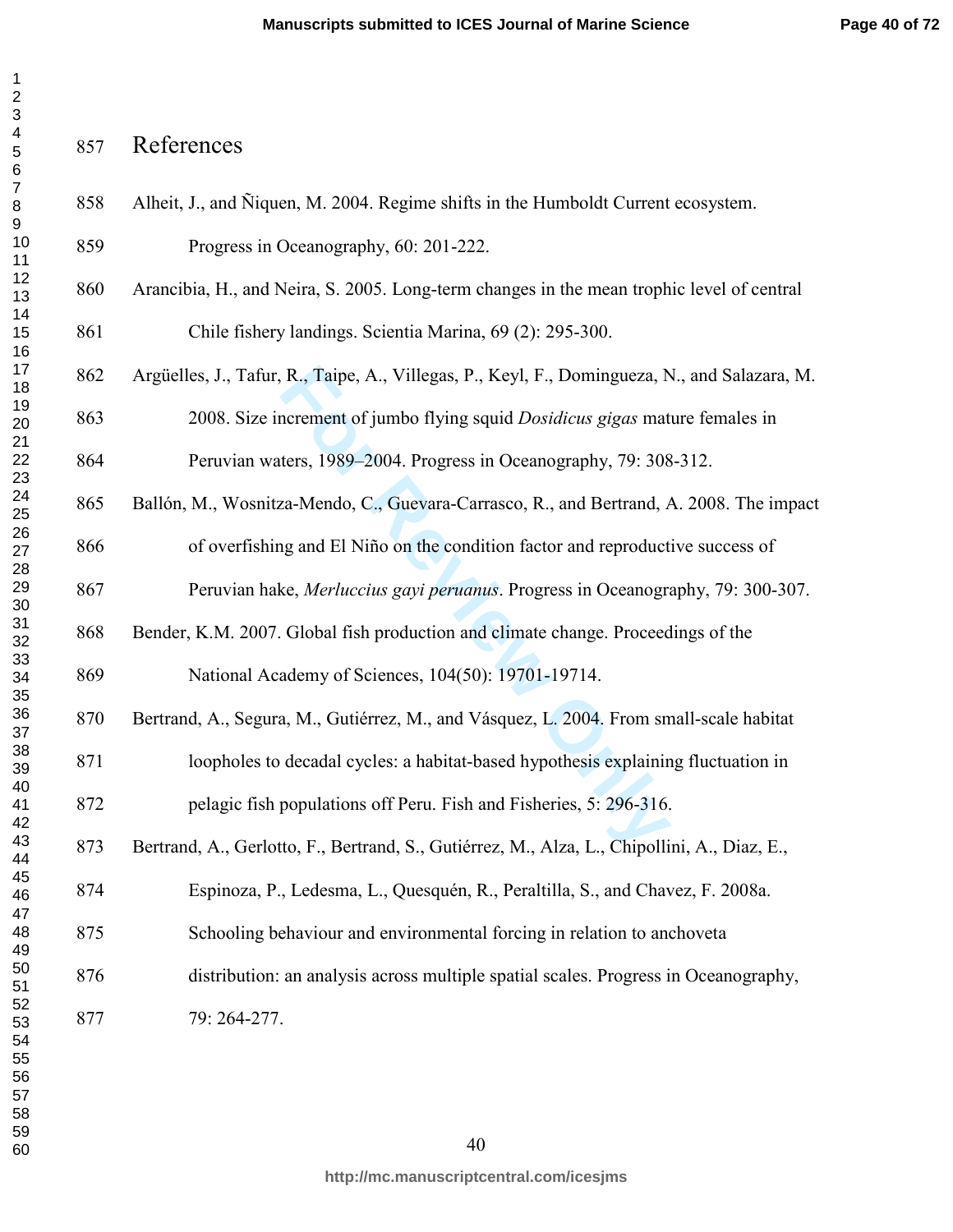| 1                                |  |
|----------------------------------|--|
|                                  |  |
| 3                                |  |
|                                  |  |
|                                  |  |
| 45678                            |  |
|                                  |  |
|                                  |  |
| 9                                |  |
|                                  |  |
|                                  |  |
|                                  |  |
|                                  |  |
| 101213456789012223456            |  |
|                                  |  |
|                                  |  |
|                                  |  |
|                                  |  |
|                                  |  |
|                                  |  |
|                                  |  |
|                                  |  |
|                                  |  |
|                                  |  |
|                                  |  |
|                                  |  |
| 1<br>26<br>27<br>28<br>29<br>30  |  |
|                                  |  |
|                                  |  |
|                                  |  |
| 31                               |  |
|                                  |  |
|                                  |  |
|                                  |  |
|                                  |  |
|                                  |  |
| 33<br>34<br>35<br>36<br>37<br>38 |  |
|                                  |  |
| 39                               |  |
| 40                               |  |
| 41                               |  |
| 42                               |  |
| 43                               |  |
| 44                               |  |
| 45                               |  |
| 46                               |  |
| 47                               |  |
| 48                               |  |
| 49                               |  |
| 50                               |  |
| 51                               |  |
| 52                               |  |
| 53                               |  |
| 54                               |  |
| 55                               |  |
| 56                               |  |
| 57                               |  |
| ۔<br>58<br>3                     |  |
| 59                               |  |
| 60                               |  |
|                                  |  |

| 878 | Bertrand, S., Dewitte, B., Tam, J., Diáz, E., and Bertrand, A. 2008b. Impacts of Kelvin         |
|-----|-------------------------------------------------------------------------------------------------|
| 879 | wave forcing in the Peru Humboldt Current system: Scenarios of spatial                          |
| 880 | reorganizations from physics to fishers. Progress in Oceanography, 79: 278-289.                 |
| 881 | Bertrand, A., Guevara, R., Soler, P., Csirke, J., and Chavez, F. (eds). 2008c. The Northern     |
| 882 | Humboldt Current System: ocean dynamics, ecosystem processes, and fisheries.                    |
| 883 | Progress in Oceanography, 79(2-4): 95-412.                                                      |
| 884 | Blanchard, J. L., Coll, M., Trenkel, V. M., Vergnon, R., Yemane, D., Jouffre, D., Link, J.,     |
| 885 | and Shin, Y.-J. Trend analysis of indicators: a comparison of recent changes in the             |
| 886 | status of marine ecosystems around the world. This volume.                                      |
| 887 | Borges, M. F., Santos, A. M., Crato, N., Mendes, H., and Mota, B. 2003. Sardine regime          |
| 888 | shifts of Portugal: a time series analysis of catches and wind conditions. Scientia             |
| 889 | Marina, 67 (Suppl. 1): 235-244.                                                                 |
| 890 | Bundy, A. 2005. Structure and function of the eastern Scotian shelf Ecosystem before and        |
| 891 | after the groundfish collapse in the early 1990s. Canadian Journal of Fisheries and             |
| 892 | Aquatic Sciences, 62(7): 1453-1473.                                                             |
| 893 | Bundy, A., Chuenpagdee, R., Jentoft, S., and Mahon, R. 2008. If Science is Not the              |
| 894 | Answer, What Is? An alternative governance model for reversing the dismal state of              |
| 895 | the world's fisheries resources. Frontiers in Ecology and the Environment, $6(3)$ :             |
| 896 | 152-155, doi:10.1890/060112.                                                                    |
| 897 | Caddy, J. F. 2002. Limit reference points, traffic lights, and holistic approaches to fisheries |
| 898 | management with minimal stock assessment input. Fisheries Research, 56: 133–                    |
| 899 | 137.                                                                                            |
|     |                                                                                                 |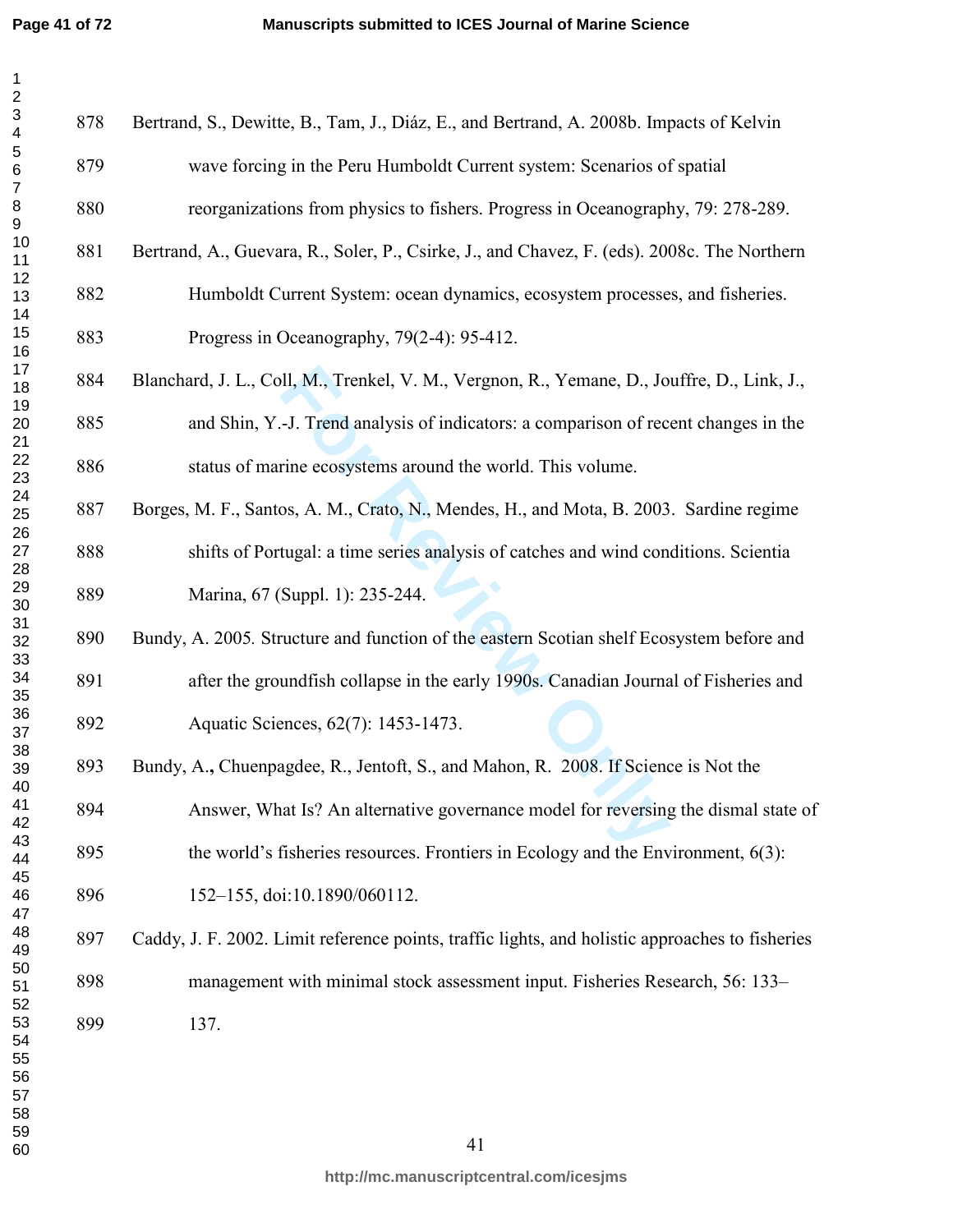| 1<br>$\overline{c}$ |  |
|---------------------|--|
|                     |  |
|                     |  |
| 3456<br>56          |  |
|                     |  |
|                     |  |
|                     |  |
|                     |  |
|                     |  |
|                     |  |
|                     |  |
|                     |  |
|                     |  |
|                     |  |
|                     |  |
|                     |  |
|                     |  |
|                     |  |
|                     |  |
|                     |  |
|                     |  |
|                     |  |
|                     |  |
|                     |  |
|                     |  |
|                     |  |
| 38                  |  |
| 39                  |  |
| 40<br>41            |  |
| 42                  |  |
| 43<br>44            |  |
| 45                  |  |
| 46<br>47            |  |
| 48                  |  |
| 49                  |  |
| 50<br>51            |  |
| .<br>52             |  |
| 53<br>54            |  |
| 55                  |  |
| 56                  |  |
| 57<br>58            |  |
| 59                  |  |
| 60                  |  |

| 900        | Caddy, J. F. 2004. Current usage of fisheries indicators and reference points, and their |
|------------|------------------------------------------------------------------------------------------|
| 901        | potential application to management of fisheries for marine invertebrates. Canadian      |
| 902        | Journal of Fisheries and Aquatic Sciences, 61: 1307–1324.                                |
| 903        | Cazelles, B. 2004. Symbolic dynamics for identifying similarity between rhythms of       |
| 904        | ecological time series. Ecology Letters, 7: 755-763.                                     |
| 905        | Chavance P., Bâ, M., Gascuel D., Vakily J. M., and Pauly, D. (eds.). 2004. Pêcheries     |
| 906        | maritimes, écosystèmes & sociétés en Afrique de l'Ouest : Un demi-siècle de              |
| 907        | changement, [Marine Fisheries, Ecosystems and Societies in West Africa : Half a          |
| 908        | Century of Change], actes du symposium international, Dakar (Sénégal), 24-28 juin        |
| 909        | 2002, Bruxelles, Office des publications officielles des Communautés européennes,        |
| 910        | XXXVI-532-XIV p., 6 pl. h.-t. coul., coll. Rapports de recherche halieutique             |
| 911        | A.C.P.-U.E., n° 15. 532 pp.                                                              |
| 912        | Chavez, F. P., Ryan, J., Lluch-Cota, S. E., and Niquen, M. 2003. From anchovies to       |
| 913        | sardines and back: Multidecadal change in the Pacific Ocean. Science, 299: 217-          |
| 914        | 221.                                                                                     |
| 915        | Chavez, F. P., Bertrand, A., Guevara-Carrasco, R., Soler, P., and Csirke, J. 2008. The   |
| 916        | northern Humboldt Current System: brief history, present status and a view towards       |
| 917        | the future. Progress in Oceanography, 79: 95-105.                                        |
| 918<br>919 | Cheung, W. W. L., Lam, V. W. Y., Sarmiento, J. L., Kearney, K., Watson, R., and Pauly,   |
| 920        | D. 2009. Projecting global marine biodiversity impacts under climate change              |
| 921        | scenarios. Fish and Fisheries, DOI: 10.1111/j.1467-2979.2008.00315.x:                    |
|            |                                                                                          |
|            |                                                                                          |
|            |                                                                                          |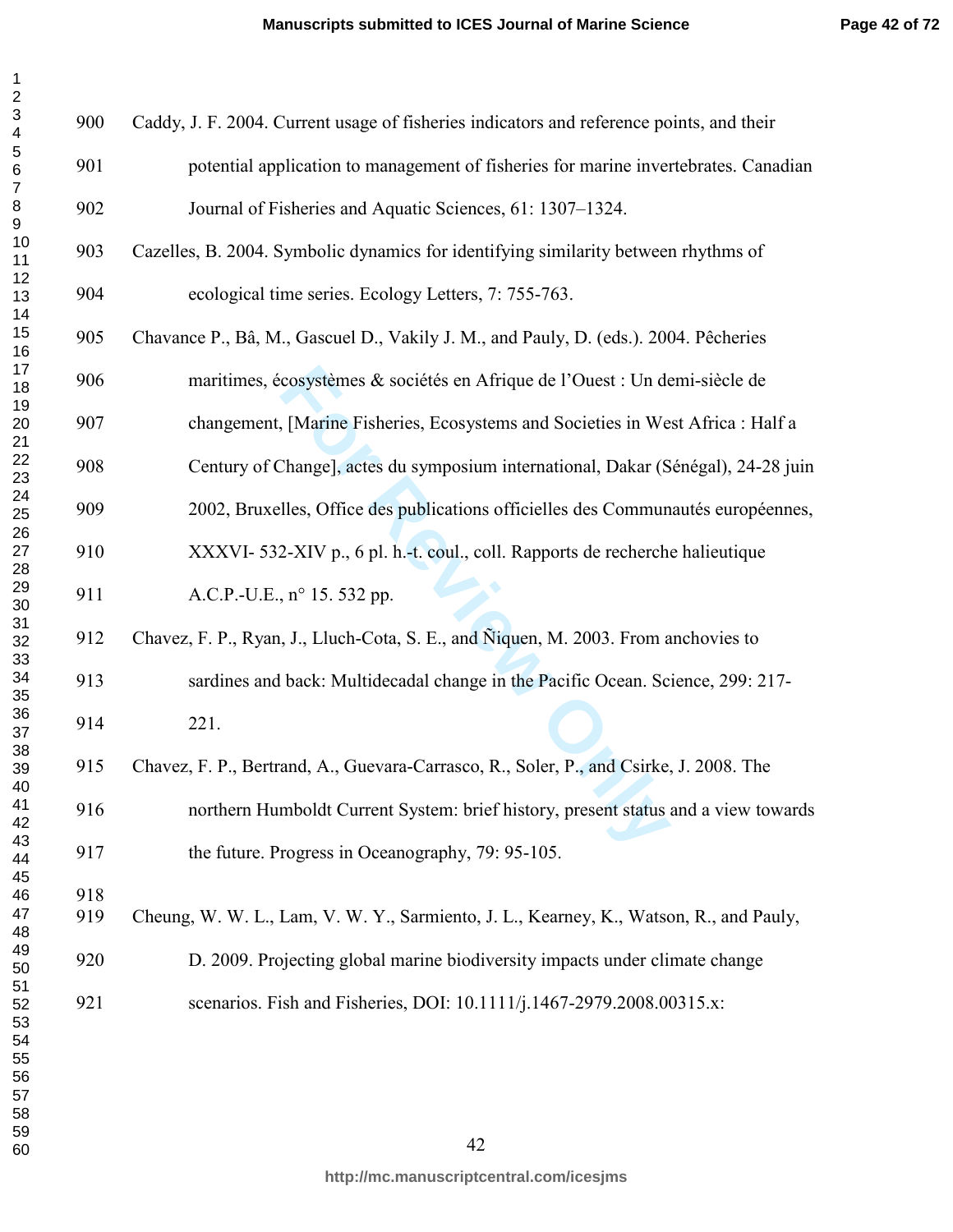$\mathbf 1$ 

| $\overline{\mathbf{c}}$                              |     |                                                                                                |
|------------------------------------------------------|-----|------------------------------------------------------------------------------------------------|
| $\ensuremath{\mathsf{3}}$<br>$\overline{\mathbf{4}}$ | 922 | Coll, M., Shannon, L. J., Yemane, D., Link, J., Ojaveer, H., Neira, S., Jouffre, D., Labrosse, |
| 5<br>$\,6$                                           | 923 | P., Heymans, J. J., Fulton, E.A., and Shin, Y.-J. Ranking the ecological relative              |
| $\boldsymbol{7}$<br>8<br>9                           | 924 | status of exploited marine ecosystems. This volume.                                            |
| 10<br>11                                             | 925 | Coll, M., Libralato, S., Tudela, S., Palomera, I., and Pranovi, F. 2008. Ecosystem             |
| 12<br>13                                             | 926 | Overfishing in the Ocean. <i>PLos ONE</i> , 3(12): e3881.                                      |
| 14<br>15<br>16                                       | 927 | Cury, P., and Christensen, V. 2005. Quantitative Ecosystem Indicators for Fisheries            |
| 17<br>18                                             | 928 | Management. ICES Journal of Marine Science, 62: 307-310.                                       |
| 19<br>20                                             | 929 | Cury P. M., Shannon, L.J., Roux, J.-P., Daskalov, G. M., Jarre, A., Moloney, C. L., and        |
| 21<br>22<br>23                                       | 930 | Pauly, D. 2005a. Trophodynamic indicators for an ecosystem approach to fisheries.              |
| 24<br>25                                             | 931 | ICES Journal of Marine Science, 62(3): 430-442.                                                |
| 26<br>27                                             | 932 | Cury P. M., Mullon, C., Garcia, S.M., and Shannon, L. 2005b. Viability theory for an           |
| 28<br>29<br>30                                       | 933 | ecosystem approach to fisheries. ICES Journal of Marine Science, 62 (3): 577-584.              |
| 31<br>32<br>33                                       | 934 | Daan, N., Christensen, V., and Cury, P. 2005. Quantitative Ecosystem Indicators for            |
| 34<br>35                                             | 935 | fisheries management. ICES Journal of Marine Science, 62 (3). 613 pp.                          |
| 36<br>37<br>38                                       | 936 | Degnbol, P., and Jarre, A. 2004. Review of indicators in fisheries management – a              |
| 39<br>40                                             | 937 | development perspective. African Journal of Marine Science, 26: 303-326.                       |
| 41<br>42<br>43                                       | 938 | DFO, 2003. State of the Eastern Scotian Shelf Ecosystem. DFO Can. Sci. Advic. Sec              |
| 44<br>45                                             | 939 | Ecosystem Status Report. 2003/004.                                                             |
| 46<br>47                                             | 940 | Domain F., 1980, Contribution à la connaissance de l'écologie des poissons démersaux du        |
| 48<br>49<br>50                                       | 941 | plateau continental sénégalomauritanien. Les ressources démersales dans le                     |
| 51<br>52                                             | 942 | contexte général du golfe de Guinée. Thèse Doctorat d'Etat Univ. Paris VI Mus.                 |
| 53<br>54                                             | 943 | Nat. Hist. Nat.                                                                                |
| 55<br>56<br>57                                       |     |                                                                                                |
| 58<br>59                                             |     |                                                                                                |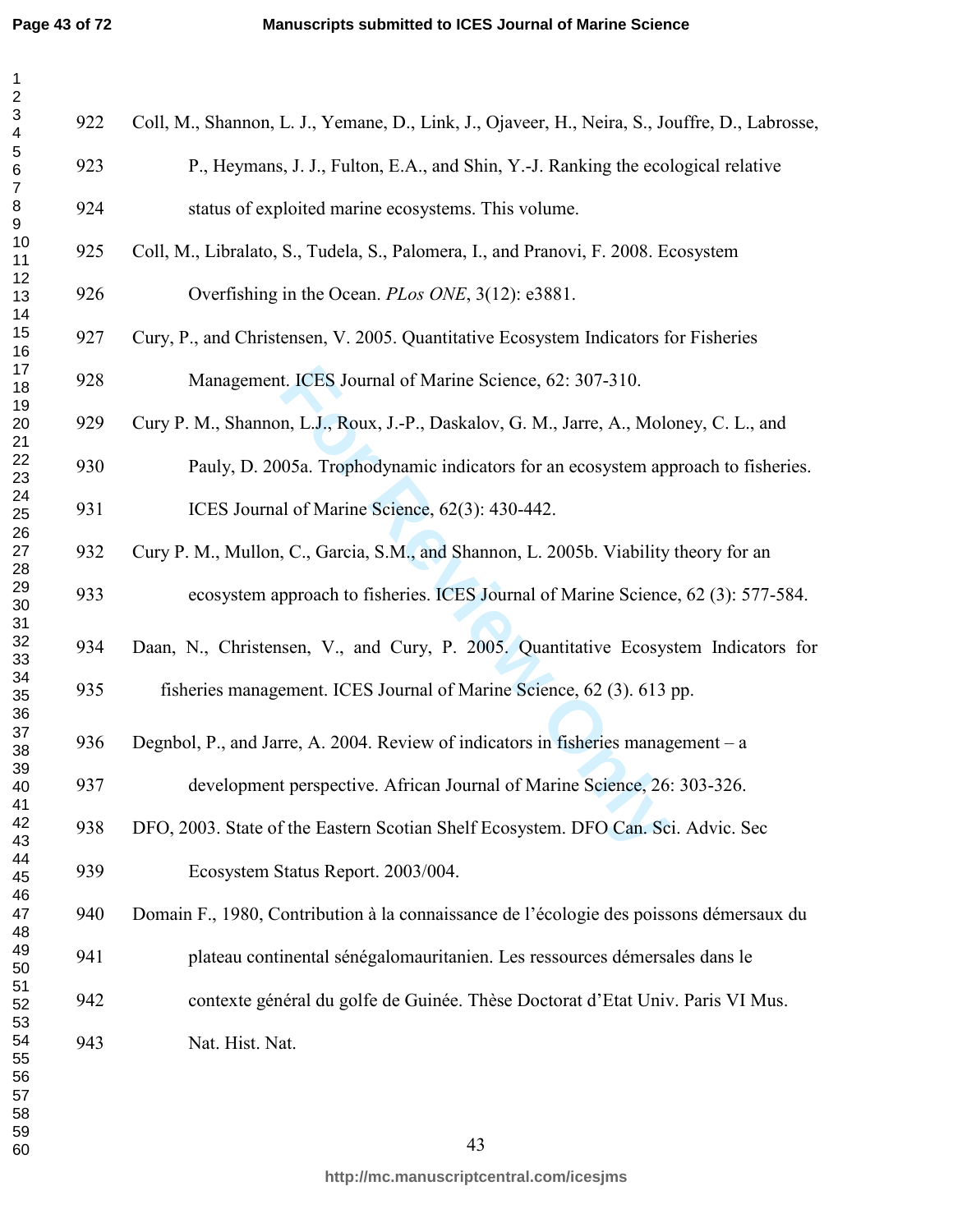$\mathbf 1$  $\overline{2}$ 

| $\mathbf{1}$                              |     |                                                                                             |
|-------------------------------------------|-----|---------------------------------------------------------------------------------------------|
| $\frac{2}{3}$<br>$\overline{\mathcal{L}}$ | 944 | Domalain, G., Jouffre, D., Thiam, D., Traoré, S., and Wang, C.-L. 2004. Évolution de la     |
| 5<br>6<br>7                               | 945 | diversité spécifique dans les campagnes de chalutage démersales du Sénégal et de la         |
| $\begin{array}{c} 8 \\ 9 \end{array}$     | 946 | Guinée. Pp : 299-310 - In : Chavance P., Ba M., Gascuel D., Vakily M. & Pauly D.            |
| 10<br>11                                  | 947 | (éd.), Pêcheries maritimes, écosystèmes & sociétés en Afrique de l'Ouest : Un               |
| 12<br>13<br>14                            | 948 | demi-siècle de changement [Marine fisheries, ecosystems and societies in West               |
| 15<br>16                                  | 949 | Africa : half a century of change], actes du symposium international, Dakar                 |
| 17<br>18                                  | 950 | (Sénégal), 24-28 juin 2002, Bruxelles, Office des publications officielles des              |
| 19<br>20<br>21                            | 951 | Communautés européennes, XXXVI-532-XIV p., 6 pl. h.-t. coul., I.S.B.N. 92-894-              |
| 22<br>23                                  | 952 | 7480-7 (coll. Rapports de recherche halieutique A.C.P.-U.E., n° 15).                        |
| 24<br>25                                  | 953 | Essington, T. E., Beaudreau, A. H., and Wiedenmann, J. 2006. Fishing through the food       |
| 26<br>27<br>28                            | 954 | webs. Proceedings of the National Academy of Sciences of the United States of               |
| 29<br>$30\,$                              | 955 | America, 103(9): 3171-3175.                                                                 |
| 31<br>32<br>33                            | 956 | FAO. 1995. Precautionary approach to fisheries. Part 1: Guidelines on the precautionary     |
| 34<br>35                                  | 957 | approach to capture fisheries and species introductions. Elaborated by the Technical        |
| 36<br>37                                  | 958 | Consultation on the Precautionary Approach to Capture Fisheries (Including                  |
| 38<br>39<br>40                            | 959 | Species Introductions). Lysekil, Sweden, 6–13 June 1995 (A scientific meeting               |
| 41<br>42                                  | 960 | organized by the Government of Sweden in cooperation with FAO). FAO Fisheries               |
| 43<br>44                                  | 961 | Technical Paper. No. 350, Part 1. Rome, FAO. 1995. 52 p                                     |
| 45<br>46<br>47                            | 962 | FAO. 2003. Fisheries Management 2. The Ecosystem Approach to Fisheries. FAO                 |
| 48<br>49                                  | 963 | Technical Guidelines for Responsible Fisheries. Food and Agricultural Organization          |
| 50<br>51                                  | 964 | of the United Nations, Rome 4 (Supplement 2): 112 pp.                                       |
| 52<br>53<br>54                            | 965 | Fulton, E. A., Smith, A. D., and Punt, A. E. 2005. Which ecological indicators can robustly |
| 55<br>56                                  | 966 | detect effects of fishing? ICES Jounal of Marine Science, 62: 540-551.                      |
| 57<br>58<br>59                            |     |                                                                                             |
| 60                                        |     | 44                                                                                          |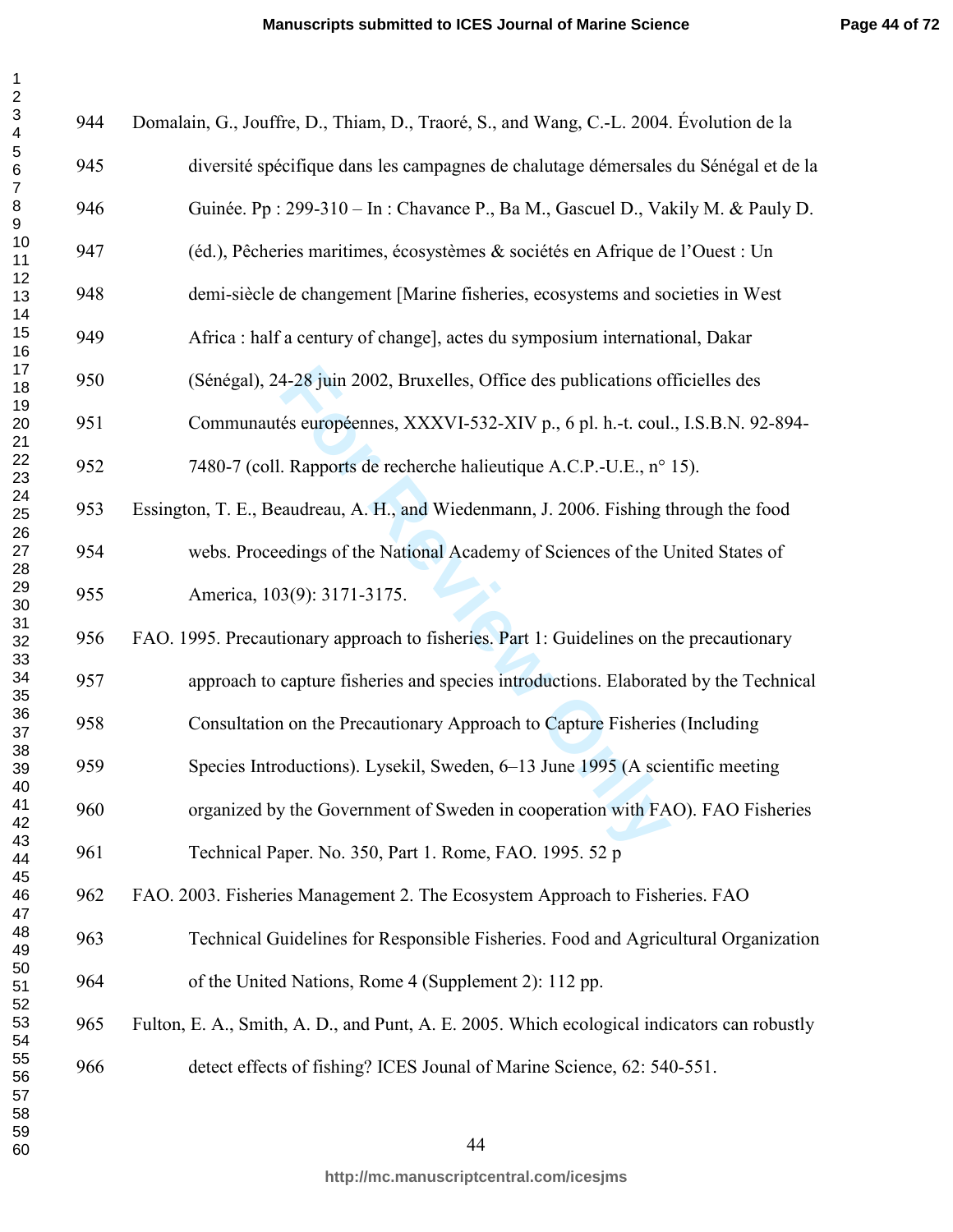$\mathbf 1$ 

| $\mathbf{1}$<br>$\overline{\mathbf{c}}$              |            |                                                                                               |
|------------------------------------------------------|------------|-----------------------------------------------------------------------------------------------|
| $\ensuremath{\mathsf{3}}$<br>$\overline{\mathbf{4}}$ | 967        | Garcia, S. M., Zerbi, A., Aliaume, C., Do Chi, T., and Lasserre, G. 2003. The ecosystem       |
| $\sqrt{5}$<br>$\,6\,$<br>$\boldsymbol{7}$            | 968        | approach to fisheries: issues, terminology, principles, institutional foundations,            |
| $\bf 8$<br>$\mathsf g$                               | 969        | implementation and outlook. FAO Technical Paper 443. FAO, Rome. 71 pp.                        |
| 10<br>11                                             | 970        | Guevara-Carrasco, R., and Lleonart, J. 2008. Dynamics and Fishery of the Peruvian hake:       |
| 12<br>13                                             | 971        | between the nature and the man. Journal of Marine Systems, 71: 249-259.                       |
| 14<br>15                                             |            |                                                                                               |
| 16<br>17                                             | 972<br>973 | Gutierrez, M., Swartzman, G., Bertrand, A., and Bertrand, S. 2007. Anchovy and sardine        |
| 18<br>19                                             | 974        | spatial dynamics and aggregation patterns in the Humboldt Current ecosystem,                  |
| 20<br>21                                             | 975        | Peru, from 1983-2003. Fisheries Oceanography, 16: 155-168.                                    |
| 22<br>23<br>24                                       | 976        | Gutiérrez, D., Sifeddine, A., Field, D. B., Ortlieb, L., Vargas, G., Chávez, F., Velazco, F., |
| 25<br>26                                             | 977        | Ferreira, V., Tapia, P., Salvatteci, R., Boucher, H., Morales, M. C., Valdés, J.,             |
| 27<br>28<br>29                                       | 978        | Reyss, J.-L., Campusano, A., Boussafir, M., Mandeng-Yogo, M., García, M., and                 |
| 30<br>31                                             | 979        | Baumgartner, T. 2008. Rapid reorganization in ocean biogeochemistry off Peru                  |
| 32<br>33                                             | 980        | towards the end of the Little Ice Age. Biogeosciences.                                        |
| 34<br>35<br>36                                       | 981        | Halliday, R. G., Fanning, L. P., and Mohn, R. K. 2001. Use of the traffic light method in     |
| 37<br>38                                             | 982        | fishery management planning. CSAS Research Document 2001/18. 41 pp.                           |
| 39<br>40<br>41                                       | 983        | Hays, G.C., Richardson, A. J. and Robinson, C. 2005. Climate change and marine plankton.      |
| 42<br>43                                             | 984        | Trends in Ecology and Evolution, 20(6): 337-344.                                              |
| 44<br>45                                             | 985        | Halpern, B. S., Walbridge, S., Selkoe, K. A., Kappel, C. V., Micheli, F., D'Agrosa, C.,       |
| 46<br>47<br>48                                       | 986        | Bruno, J.F., et al., 2008. A Global Map of Human Impact on Marine Ecosystems.                 |
| 49<br>50                                             | 987        | Science, 319: 948-952, DOI: 10.1126/science.1149345.                                          |
| 51<br>52                                             | 988        | Hollingworth, C. (ed.). 2000. Ecosystem effects of fishing. Proceedings of an ICES/SCOR       |
| 53<br>54<br>55                                       | 989        | Symposium held in Montpellier, France 16-19 March 1999. ICES Journal of Marine                |
| 56<br>57                                             | 990        | Science, 57 (3): 465-792 pp.                                                                  |
| 58<br>59<br>60                                       |            | 45                                                                                            |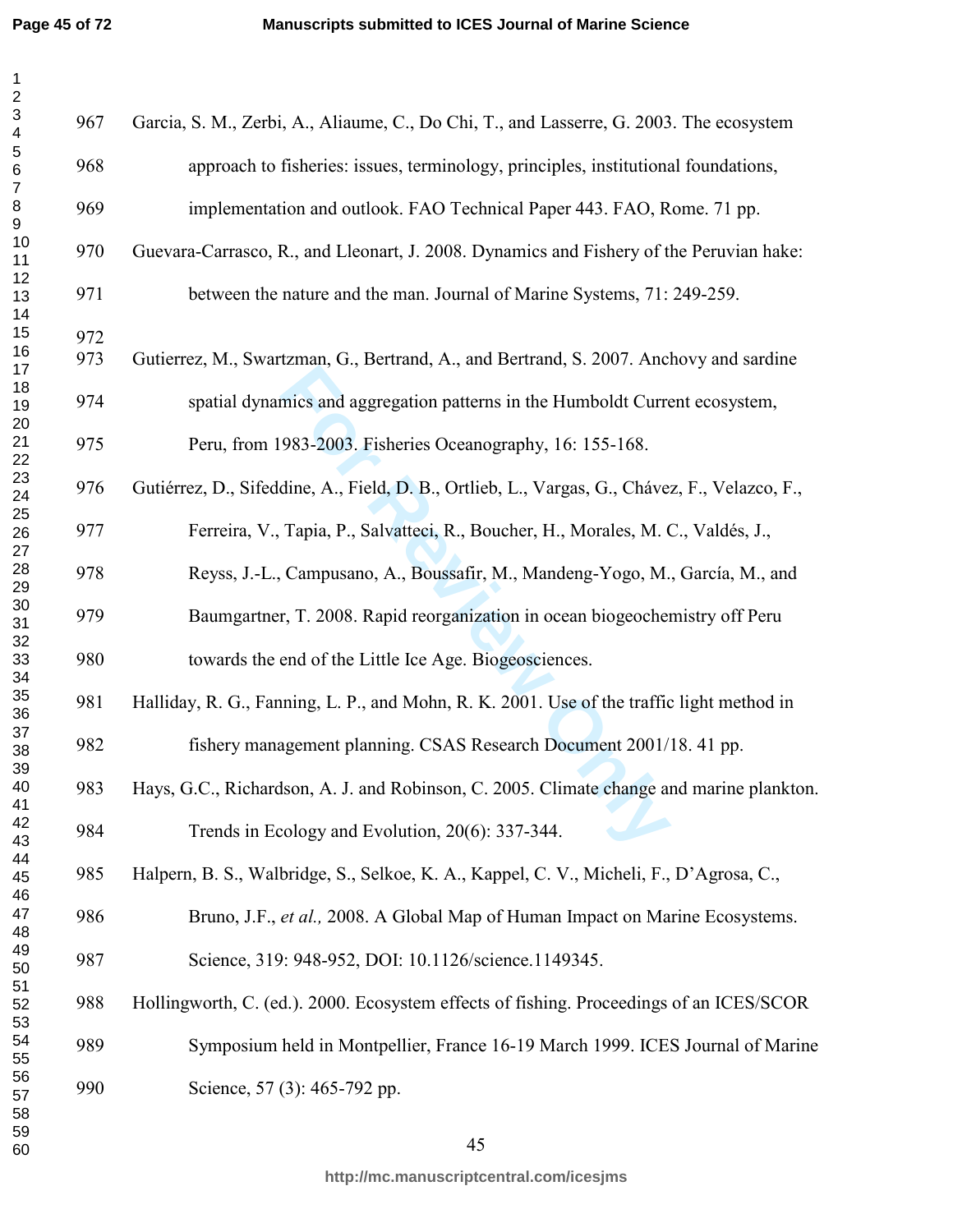| 1              |  |
|----------------|--|
| $\overline{c}$ |  |
|                |  |
|                |  |
|                |  |
|                |  |
|                |  |
|                |  |
|                |  |
|                |  |
|                |  |
|                |  |
|                |  |
|                |  |
|                |  |
|                |  |
|                |  |
|                |  |
|                |  |
|                |  |
|                |  |
|                |  |
|                |  |
|                |  |
|                |  |
|                |  |
|                |  |
|                |  |
|                |  |
|                |  |
|                |  |
|                |  |
|                |  |
|                |  |
|                |  |
|                |  |
|                |  |
|                |  |
| 39             |  |
|                |  |
| 40             |  |
| 41             |  |
| 42             |  |
| 43<br>44       |  |
| 45             |  |
| 46             |  |
| 47             |  |
| 48             |  |
|                |  |
| 49<br>50       |  |
| 51             |  |
| - .<br>52      |  |
| .<br>53        |  |
| 54             |  |
| 55             |  |
| 56             |  |
| 57             |  |
| 58             |  |
| 59             |  |
| 60             |  |
|                |  |

> ary, R. H., Cooke, R., Erlandson, J., Estes, J. A., Hug<br>Lange, C. B., Lenihan, H. S., Pandolfi, J. M., Peters<br>r, M. J., and Warner, R. W., 2001. Historical overfis<br>coastal ecosystems. Science 293, 629-638.Jennings, s<br>ence 991 Hooper, D. U., Chapin, F. S., Ewel, J. J., Hector, A., Inchausti, P., Lavorel, S., Lawton, 992 H., *et al.,* 2005. Effects of biodiversity on ecosystem functioning: a consensus of 993 current knowledge, Ecological Monographs, 75: 3–35. 994 ICES, 2008. The Effect of climate change on the distribution and abundance of marine 995 species in the OSPAR Maritime Area. ICES Cooperative Research Report 293. 996 Jackson, J. B. C., Kirby, M. X., Berger, W. H., Bjorndal, K. A., Botsford, L. W., Bourque, 997 B. J., Bradbury, R. H., Cooke, R., Erlandson, J., Estes, J. A., Hughes, T. P., 998 Kidwell, S., Lange, C. B., Lenihan, H. S., Pandolfi, J. M., Peterson, C. H., Steneck, 999 R. S., Tegner, M. J., and Warner, R. W., 2001. Historical overfishing and the recent 1000 collapse of coastal ecosystems. Science 293, 629-638.Jennings, S. and N.K. Dulvy. 1001 2005. Reference points and reference directions for size-based indicators of 1002 community structure. ICES Journal of Marine Science, 62: 397-404. 1003 Jennings, S., and Blanchard, J. L. 2004. Fish abundance with no fishing: predictions based 1004 on macroecological theory. Journal of Animal Ecology, 73: 632-642. 1005 Jennings, S., and Dulvy, N. K. 2005. Reference points and reference directions for 1006 sizebased indicators of community structure. ICES Journal of Marine Science, 62: 1007 397-404. [Keeney,](http://www.lamsade.dauphine.fr/mcda/biblio/Author/KEENEY-RL.html) R.L., and [Raiffa](http://www.lamsade.dauphine.fr/mcda/biblio/Author/RAIFFA-H.html), H. 1976. . Decisions with multiple objectives: Preferences and 1009 value tradeoffs. J. Wiley, New York. 1010 Koeller, P., Savard, L., Parsons, D. G., and Fu, C. 2000. A precautionary approach to 1011 assessment and management of shrimp stocks in the Northwest Atlantic. Journal of 1012 Northwest Atlantic Fishery Science, 27: 235-246.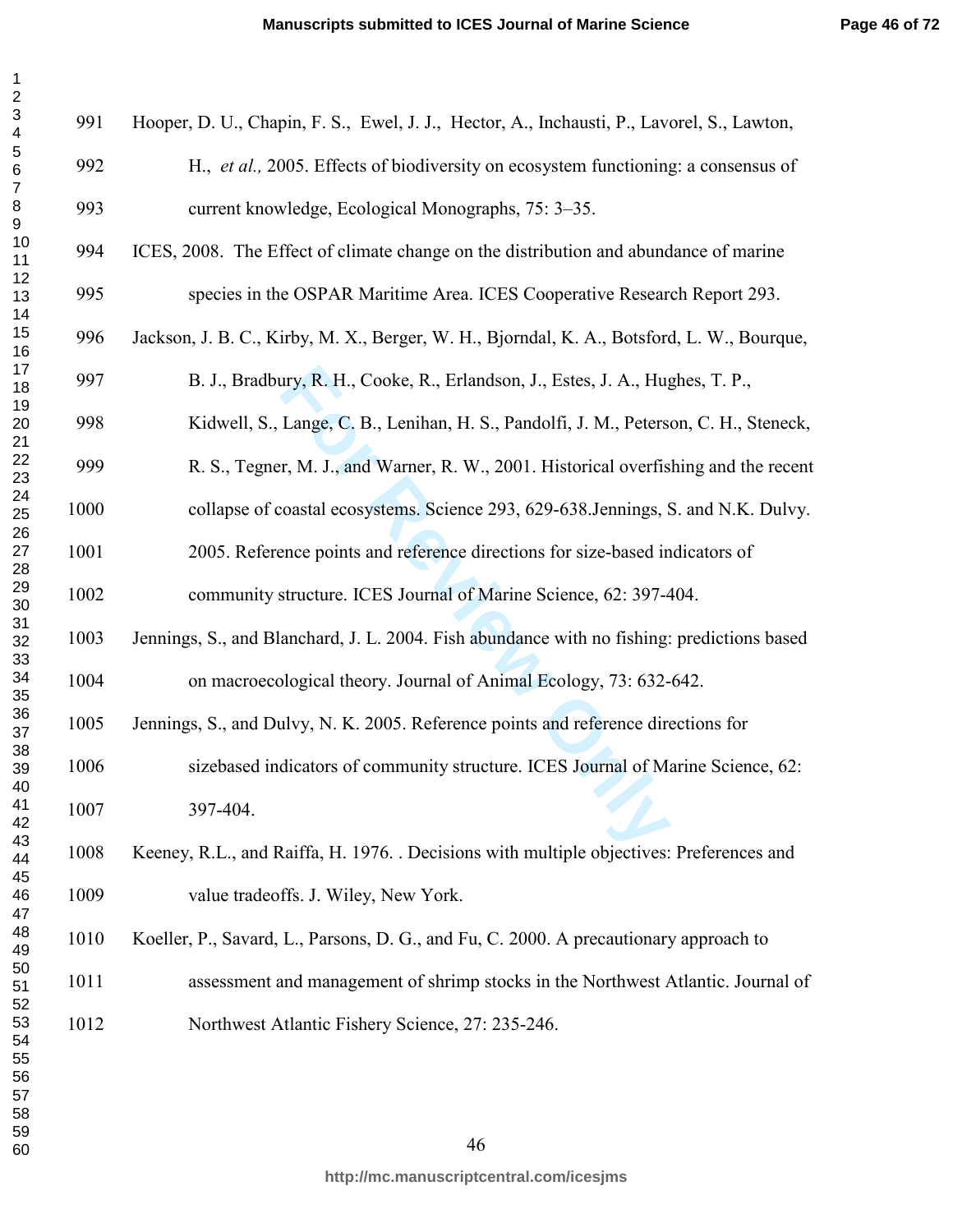| $\mathbf{1}$<br>$\overline{\mathbf{c}}$ |      |                                                                                                |
|-----------------------------------------|------|------------------------------------------------------------------------------------------------|
| 3<br>$\overline{\mathbf{4}}$            | 1013 | Libralato, S., Coll, M., Tudela, S., Palomera, I., and Pranovi, F. 2008. A new index to        |
| 5<br>$\,$ 6 $\,$<br>$\overline{7}$      | 1014 | quantify ecosystem impacts of fisheries as the removal of secondary production.                |
| $\begin{array}{c} 8 \\ 9 \end{array}$   | 1015 | Marine Ecology Progress Series, 355: 107-129.                                                  |
| 10<br>11                                | 1016 | Link, J. S., Yemane, D., Shannon, L. J., Coll, M., Shin, Y.- J., Hill, L., and Borges, M.-F.   |
| 12<br>13<br>14                          | 1017 | Relating Marine Ecosystem Indicators to Fishing and Environmental Drivers: An                  |
| 15<br>16                                | 1018 | Elucidation of Contrasting Responses.                                                          |
| 17<br>18                                | 1019 | Link, J. S. 2005. Translating ecosystem indicators into decision criteria. ICES Journal of     |
| 19<br>20<br>21                          | 1020 | Marine Science, 62: 569-576.                                                                   |
| 22<br>23                                | 1021 | Link, J. S., Brodziak, J. K. T., Edwards, S. F., Overholtz, W. J., Mountain, D., Jossi, J. W., |
| 24<br>25                                | 1022 | Smith, T. D., and Fogarty, M. J. 2002. Marine Ecosystem Assessment in a                        |
| 26<br>27<br>28                          | 1023 | Fisheries Management Context. Canadian Journal of Fisheries and Aquatic                        |
| 29<br>$30\,$                            | 1024 | Sciences, 59: 1429-1440.                                                                       |
| 31<br>32                                | 1025 | Lobry, J., Gascuel, D., and Domain, F. 2003. La biodiversité spécifique des ressources         |
| 33<br>34<br>35                          | 1026 | démersales du plateau continental guinéen: utilisation d'indices classiques pour le            |
| 36<br>37                                | 1027 | diagnostic sur l'évolution de l'écosystème. Aquatic Living Resources, 16 : 59-68.              |
| 38<br>39<br>40                          | 1028 | Longhurst, A. 2002. Murphy's law revisited: longevity as a factor in recruitment to fish       |
| 41<br>42                                | 1029 | populations. Fisheries Research, 56: 125-131.                                                  |
| 43<br>44                                | 1030 | Lotze, H. K., and Milewski, I. 2004. Two Centuries of Multiple Human Impacts and               |
| 45<br>46<br>47                          | 1031 | Successive Changes in a North Atlantic Food Web. Ecological Applications, 14(5):               |
| 48<br>49                                | 1032 | 1428-1447.                                                                                     |
| 50<br>51                                | 1033 | Lotze, H. K., Lenihan, H. S., Bourque, B. J., Bradbury, R. H., Cooke, R. G., Kay, M. C.,       |
| 52<br>53<br>54                          | 1034 | Kidwell, S. M., et al., 2006. Depletion, Degradation, and Recovery Potential of                |
| 55<br>56                                | 1035 | Estuaries and Coastal Seas. Science, 312: 1806-1809.                                           |
| 57<br>58                                |      |                                                                                                |
| 59<br>60                                |      | 47                                                                                             |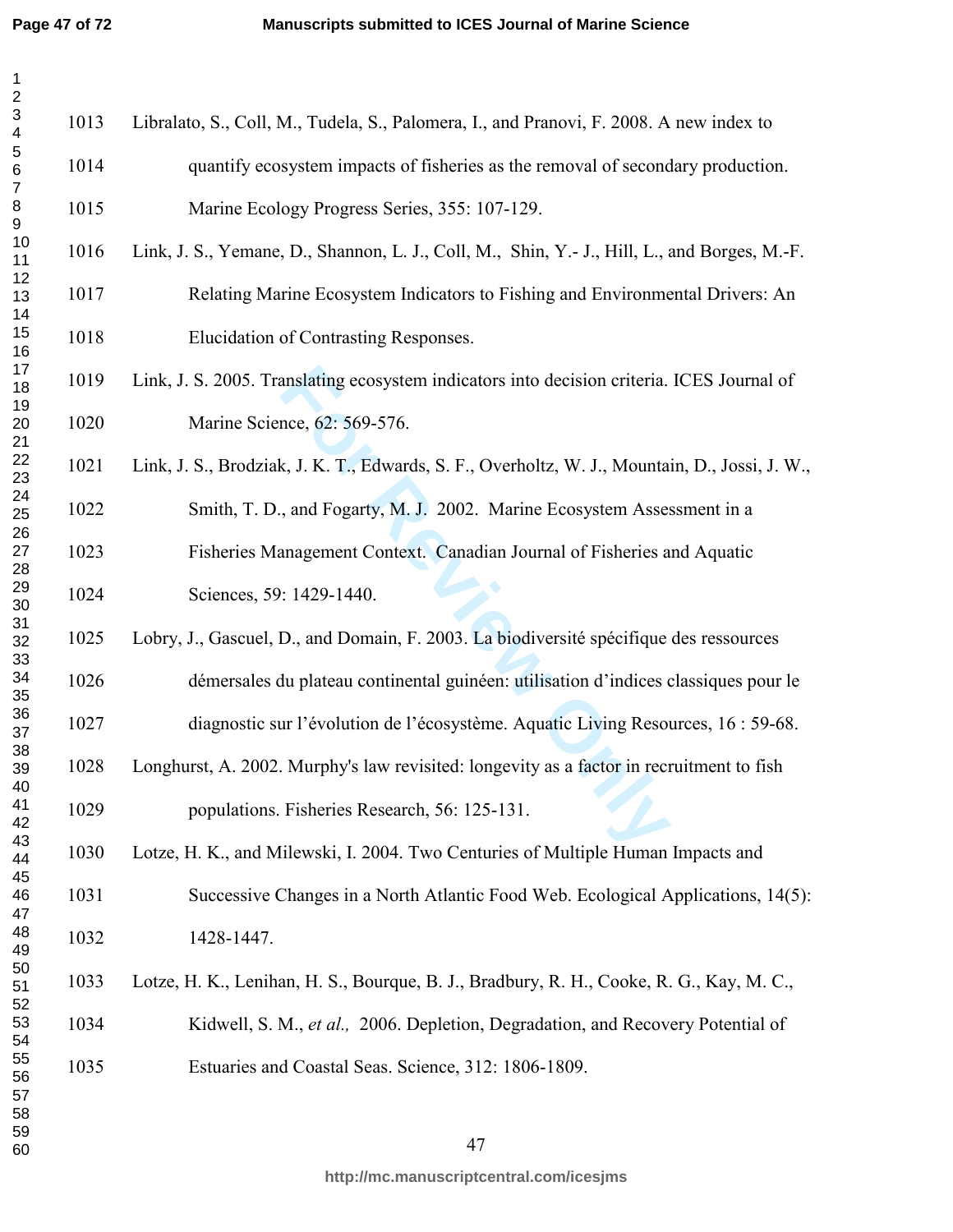| 1                    |
|----------------------|
| $\overline{c}$       |
| 3<br>4<br>5<br>6     |
|                      |
|                      |
|                      |
| 7                    |
| 8                    |
|                      |
|                      |
|                      |
|                      |
|                      |
|                      |
|                      |
|                      |
|                      |
|                      |
|                      |
|                      |
|                      |
|                      |
|                      |
|                      |
|                      |
|                      |
|                      |
|                      |
|                      |
|                      |
|                      |
|                      |
|                      |
| 32<br>33<br>34<br>35 |
|                      |
|                      |
|                      |
| 00<br>36<br>37       |
|                      |
| 38                   |
| 39                   |
|                      |
| 40                   |
| 41                   |
| 42                   |
| 43                   |
| 44                   |
| 45                   |
| 46                   |
| 47                   |
| 48                   |
| $\frac{49}{2}$       |
| 50                   |
| 51                   |
| - .<br>52            |
| 53                   |
| 54                   |
|                      |
| 55                   |
| 56                   |
| 57                   |
| 58                   |
| 59                   |
| 60                   |

| 1036 | Mardle, S., and Pascoe, S. 1999. A review of applications of multiple criteria decision-        |
|------|-------------------------------------------------------------------------------------------------|
| 1037 | making techniques to fisheries. Marine Resource Economics, 14: 41–63.                           |
| 1038 | McDaniels, T. L. 1995. Using judgment in resource management: a multiple objective              |
| 1039 | analysis of a fisheries management decision. Operations Research, 43: 415–426.                  |
| 1040 | Methratta, E. T., and Link, J. S. 2006. Evaluation of Quantitative Indicators for Marine        |
| 1041 | Fish Communities. Ecological Indicators, 6: 575-588.                                            |
| 1042 | Montecinos, A., Purca, S., and Pizarro, O. 2003. Interannual to-interdecadal sea surface        |
| 1043 | temperature variability along the western coast of South America. Geophysical                   |
| 1044 | Research Letters, 30(11): 1-4.                                                                  |
| 1045 | Murawski, S.A. 2000. Definitions of overfishing from an ecosystem perspective. ICES             |
| 1046 | Journal of Marine Science, 57: 649-658.                                                         |
| 1047 | Neira, S. 2008. Assessing the effects of internal (trophic structure) and external (fishing and |
| 1048 | environment) forcing factors on fisheries off Central Chile: basis for an ecosystem             |
| 1049 | approach to management. PhD thesis, University of Cape Town. 254 pp. $+2$                       |
| 1050 | appendices.                                                                                     |
| 1051 | Nicholson, M. D., and Jennings, S. 2004. Testing candidate indicators to support                |
| 1052 | ecosystem-based management: the power of monitoring surveys to detect temporal                  |
| 1053 | trends in fish community metrics. ICES Journal of Marine Science, 61: 35-42.                    |
| 1054 | Paterson, B., Jarre, A., Moloney, C. L., Fairweather, T. P., van der Lingen, C. D., Shannon,    |
| 1055 | L. J., and Field, J. G. 2007. A fuzzy-logic tool for multi-criteria decision making in          |
| 1056 | fisheries: the case of the South African pelagic fishery. Marine and Freshwater                 |
| 1057 | Research, 58: 1056-1068.                                                                        |
|      |                                                                                                 |
|      |                                                                                                 |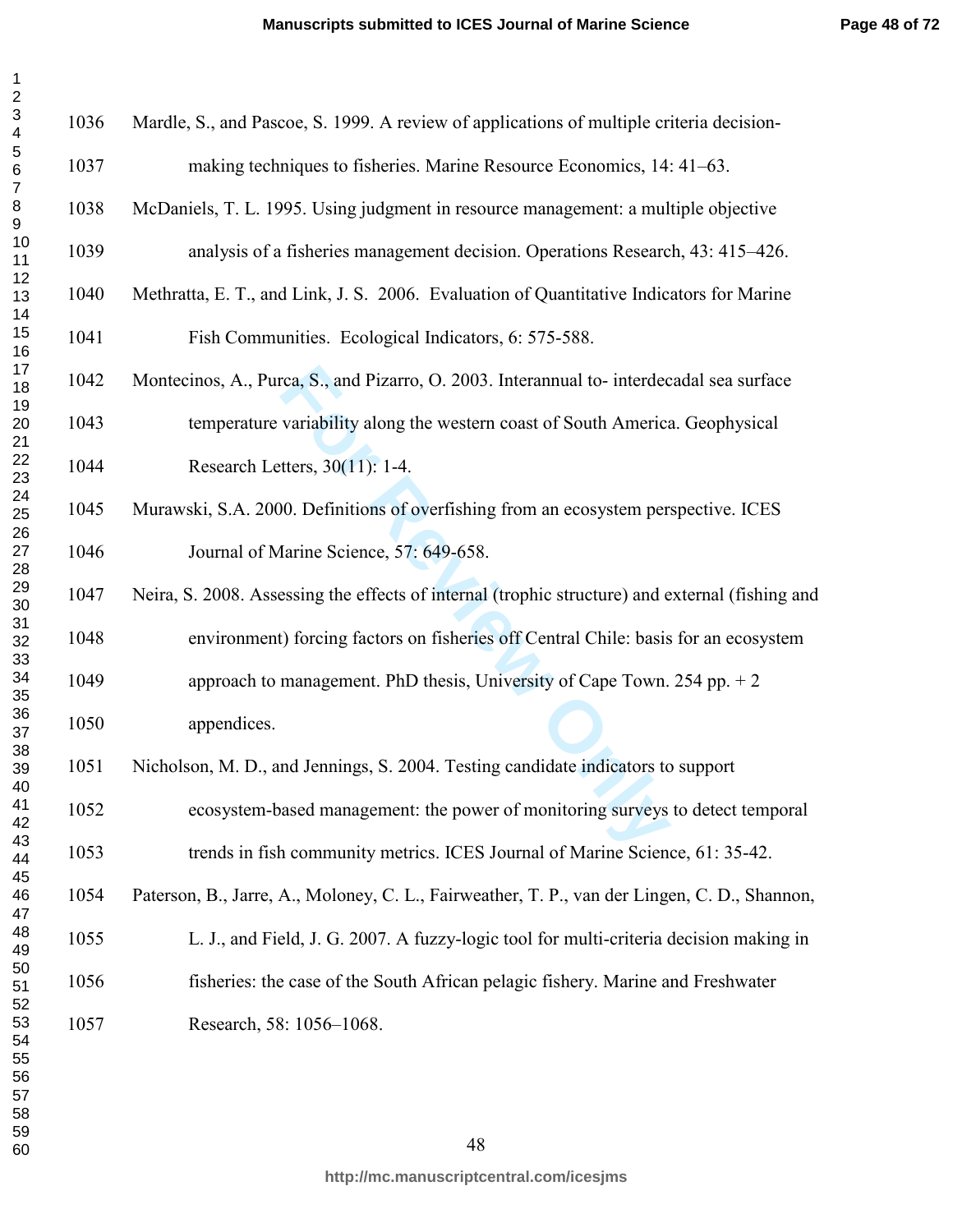| $\mathbf{1}$<br>$\boldsymbol{2}$                     |      |                                                                                                     |
|------------------------------------------------------|------|-----------------------------------------------------------------------------------------------------|
| $\ensuremath{\mathsf{3}}$<br>$\overline{\mathbf{4}}$ | 1058 | Patterson, K. 1998. Assessing fish stocks when catches are misreported: model, simulation           |
| 5<br>$\,$ 6 $\,$<br>$\boldsymbol{7}$                 | 1059 | tests, and application to cod, haddock, and whiting in the ICES area ICES Journal of                |
| 8<br>$\boldsymbol{9}$                                | 1060 | Marine Science, 55(5): 878-891.                                                                     |
| 10<br>11                                             | 1061 | Pauly D., Christensen V., Dalsgaard J., Froese R., and Torres, F.J. 1998. Fishing down              |
| 12<br>13<br>14                                       | 1062 | marine food webs. Science, 279: 860-863.                                                            |
| 15<br>16                                             | 1063 | Pauly, D., Palomares, M. L., Froese, R., Pascualita, S., Vakily, M., Preikshot, D., and Wallace, S. |
| 17<br>18                                             | 1064 | 2001. Fishing down Canadian aquatic food webs. Canadian Journal of Fisheries and                    |
| 19<br>20                                             | 1065 | Aquatic Sciences, 58: 51-62.                                                                        |
| 21<br>22<br>23                                       | 1066 | Pauly, D., Watson, R., and Alder, J. 2005. Global trends in world fisheries: impacts on             |
| 24<br>25                                             | 1067 | marine ecosystems and food security. Philosophical Transactions of the Royal                        |
| 26<br>27                                             | 1068 | Society B 360 (1453): 5-12. doi 10.1098/rstb.2004.1574                                              |
| 28<br>29<br>30                                       | 1069 | Pitcher T. J., Kalikoski, D., Short, K., Varkey, D., and Pramoda, G. 2008. An evaluation            |
| 31<br>32                                             | 1070 | of progress in implementing ecosystem-based management of fisheries in 33                           |
| 33<br>34<br>35                                       | 1071 | countries. Marine Policy (2008), doi:10.1016/j.marpol.2008.06.002                                   |
| 36<br>37                                             | 1072 | Rice, J. 2008. Can we manage ecosystems in a sustainable way? Journal of Sea Research,              |
| 38<br>39                                             | 1073 | $60: 8-20.$                                                                                         |
| 40<br>41<br>42                                       | 1074 | Rice, J. C., and Rochet, M.-J. 2005. A framework for selecting a suite of indicators for            |
| 43<br>44                                             | 1075 | fisheries management. ICES Journal of Marine Science, 62: 516-527.                                  |
| 45<br>46                                             | 1076 | Rochet, M.-J., and Trenkel, V. M. 2003. Which community indicators can measure the                  |
| 47<br>48<br>49                                       | 1077 | impact of fishing? A review and proposals. Canadian Journal of Fisheries and                        |
| 50<br>51                                             | 1078 | Aquatic Sciences, 60: 86-99.                                                                        |
| 52<br>53                                             | 1079 | Rochet, M.-J., Trenkel, V. M., Bellail, R., Coppin, F., Le Pape, O., Mahe', J-C., Morin, J.         |
| 54<br>55<br>56<br>57<br>58<br>59                     | 1080 | et al., 2005. Combining indicator trends to assess ongoing changes in exploited fish                |
| 60                                                   |      | 49                                                                                                  |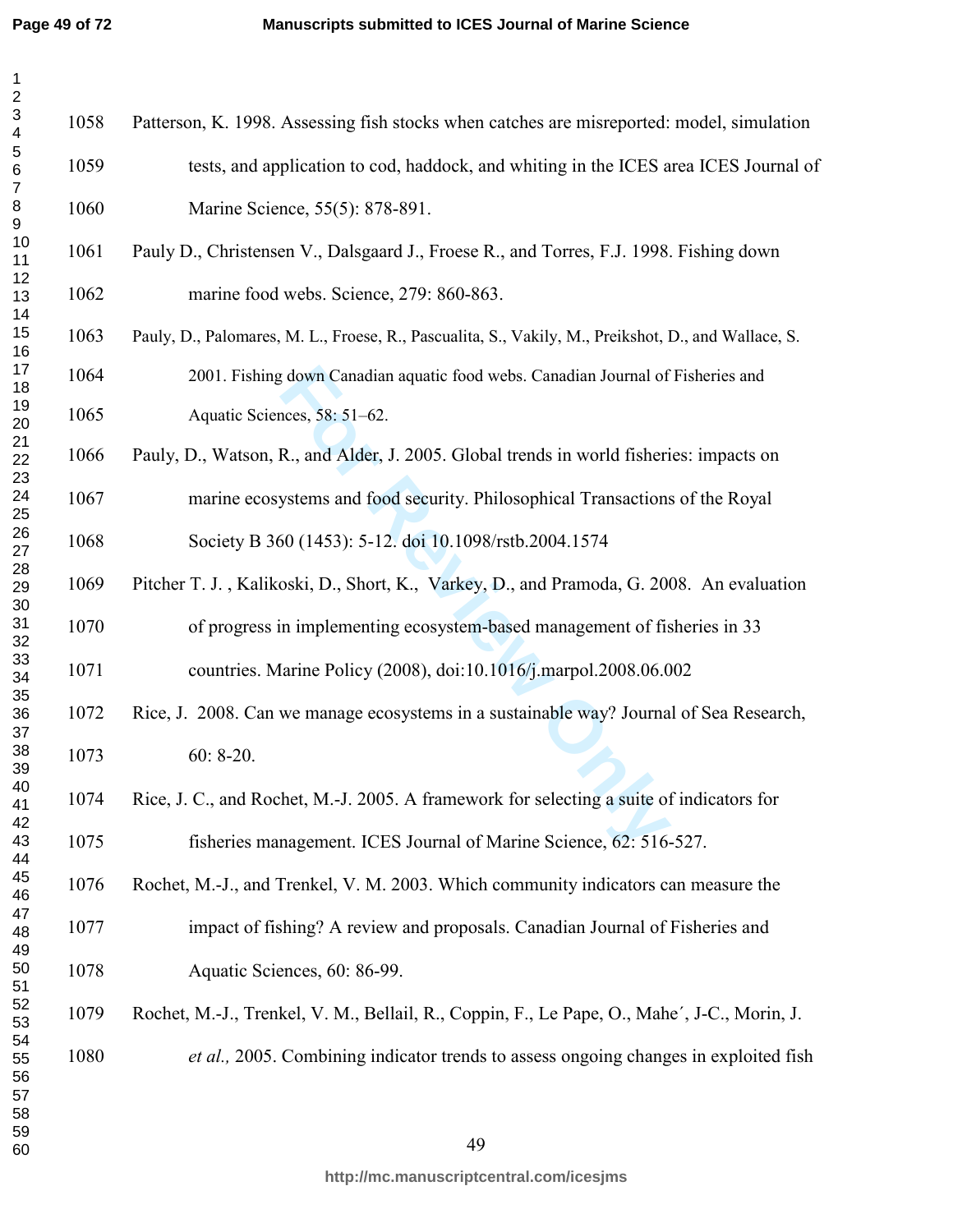| 1              |  |
|----------------|--|
| $\overline{c}$ |  |
|                |  |
|                |  |
|                |  |
|                |  |
|                |  |
|                |  |
|                |  |
|                |  |
|                |  |
|                |  |
|                |  |
|                |  |
|                |  |
|                |  |
|                |  |
|                |  |
|                |  |
|                |  |
|                |  |
|                |  |
|                |  |
|                |  |
|                |  |
|                |  |
|                |  |
|                |  |
|                |  |
|                |  |
|                |  |
|                |  |
|                |  |
|                |  |
|                |  |
|                |  |
|                |  |
| 40             |  |
| 41             |  |
| 42             |  |
| 43             |  |
| 44             |  |
| 45             |  |
| 46             |  |
| 47             |  |
| 48             |  |
| 49<br>50       |  |
| 51             |  |
| 52             |  |
| 53             |  |
| 54             |  |
| 55             |  |
| 56             |  |
| 57             |  |
| 58             |  |
| 59             |  |
| 60             |  |

1081 communities: diagnostic of communities off the coasts of France. ICES Journal of 1082 Marine Science, 62: 1647–1664.

- 1083 Santos, A.M.P., Kazmin, A.S., and Peliz, A. 2005. Decadal changes in the canary
- 1084 upwelling system as revealed by satellite observations: their impact on productivity. 1085 Journal of Marine Research, 63: 359-379.
- 1086 Shannon, L. J, Coll, M., and Neira, S. in press. Understanding the behaviour of ecological 1087 indicators using food web models fitted to time series of abundance and catch data.
- 1088 Ecosystem Indicators, accepted for publication.
- sing food web models fitted to time series of abundar<br>ndicators, accepted for publication.<br>a, S., and Taylor, M. 2008. Comparing internal and<br>Benguela and the southern and Northern Humboldt<br>African Journal of Marine Scienc 1089 Shannon, L. J., Neira, S., and Taylor, M. 2008. Comparing internal and external drivers in 1090 the southern Benguela and the southern and Northern Humboldt upwelling 1091 ecosystems. African Journal of Marine Science, 30(1): 63-84.
- 1092 Shannon, L. J., Coll, M., Yemane, D., Jouffre, D., Neira, A., Betrand, A., Diaz, E., and
- 1093 Shin, Y.-J. Comparing data-based indicators across upwelling and comparable 1094 systems for communicating ecosystem states and trends. This volume.
- 1095 Shin, Y.-J., Shannon, L. J., Bundy, A., Rochet, M.-J., Coll, M., Cury, M., Borges, M.-F.,
	- 1096 Link, J., *et al.* Using indicators for evaluating, comparing and communicating the
- 1097 ecological status of exploited marine ecosystems. Part 2: Setting the scene.
- 1098 Sidibé *et al.,* 1999, cited in Laurans, M., Gascuel, D., Chassot, E., Thiam, D. 2004.
- 1099 Changes in the trophic structure of fish demersal communities in West Africa in the 1100 three last decades. Aquatic Living Resources, 17: 163–173.
- 1101 Sinclair, A. F., Swain, D. P., and Hanson, J. M. 2002. Measuring changes in the direction 1102 and magnitude of size-selective mortality in a commercial fish population. Canadian 1103 Journal of Fisheries and Aquatic Sciences, 59: 361-371.
	-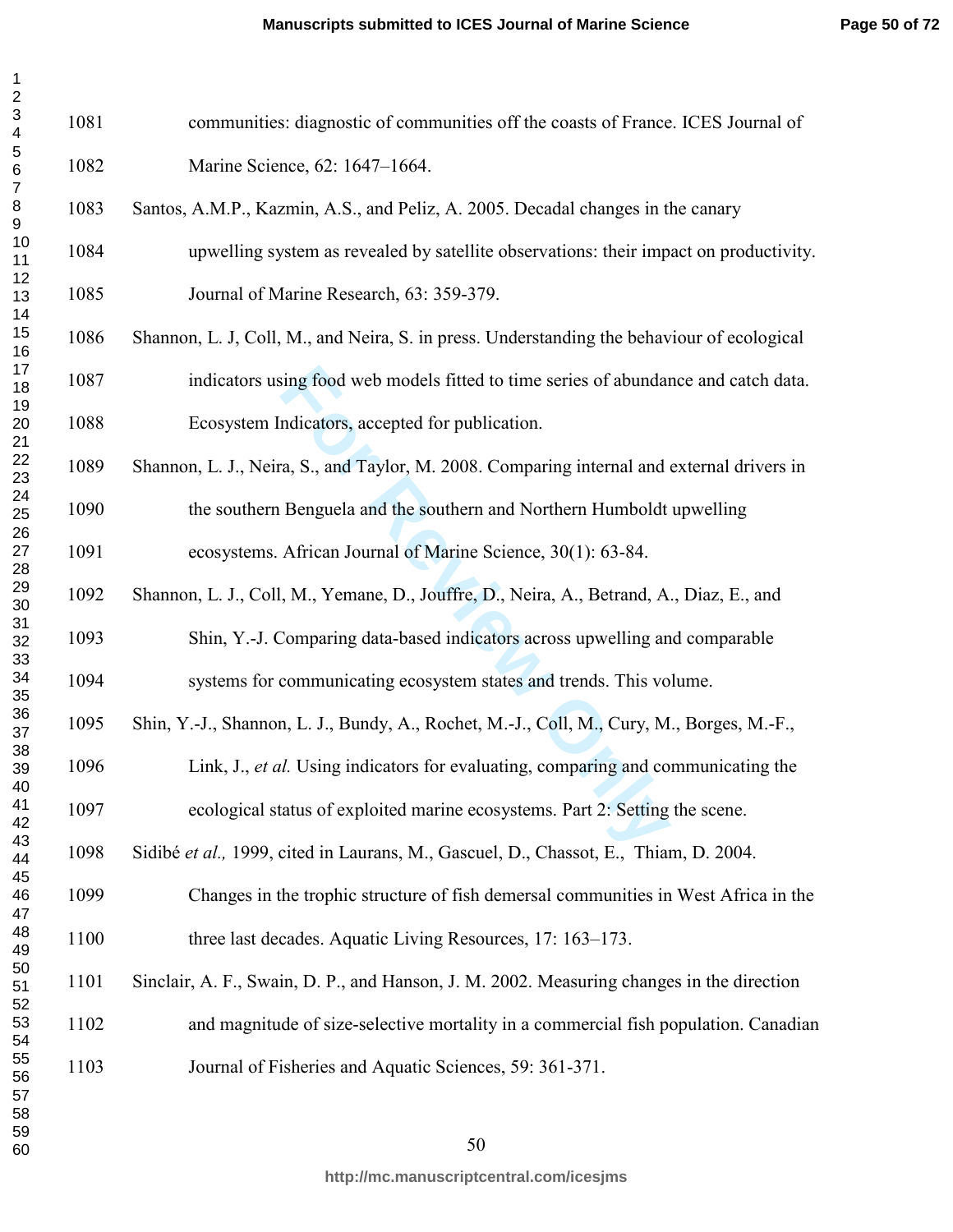| $\mathbf 1$<br>$\sqrt{2}$              |      |                                                                                        |
|----------------------------------------|------|----------------------------------------------------------------------------------------|
| 3<br>$\overline{\mathbf{4}}$           | 1104 | Stokes, T. K., McGlade, J. M., and Law, R., eds. 1993. The exploitation of evolving    |
| $\mathbf 5$<br>$\,6$<br>$\overline{7}$ | 1105 | resources. Lecture Notes in Biomathematics 99, Springer-Verlag, Berlin. 264            |
| $\bf 8$<br>9                           | 1106 |                                                                                        |
| 10<br>11                               | 1107 | Trenkel, V.M., Rochet, M.-J., and Mesnil, B. 2007. From model-based prescriptive a     |
| 12<br>13<br>14                         | 1108 | to indicator-based interactive advice. ICES Journal of Marine Science, 64: 76          |
| 15<br>16                               | 1109 | Watson, R., and Pauly, D. 2001. Systematic distortions in world fisheries catch trends |
| 17<br>18                               | 1110 | Nature, 414 (6863): 534-536.                                                           |
| 19<br>20<br>21                         |      | <b>PROLL</b>                                                                           |
| 22                                     |      |                                                                                        |
| 23<br>24                               |      |                                                                                        |
| 25<br>26                               |      |                                                                                        |
| 27<br>28                               |      |                                                                                        |
| 29                                     |      |                                                                                        |
| $30\,$<br>31                           |      |                                                                                        |
| 32<br>33                               |      |                                                                                        |
| 34<br>35                               |      |                                                                                        |
| $36\,$                                 |      |                                                                                        |
| $37\,$<br>38                           |      |                                                                                        |
| 39<br>40                               |      |                                                                                        |
| 41                                     |      |                                                                                        |
| 42<br>43                               |      |                                                                                        |
| 44<br>45                               |      |                                                                                        |
| 46                                     |      |                                                                                        |
| 47<br>48                               |      |                                                                                        |
| 49<br>50                               |      |                                                                                        |
| 51                                     |      |                                                                                        |
| 52<br>53                               |      |                                                                                        |
| 54<br>55                               |      |                                                                                        |
| 56                                     |      |                                                                                        |
| 57<br>58                               |      |                                                                                        |
| 59                                     |      | 51                                                                                     |
| 60                                     |      |                                                                                        |

**FOR THE CALLED STATE** 1105 resources. Lecture Notes in Biomathematics 99, Springer-Verlag, Berlin. 264 pp. 1107 Trenkel, V.M., Rochet, M.-J., and Mesnil, B. 2007. From model-based prescriptive advice 108 to indicator-based interactive advice. ICES Journal of Marine Science, 64: 768-774. 1109 Watson, R., and Pauly, D. 2001. Systematic distortions in world fisheries catch trends. 110 Nature, 414 (6863): 534-536.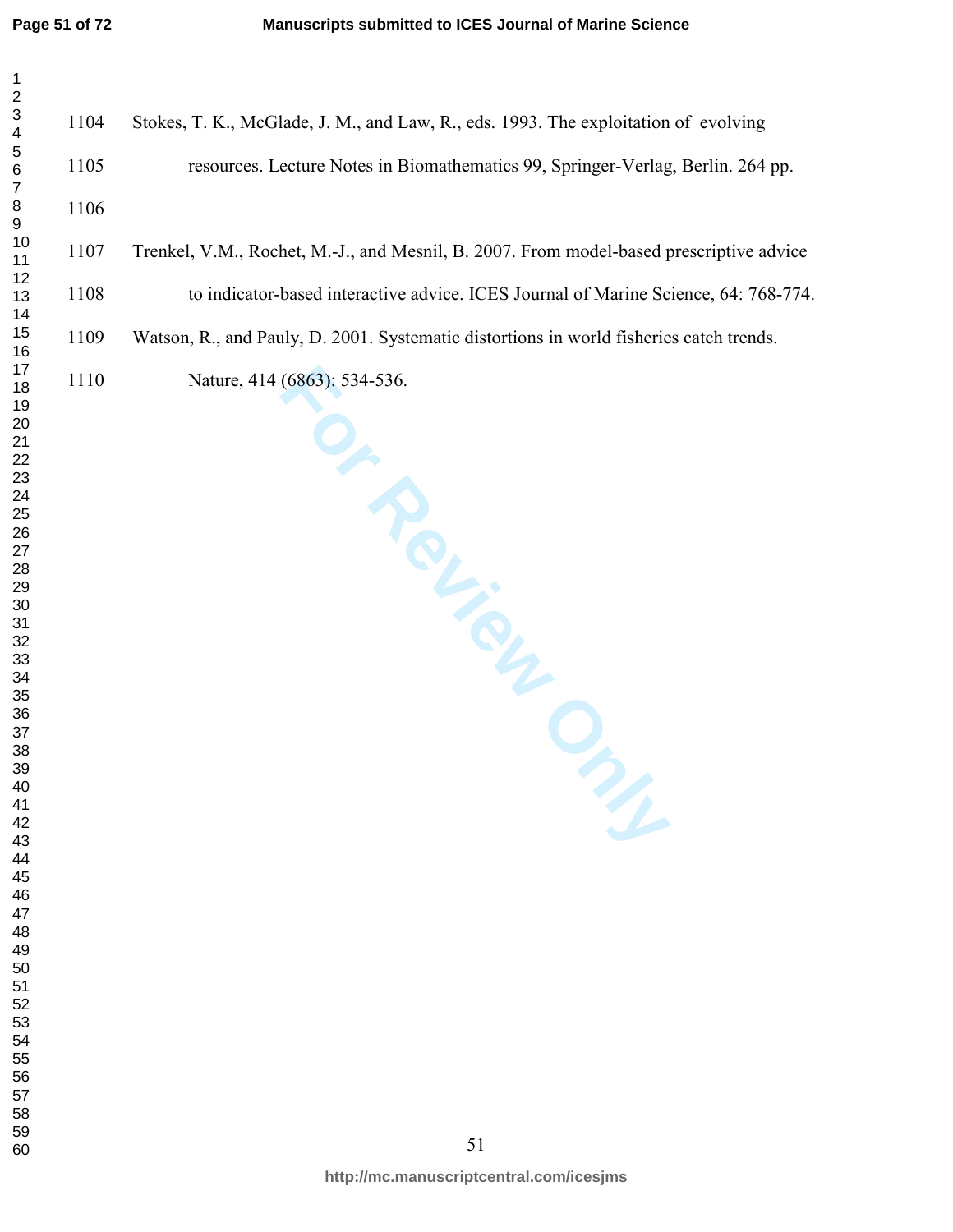Table 1. List of the nineteen ecosystems considered in the decision tree classification of ecosystems. MFA= FAO Major Fishing Area, Div= FAO Division (adapted from Shin *et al.*, this volume), including the years for which data are available to estimate the ecosystem indicators.

| <b>Coastal ecosystem</b>     | Geographical area        | <b>Surrounding countries</b>    | <b>FAO fishing zones</b>    | First<br>of<br>vear | Last year<br>of<br>time |
|------------------------------|--------------------------|---------------------------------|-----------------------------|---------------------|-------------------------|
|                              |                          |                                 |                             | time                | series                  |
|                              |                          |                                 |                             | series              |                         |
| Bering Sea, Aleutian Islands | <b>NE Pacific</b>        | Alaska, US                      | <b>MFA: 67</b>              | 1978                | 2005                    |
| West coast Canada            | <b>E</b> Central Pacific | Canada                          |                             | 1980                | 2005                    |
| Southern Humboldt            | <b>SE Pacific</b>        | Chile                           | MFA: 87, Div: 2.2.          | 1993                | 2004                    |
| Northern Humboldt            | <b>SE Pacific</b>        | Peru                            | MFA: 87, Div: 1.1, 1.2      | 1983                | 2005                    |
| Eastern Scotian shelf        | <b>NW Atlantic</b>       | Canada                          | MFA: 21, Div: 4V, 4W        | 1970                | 2005                    |
| North East US                | <b>NW Atlantic</b>       | US                              |                             | 1963                | 2005                    |
| Bay of Biscay                | <b>NE Atlantic</b>       | France                          | MFA: 27, Div: VIIIa, b      | 1994                | 2005                    |
| North Sea                    | <b>NE Atlantic</b>       | UK,<br>Norway,<br>Denmark,      | MFA: 27, Div: IVa,b,c, Illa |                     |                         |
|                              |                          | Netherlands,<br>Germany,        |                             | 1983                | 2005                    |
|                              |                          | <b>Belgium</b>                  |                             |                     |                         |
| Barents sea                  | <b>NE Atlantic</b>       | Norway                          | MFA: 27, Div: I, IIb        | 1984                | 2005                    |
| Irish Sea                    | <b>NE Atlantic</b>       | Ireland, UK                     | MFA: 27, Div: VIIa          | 1973                | 2005                    |
| Portuguese EEZ               | <b>NE Atlantic</b>       | Portugal                        | MFA: 27, Div: IXa           | 1981                | 2005                    |
| <b>Baltic Sea</b>            | <b>NE Atlantic</b>       | Germany, Estonia, Sweden,       | MFA: 27, Div: IIId 25 to 29 |                     |                         |
|                              |                          | Poland, Russia,<br>Lithuania.   |                             | 1974                | 2005                    |
|                              |                          | Latvia, Finland                 |                             |                     |                         |
| Southern Catalan Sea         | NW Mediterranean         | Spain                           | MFA: 37, Div: 1.1           | 1978                | 2003                    |
| North Central Adriatic Sea   | Central Mediterranean    | Italy,<br>Slovenia,<br>Croatia, | MFA: 37, Div: 2.1           |                     |                         |
|                              |                          | Bosnia-Herzegovina,             |                             | 1976                | 2005                    |
|                              |                          | Montenegro                      |                             |                     |                         |
| Sahara Coastal               | E Central Atlantic       | Morocco                         | MFA: 34, Div: 1.3           | 1998                | 2005                    |
| Senegalese EEZ               | E Central Atlantic       | Senegal                         | MFA: 34, Div: 3.12          | 1986                | 2005                    |
| Guinean EEZ                  | E Central Atlantic       | Guinea                          | MFA: 34, Div: 3.13          | 1985                | 2005                    |
| Mauritania                   | E Central Atlantic       | Mauritania                      |                             | 1982                | 2005                    |
| Southern Benguela            | <b>SE Atlantic</b>       | South Africa                    | MFA: 47, Div: 1.6, 2.1      | 1986                | 2005                    |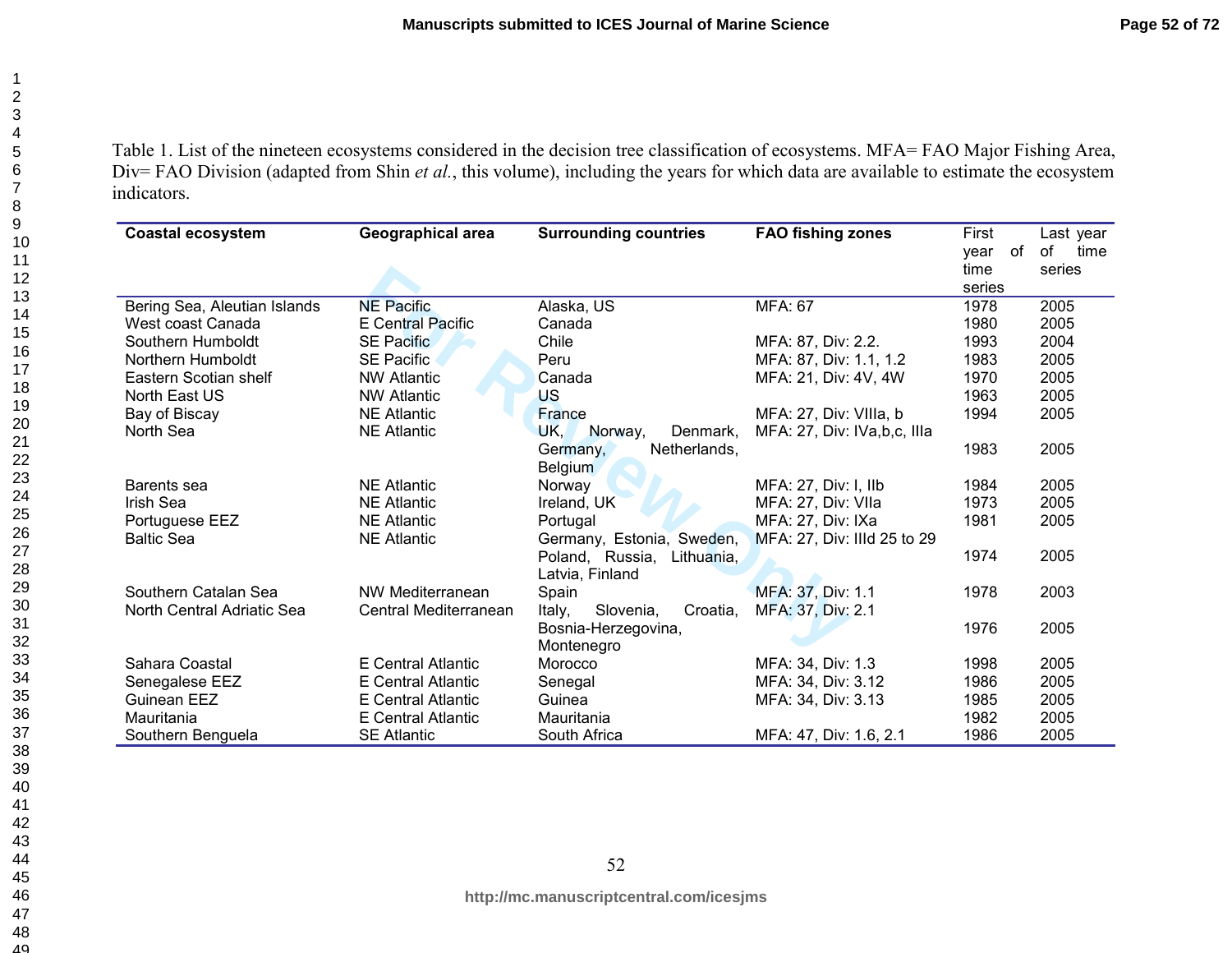Table 2. Suite of six ecosystem indicators for diagnosing ecosystem status with corresponding management objectives (L: length (cm), i: individual, s: species, N: abundance, B: biomass, Y: catch (tons), D=decline over time, RP = Resource Potential,  $EF = E \cos y$  structure and Functioning, CB=Conservation of Biodiversity,  $SR =$ Ecosystem Stability and Resistance to Perturbations, (adapted from Shin *et al.*, this volume).

| Indicators               | Headline  | Source                      | Calculation, notations, units                                     | Expected           | Conservation |
|--------------------------|-----------|-----------------------------|-------------------------------------------------------------------|--------------------|--------------|
|                          | label     |                             |                                                                   | <b>Trend under</b> | Goals        |
|                          |           |                             |                                                                   | fishing            |              |
|                          |           |                             |                                                                   | pressure           |              |
| Mean length              | fish size | <b>Fisheries</b>            |                                                                   | D                  | EF           |
| of fish in the           |           | Independent                 |                                                                   |                    |              |
| community                |           | Surveys                     | $\overline{L} = \frac{\sum_i L_i}{N}$ (cm)                        |                    |              |
|                          |           |                             |                                                                   |                    |              |
| Mean life                | life span | <b>Fisheries</b>            |                                                                   | D                  | <b>SR</b>    |
| span of fish             |           | Independent                 | $\overline{LS} = \frac{\sum_{S} (age_{max} B_S)}{\sum B_S} (y^1)$ |                    |              |
| in the                   |           | Surveys                     |                                                                   |                    |              |
| community                |           |                             |                                                                   |                    |              |
| Total                    | biomass   | <b>Fisheries</b>            | $B$ (tons)                                                        | D                  | <b>RP</b>    |
| biomass of               |           | Independent                 |                                                                   |                    |              |
| species in               |           | Surveys                     |                                                                   |                    |              |
| the                      |           |                             |                                                                   |                    |              |
| community                |           |                             |                                                                   |                    |              |
| Proportion of            | %         | <b>Fisheries</b>            | prop predatory fish= B                                            | D                  | <b>CB</b>    |
| predatory<br>fish in the | predators | Independent<br>Surveys      | predatory fish/B surveyed                                         |                    |              |
| community                |           |                             |                                                                   |                    |              |
| TL landings              | trophic   | Commercial                  |                                                                   | D                  | EF           |
|                          | level     | landings and                | $\overline{TL}_{land} = \frac{\sum_{s} TL_{s} Y_{s}}{Y}$          |                    |              |
|                          |           | estimates of                |                                                                   |                    |              |
|                          |           | trophic level               |                                                                   |                    |              |
|                          |           | (empirical<br>and fishbase) |                                                                   |                    |              |
| 1/(landings              | inverse   | Commercial                  | B/Y retained species                                              | D                  | <b>RP</b>    |
| /biomass)                | fishing   | landings                    |                                                                   |                    |              |
|                          | pressure  |                             |                                                                   |                    |              |
|                          |           |                             |                                                                   |                    |              |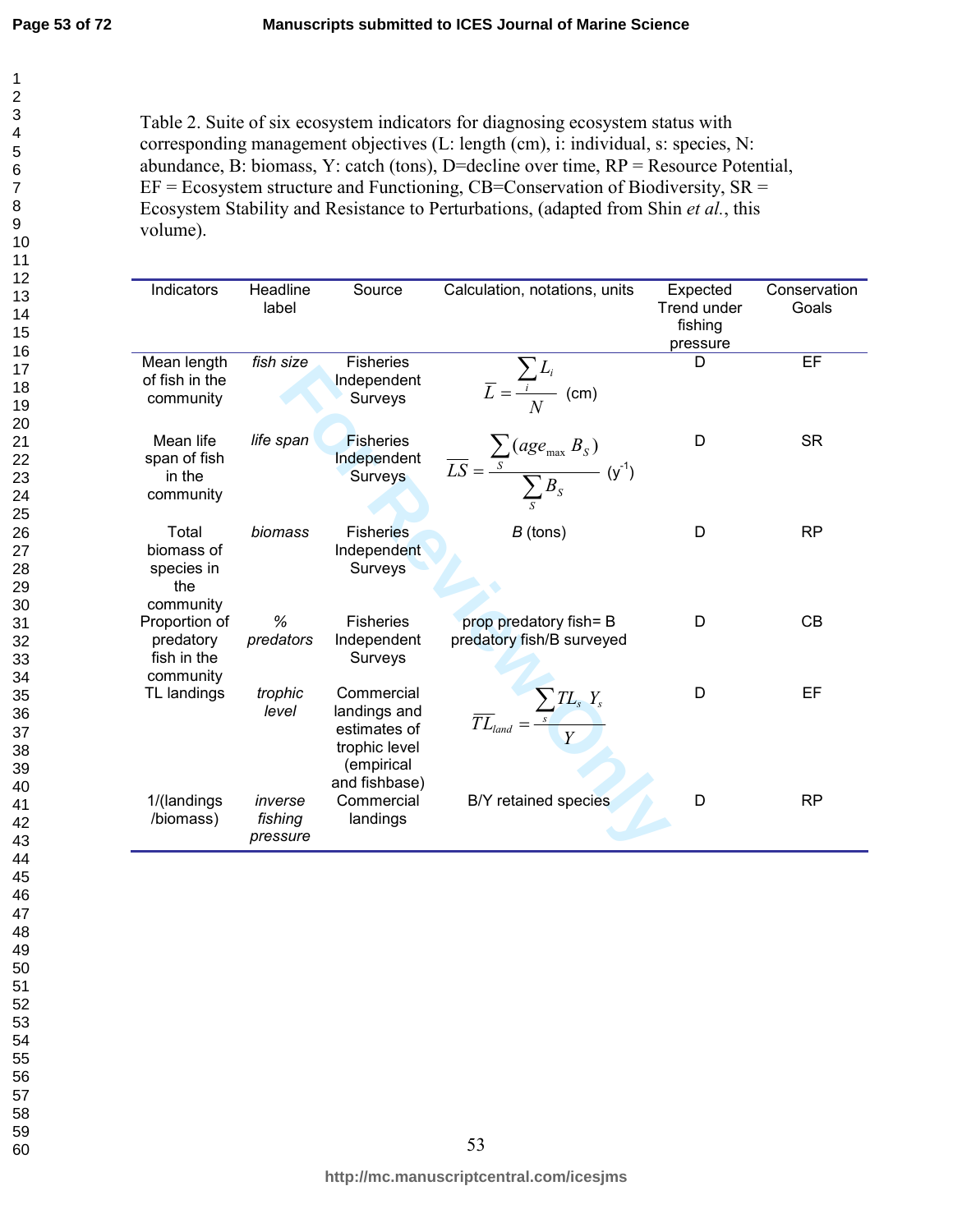| Indicator                                                                                                                                                                                                              | <b>Reasons for an increase</b>                                                                                                                                                                                                                                                                                                                                                                                                                                                                              | <b>Reasons for an decrease</b>                                                                                                                                                                                                                                                                                                                                                                                                                                            | <b>References</b>                                                                                            |
|------------------------------------------------------------------------------------------------------------------------------------------------------------------------------------------------------------------------|-------------------------------------------------------------------------------------------------------------------------------------------------------------------------------------------------------------------------------------------------------------------------------------------------------------------------------------------------------------------------------------------------------------------------------------------------------------------------------------------------------------|---------------------------------------------------------------------------------------------------------------------------------------------------------------------------------------------------------------------------------------------------------------------------------------------------------------------------------------------------------------------------------------------------------------------------------------------------------------------------|--------------------------------------------------------------------------------------------------------------|
| Mean fish size<br>This indicator is<br>based on individual<br>length data at the<br>community level                                                                                                                    | Increase in abundance of<br>$\bullet$<br>large fish in dominant<br>populations<br>Decrease in recruitment in<br>$\bullet$<br>dominant populations<br>Increase in mean growth<br>$\bullet$<br>rates due to favourable<br>environmental conditions<br>Decrease in abundance of<br>$\bullet$<br>stocks comprised of small-<br>sized fish<br>Increase in abundance of<br>$\bullet$<br>stocks comprised of large-<br>sized fish<br>Regime shift toward<br>$\bullet$<br>condition favouring large<br>fish species | Loss of larger fish from<br>$\bullet$<br>dominant populations<br>Strong recruitment<br>success in dominant<br>populations<br>Decrease in mean growth<br>$\bullet$<br>rates due to unfavourable<br>environmental conditions<br>Increase in abundance of<br>$\bullet$<br>stocks comprised of<br>small-sized fish<br>Decrease in abundance<br>$\bullet$<br>of stocks of large-sized<br>fish<br>Regime shift toward<br>$\bullet$<br>condition favouring small<br>pelagic fish | Shin et al.,<br>2005; Rochet<br>and Trenkel,<br>2005;<br>Chavez et al.,<br>2003, 2008                        |
| Mean life span<br>This indicator is not<br>based on individual<br>data but on life<br>history traits<br>weighted by<br>species biomass:<br>the variations are<br>meant to capture<br>changes in species<br>composition | Increase in the biomass of<br>$\bullet$<br>species with high<br>longevity<br>Decrease in the biomass<br>$\bullet$<br>of species with short life<br>span<br>Regime shift toward<br>$\bullet$<br>condition favouring large<br>fish species                                                                                                                                                                                                                                                                    | Decrease in the biomass<br>$\bullet$<br>of species with high<br>longevity<br>Increase in the biomass<br>$\bullet$<br>of species with short life<br>span<br>Demographic explosions<br>of invertebrates (e.g.<br>Cephalopods,<br>crustaceans)<br>Regime shift toward<br>condition favouring small<br>pelagic fish                                                                                                                                                           |                                                                                                              |
| <b>Biomass</b><br>Biomass is the total<br>amount of surveyed<br>fish species in the<br>ecosystem,<br>expressed either as<br>a unit per time or<br>area or as an<br>absolute value for<br>the ecosystem.                | Reduced mortality due to<br>fishing<br>Good reproductive<br>success leading to high<br>recruitment due to a large<br>spawner stock biomass,<br>favourable climatic<br>conditions, etc<br>Reduced predation or<br>$\bullet$<br>increased food supply i.e.<br>Favourable trophic<br>interactions.                                                                                                                                                                                                             | Increased mortality -<br>both fishing and natural<br>(due to predation,<br>pollution, unfavourable<br>environmental<br>conditions). Fishing<br>mortality can be of two<br>kinds - direct and indirect.<br>Direct mortality is the<br>catch of target species,<br>and includes the<br>unintended mortality of<br>non-target species,<br>bycatch species and<br>discarding. Indirect<br>mortality includes<br>increased predation or                                        | Duplisea et<br>al., 1997;<br>Rice, 2005;<br>Rochet and<br>Trenkel, 2005;<br>Rogers and<br>Greenaway,<br>2005 |

| Table 3. Summary of reasons why the six ecosystem indicators may increase or decrease |  |  |  |  |
|---------------------------------------------------------------------------------------|--|--|--|--|
|                                                                                       |  |  |  |  |
|                                                                                       |  |  |  |  |
|                                                                                       |  |  |  |  |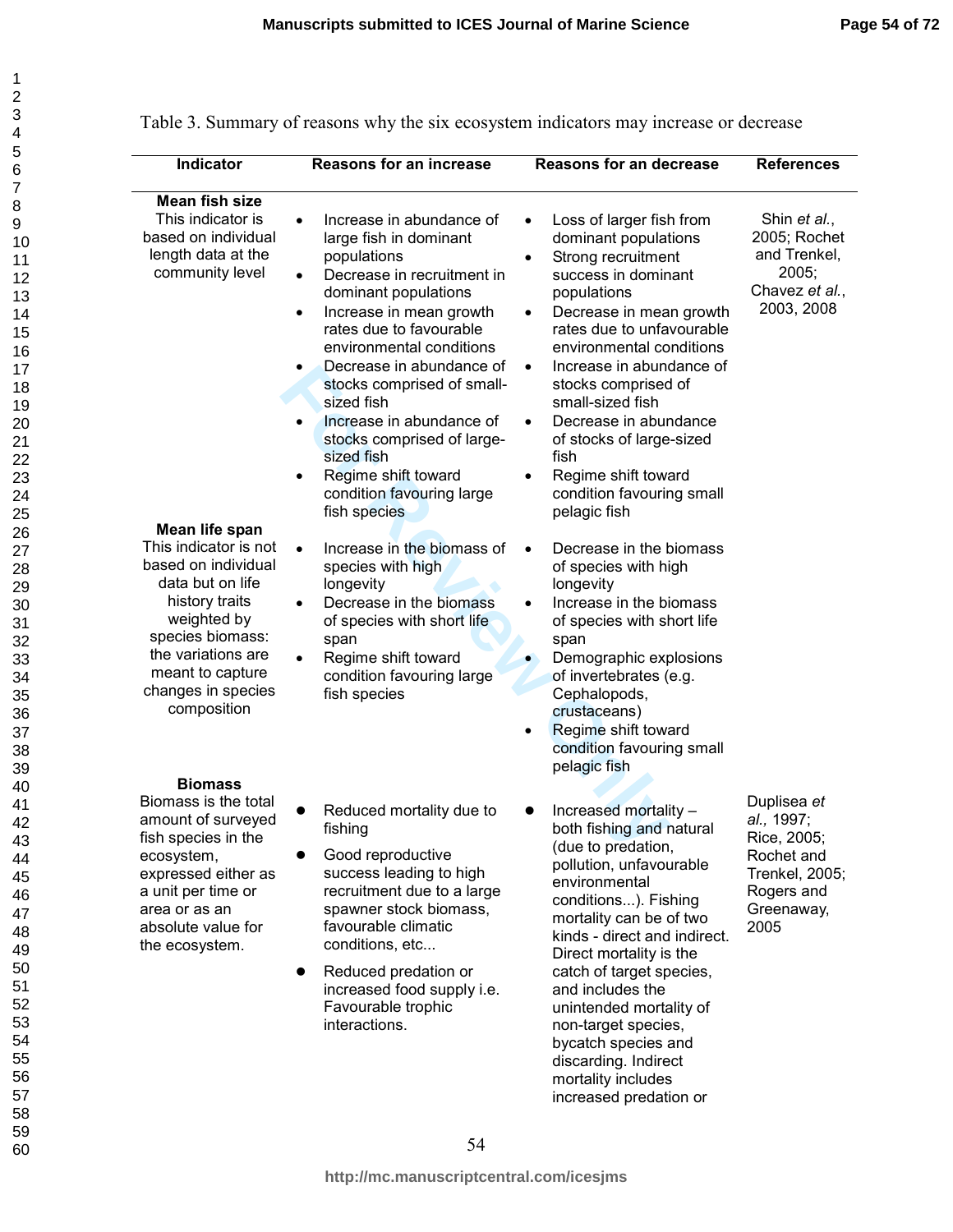60

% predators, Predators are defined as all surveyed species that are not planktivorous and feed on fish or invertebrates larger than 2 cm. Variations in this indicator capture changes in the trophic structure of the ecosystem. If predatory fish merely increase in proportion to overall fish biomass, then no proportional change is seen Trophic level of Landings This indicator is a measure of the average trophic level of the species exploited by the

fishery

- Reduced fishing on predatory fish • Distributional changes of
- predators or prey
- Increased availability of prey for predators
- Competitive release
- Unfavourable trop interactions<br> **Formulation** (Interactions<br> **Formulation** changes of<br>
Interactions or previous or previous or previous or previous interactors<br>
Interactors and/or<br>
Interactors<br> **Formulation and the Computi** • Regime shift toward condition favouring large fish species

competition propagated through the food web.as a result of species changes due to fishing.

- Poor reproductive success due to unfavourable environmental conditions, leading to low recruitment.
- Increased predation, increase competition, or depleted food supply i.e. Unfavourable trophic interactions
- Increased fishing pressure on predatory fish or their prey
- Distributional changes of predators and/or prey
- Reduced availability of prey
- Competitive exclusion
- Regime shift toward condition favouring small pelagic fish

- Early stage of exploitation of fishery
- Shift in fishing effort from lower to higher trophic level species
- Decrease in productivity at lower trophic levels
- Targetting of larger individuals at higher tls within a species.
- Regime shift toward condition favouring large fish species
- Fishing effort shifted to lower trophic levels due to:
	- o Decrease in biomass of higher trophic levels (Fishing down the foodweb)
	- o Preferential shift to more productive lower trophic levels (fishing through the foodweb)
	- o Decrease in size composition of commercial

Pauly et al., 1998a,1998b; Caddy et al. 1998; Essington et al., 2006

Rochet and Trenkel, 2005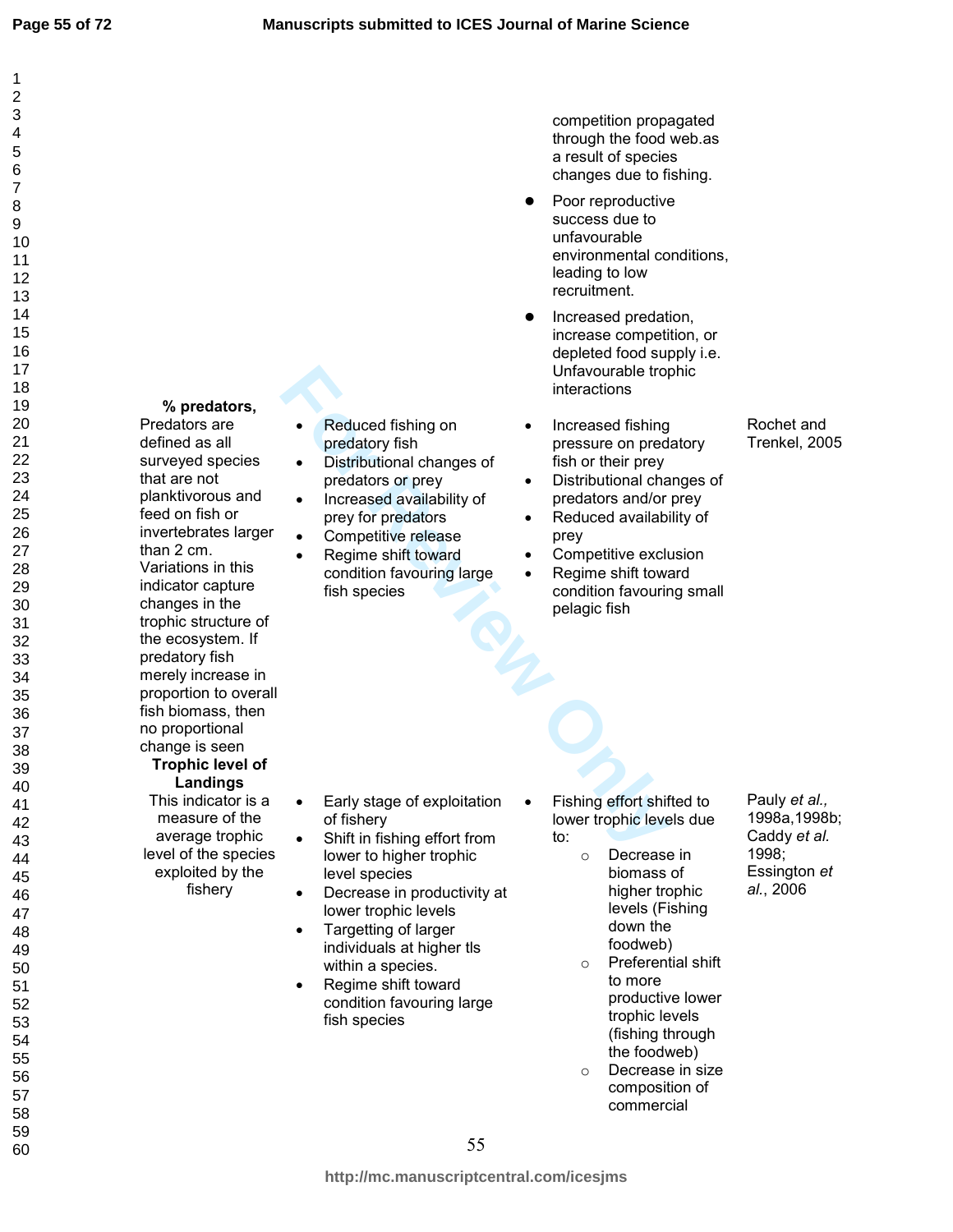species and

| 1                                         |
|-------------------------------------------|
| $\overline{c}$                            |
|                                           |
|                                           |
|                                           |
|                                           |
|                                           |
|                                           |
|                                           |
|                                           |
|                                           |
|                                           |
|                                           |
|                                           |
|                                           |
|                                           |
|                                           |
|                                           |
|                                           |
|                                           |
|                                           |
|                                           |
|                                           |
|                                           |
| ∠ 345678911111111112222222222333333333333 |
|                                           |
|                                           |
|                                           |
|                                           |
|                                           |
|                                           |
|                                           |
|                                           |
|                                           |
|                                           |
|                                           |
|                                           |
|                                           |
|                                           |
|                                           |
|                                           |
|                                           |
|                                           |
|                                           |
| 40                                        |
| $\ddot{4}$<br>1                           |
|                                           |
| 4                                         |
| $4\overset{^{\prime}}{_{\sim}}$<br>Š      |
| 44                                        |
| 45                                        |
| 46                                        |
| 47                                        |
| 48                                        |
| 49                                        |
|                                           |
| 50                                        |
| 5<br>1                                    |
| 52                                        |
| 53<br>3                                   |
| 54                                        |
| 55                                        |
| 56                                        |
| ć                                         |
| 57                                        |
| 58                                        |
| 59                                        |
| 60                                        |

 $\mathbf{1}$ 

| <b>Inverse fishing</b>                                                                                                                                                           |                                                                                                                                                                                                                                                                                                                                                                                                                                                                                              | consequent<br>decrease in<br>trophic feeding<br>level<br>Increase in<br>$\circ$<br>availability or<br>market value of<br>commercially<br>valuable<br>invertebrates<br>Regime shift<br>$\circ$<br>toward condition<br>favouring small<br>pelagic fish                                                                                                                                                                                                                                                                                                                                                |
|----------------------------------------------------------------------------------------------------------------------------------------------------------------------------------|----------------------------------------------------------------------------------------------------------------------------------------------------------------------------------------------------------------------------------------------------------------------------------------------------------------------------------------------------------------------------------------------------------------------------------------------------------------------------------------------|-----------------------------------------------------------------------------------------------------------------------------------------------------------------------------------------------------------------------------------------------------------------------------------------------------------------------------------------------------------------------------------------------------------------------------------------------------------------------------------------------------------------------------------------------------------------------------------------------------|
| pressure<br>This indicator is a<br>proportion, and<br>change will be a                                                                                                           | May be due to an decrease in<br>catch, a increase in<br>biomass or both                                                                                                                                                                                                                                                                                                                                                                                                                      | May be due to an increase in<br>catch, a decrease in<br>biomass or both                                                                                                                                                                                                                                                                                                                                                                                                                                                                                                                             |
| result of change in<br>landed catch,<br>biomass or both.<br>Furthermore, if both<br>catch and biomass<br>change in the same<br>direction,<br>exploitation rate<br>may not change | Decrease in landed catch due<br>to:<br>Decrease in catch of one<br>or more species<br>Change in management<br>regulations (more<br>restrictive)<br>Decreased productivity<br>$\bullet$<br>One or more stocks fully<br>$\bullet$<br>or overexploited<br>Loss of larger fish from<br>$\bullet$<br>the population(s) being<br>exploited<br>Species or stocks<br>٠<br>becoming less aggregated<br>Socio-economic<br>$\bullet$<br>disincentives (e.g. Loss of<br>market; increased fuel<br>costs) | Increase in landed catch due<br>to:<br>Increase in catch of one<br>$\bullet$<br>or more species<br>Change in management<br>$\bullet$<br>regulations (less<br>restrictive)<br>Increased productivity,<br>few or no restrictions on<br>catch<br>Increase in fishing<br>$\bullet$<br>efficiency or effort<br>Expansion of fishing into<br>$\bullet$<br>new areas<br>Newly exploited stock(s)<br>$\bullet$<br>Species/stocks becoming<br>$\bullet$<br>more aggregated<br>Improved fish-finding<br>٠<br>equipment<br>Socio-economic<br>incentives (e.g., new<br>markets; lower fuel costs,<br>subsidies) |
|                                                                                                                                                                                  | Increase in Biomass<br>See Biomass row above in<br>same table                                                                                                                                                                                                                                                                                                                                                                                                                                | Decrease in Biomass<br>See Biomass row above in<br>same table                                                                                                                                                                                                                                                                                                                                                                                                                                                                                                                                       |
|                                                                                                                                                                                  |                                                                                                                                                                                                                                                                                                                                                                                                                                                                                              |                                                                                                                                                                                                                                                                                                                                                                                                                                                                                                                                                                                                     |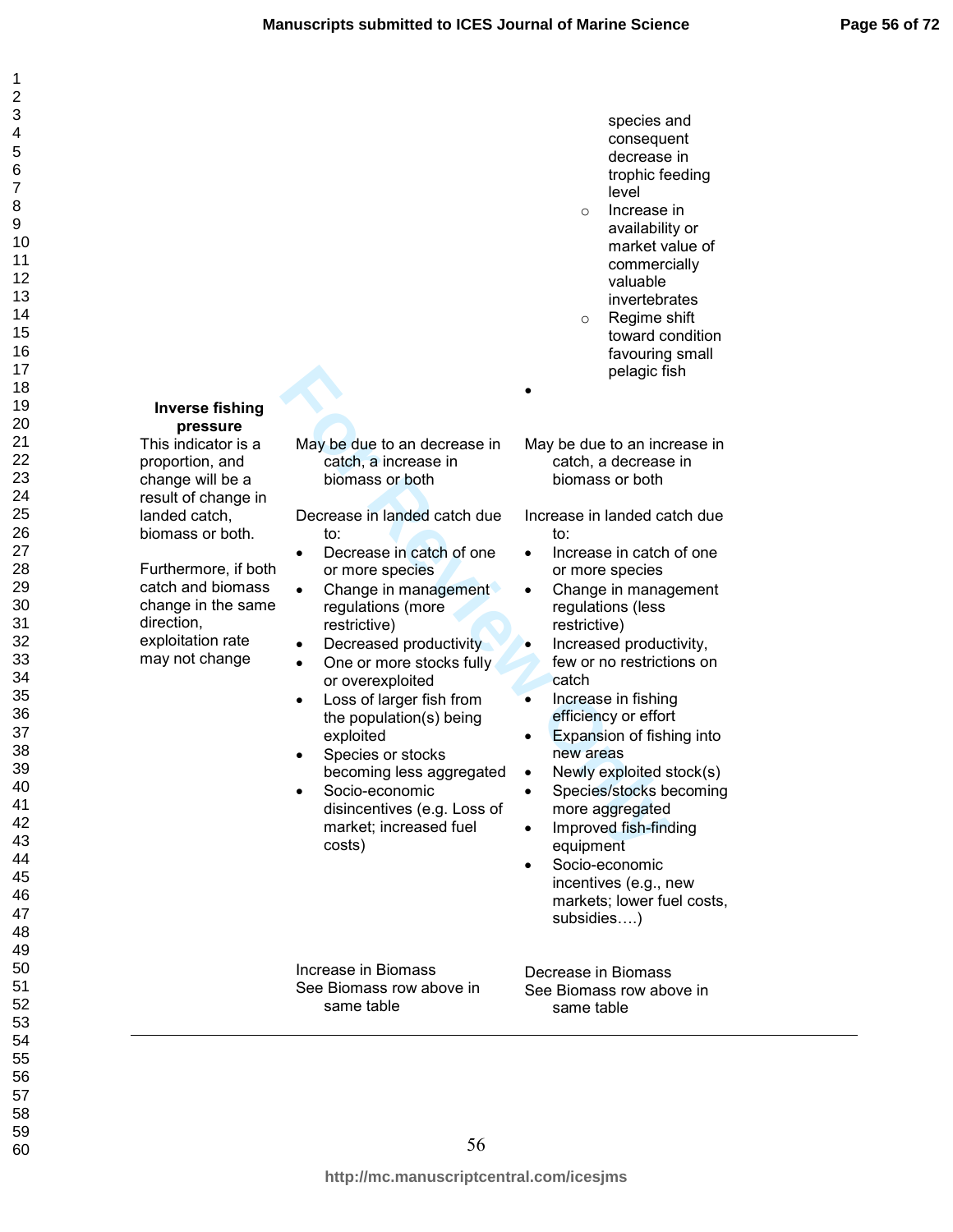Table 4. Expected combination of trends of ecosystem indicators that specify a given effect on the ecosystem.  $RP =$ Resource Potential,  $EF =$ Ecosystem structure and Functioning, CB=Conservation of Biodiversity, SR = Ecosystem Stability and Resistance to Perturbations,

| Effect on the<br>ecosystem                                             | fish size                  | life<br>span               | biomass                    | %<br>predators             | trophic<br>level           | Inverse<br>fishing<br>pressure | Conservation<br>Goals<br>Affected |
|------------------------------------------------------------------------|----------------------------|----------------------------|----------------------------|----------------------------|----------------------------|--------------------------------|-----------------------------------|
| <b>Fishing Down</b><br>the Food Web                                    | $\downarrow \rightarrow$   | $\downarrow$ $\rightarrow$ |                            | $\downarrow$ $\rightarrow$ |                            | $\downarrow \rightarrow$       | EF, RP<br>(SR, CB)                |
| Loss of<br>diversity and<br>stability                                  | $\downarrow$ $\rightarrow$ |                            | $\downarrow$ $\rightarrow$ |                            | $\downarrow$ $\rightarrow$ | $\downarrow \rightarrow$       | SR, CB<br>(EF, RP)                |
| Loss of size<br>structure <sup>1</sup><br>Increased<br>Productivity or | or<br>V                    | ↓or↑                       |                            | $\downarrow$ or $\uparrow$ | ↓or↑                       |                                | EF<br>(RP, SR)<br>EF, RP          |
| recruitment                                                            |                            |                            |                            |                            |                            |                                |                                   |

 $\downarrow$  = significant negative trend,  $\uparrow$  = significant negative trend,  $\rightarrow$  = no trend,  $\leftarrow$  = no expected trend; a large arrow means that the indicator must be included in the trend combination; arrows in grey indicate other indicators and the direction of their slope that would be consistent with the effect on the ecosystem. For For more details, please see the text.

 $^1$  All arrows should either point up or down.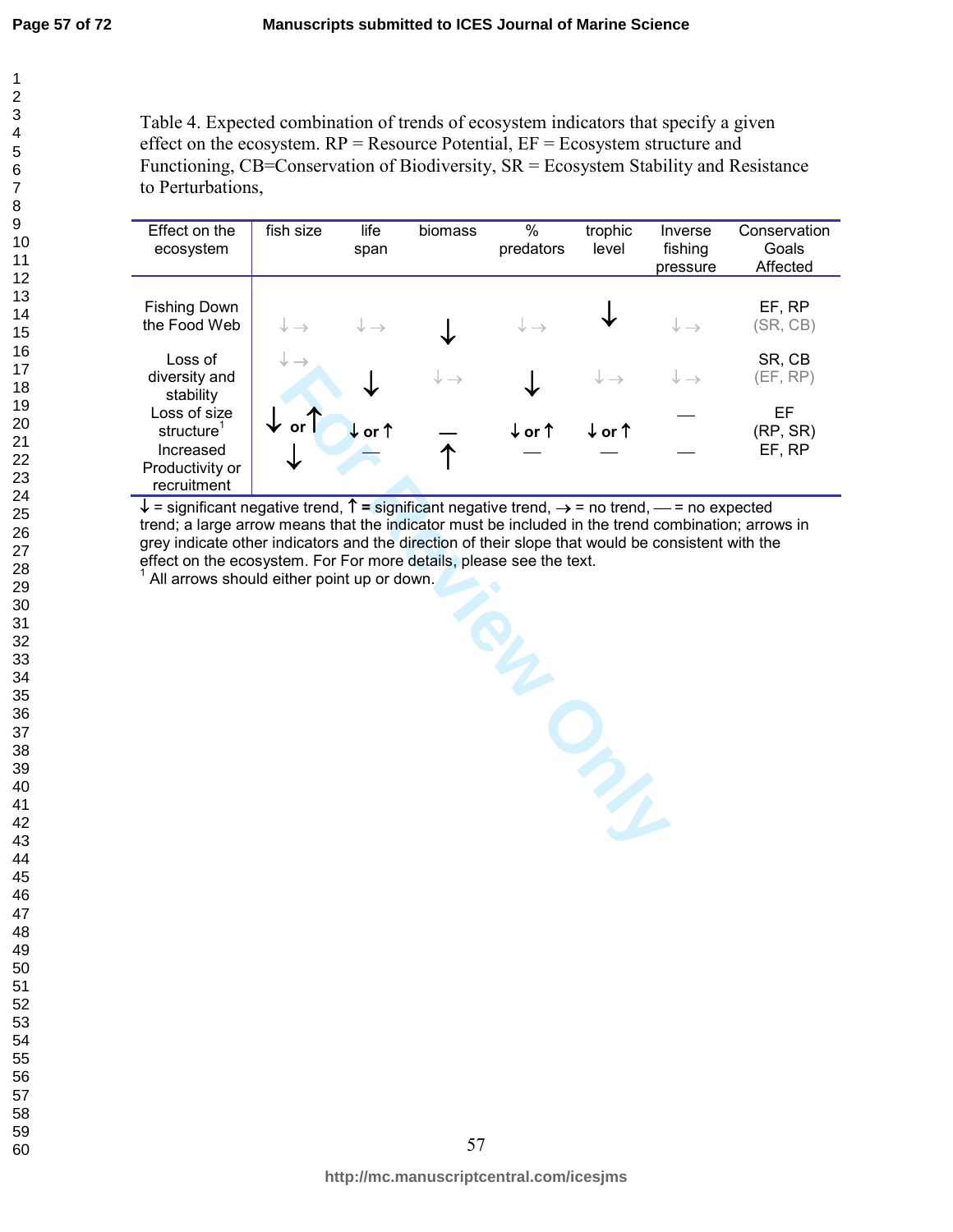Table 5. Results of the assessment of initial state of the nineteen ecosystems evaluated in this paper. An ecosystem was defined as un-impacted if all of the following criteria applied at the beginning of the time-series: (i) the proportion of under/moderately exploited stocks = 1 (ii) there were no industrialized or destructive fishing practices and (iii) there were no documented community or ecosystem impacts caused by fishing, see text for further details.

|                            |                   |                           | no                   | no<br>documented        | Degree       |              |
|----------------------------|-------------------|---------------------------|----------------------|-------------------------|--------------|--------------|
|                            | Year for<br>which | proportion<br>of under or | industrialized<br>or | community/<br>ecosystem | of<br>impact |              |
|                            | initial           | moderately                | destructive          | impacts                 | (#           |              |
|                            | state is          | exploited                 | fishing              | caused by               | Criteria     | Initial      |
|                            | described         | stocks                    | practices?           | fishing?                | not met)     | <b>State</b> |
| <b>Baltic Sea</b>          | 1974              | 0.33                      |                      |                         | 3            | Impacted     |
| <b>Barents Sea</b>         | 1984              | 0.17                      |                      |                         | 3            | Impacted     |
| <b>Bay Biscay</b>          | 1992              | 0.52                      |                      |                         | 3            | Impacted     |
| Bering Sea, Aleutian       |                   |                           |                      |                         |              |              |
| Islands                    | 1978              | $<$ 1                     |                      |                         |              | Impacted     |
| Eastern Scotian shelf      | 1970              | $<$ 1                     |                      |                         |              | Impacted     |
| Guinean EEZ                | 1985              | 0.8                       |                      | V                       | 2            | Impacted     |
| <b>Irish Sea</b>           | 1973              | < 0.33                    |                      |                         |              | Impacted     |
| Mauritania                 | 1982              | 0.5                       |                      | V                       | 3            | Impacted     |
| North Central Adriatic Sea | 1975              | $<$ 1                     |                      |                         | 3            | Impacted     |
| North East US              | 1963              | 0.36                      |                      |                         | 3            | Impacted     |
| North Sea                  | 1983              | 0.09                      |                      |                         | 3            | Impacted     |
| Northern Humboldt          | 1983              | 0.75                      |                      |                         | 3            | Impacted     |
| Portuguese EEZ             | 1981              | 0.5                       |                      | V                       | 0            | impacted     |
| Sahara Coastal -           |                   |                           |                      |                         |              |              |
| Morrocco                   | 1993              | < 1                       |                      |                         | 3            | Impacted     |
| Senegalese EEZ             | 1981              | 0.4                       |                      | V                       | 2            | Impacted     |
| Southern Benguela          | 1980              | 0.57                      |                      |                         | 3            | Impacted     |
| Southern Catalan Sea       | 1978              | $<$ 1                     |                      |                         | 3            | Impacted     |
| Southern Humboldt          | 1993              | < 0.5                     |                      |                         | 3            | Impacted     |
| West coast Canada          | 1980              | 0.57                      |                      |                         | 3            | Impacted     |
|                            |                   |                           |                      |                         |              |              |
|                            |                   |                           |                      |                         |              |              |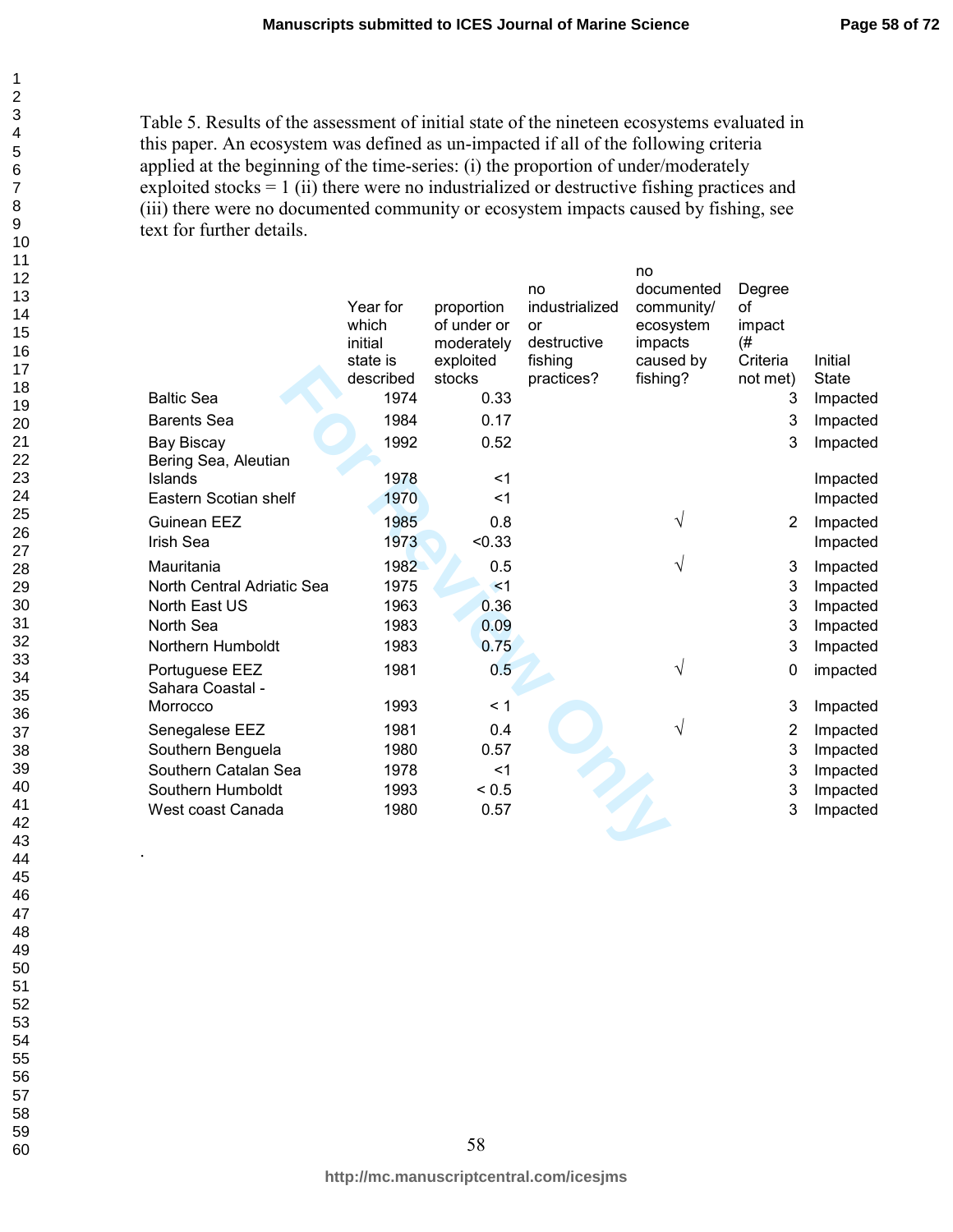$\mathbf{1}$  $\overline{2}$  $\overline{4}$ 

Table 6. Trends in ecosystem indicators over the entire length of their time series (to 2005) for the nineteen ecosystems evaluated in this paper using generalised least squares and autoregressive error. Significance levels are shown by bold  $(\alpha=0.05)$  and italics  $(\alpha=0.1)$  font.

|                | Ecosystem Indicator      | Fish                     | Life           | <b>Biomass</b> | $\%$      | Trophic  | Inv.           | Length          |
|----------------|--------------------------|--------------------------|----------------|----------------|-----------|----------|----------------|-----------------|
|                |                          | size                     | span           |                | predators | level    | fishing        | of time         |
|                |                          |                          |                |                |           |          | pressure       | series          |
|                |                          |                          |                |                |           |          |                | (years)         |
|                | <b>Conservation Goal</b> | EF                       | <b>SR</b>      | <b>RP</b>      | CB        | EF       | <b>RP</b>      |                 |
|                | Ecosystem                |                          |                |                |           |          |                |                 |
| $\mathbf 1$    | <b>Baltic Sea</b>        | $-0.084$                 | $-0.057$       | $-0.078$       | $-0.043$  | $-0.047$ | $-0.047$       | 32              |
| $\overline{2}$ | <b>Barents Sea</b>       | 0.072                    | 0.053          | 0.087          | $-0.020$  | 0.081    | 0.070          | 22              |
| 3              | Bay of Biscay            | 0.063                    |                | $-0.129$       | 0.052     | 0.018    | $-0.027$       | 12              |
| 4              | Bering Sea, Aleutian     | 0.089                    | 0.001          | 0.022          | 0.023     | 0.038    | $-0.024$       |                 |
|                | <b>Islands</b>           |                          |                |                |           |          |                | $28^{1}$        |
| 5              | Eastern Scotian<br>shelf | $-0.071$                 | $-0.050$       | $-0.041$       | $-0.021$  | $-0.045$ | 0.078          | 36              |
| 6              | Guinea ZEE               | 0.106                    | 0.039          | $-0.010$       | 0.101     | 0.093    | $-0.124$       | 21              |
| $\overline{7}$ | Irish Sea                | $-0.118$                 | 0.110          | 0.043          | 0.046     | $-0.091$ | 0.079          | 33 <sup>2</sup> |
| 8              | Mauritania               | 0.075                    | 0.044          | 0.045          | 0.010     | $-0.144$ | $-0.157$       | $24^{3}$        |
| 9              | <b>North Central</b>     | $-0.111$                 | 0.090          | $-0.069$       | 0.061     | $-0.033$ | $-0.070$       |                 |
|                | <b>Adriatic Sea</b>      |                          |                |                |           |          |                | 30 <sup>4</sup> |
| 10             | North East US            | $-0.044$                 | 0.058          | 0.056          | $-0.050$  | 0.012    | $-0.051$       | 43              |
| 11             | North Sea                | $-0.130$                 | 0.010          | 0.082          | 0.038     | $-0.065$ | 0.145          | 23              |
| 12             | Northern Humboldt        | $\overline{\phantom{0}}$ | $-0.119$       | 0.075          | 0.085     | 0.133    | $-0.079$       | 23              |
| 13             | Portuguese ZEE           | 0.000                    | 0.033          | $-0.068$       | 0.032     | 0.065    | 0.040          | 25              |
| 14             | Sahara Coastal -         |                          | 0.003          | 0.366          | $-0.230$  | $-0.310$ | 0.321          |                 |
|                | Morrocco                 |                          |                |                |           |          |                | $\bf 8$         |
| 15             | Senegalese ZEE           | $-0.054$                 | 0.039          | $-0.132$       | 0.041     | $-0.082$ | $-0.141$       | 20              |
| 16             | Southern Benguela        | 0.020                    | $-0.078$       | 0.167          | $-0.043$  | $-0.080$ | 0.158          | 20              |
| 17             | Southern Catalan         | $-0.122$                 | $-0.089$       | 0.051          | $-0.046$  | 0.025    | 0.059          |                 |
|                | Sea                      |                          |                |                |           |          |                | 26              |
| 18             | Southern Humboldt        | $-0.055$                 | 0.066          | $-0.193$       | 0.058     | $-0.196$ | 0.063          | 12              |
| 19             | West Coast Canada        | -                        | 0.024          | 0.064          | 0.038     | 0.102    | 0.020          | 26              |
|                | Number of                | 7                        | 3              | 5              | 1         | 7        | 6              |                 |
|                | significant negative     |                          |                |                |           |          |                |                 |
|                | trends                   |                          |                |                |           |          |                |                 |
|                | Number of                | $\overline{2}$           | $\overline{2}$ | 7              | 3         | 3        | $\overline{7}$ |                 |
|                | significant positive     |                          |                |                |           |          |                |                 |
|                | trends                   |                          |                |                |           |          |                |                 |

<sup>1</sup> Time series for fish size was 24 years long.

<sup>2</sup> Time series for fish size and lifespan was  $16$  years long.

<sup>3</sup> Time series for fish size was 20 years long and trophic level and Inverse fishing pressure was 16 years long.

Time series for fish size, life span and  $\%$  predators was 24 years long.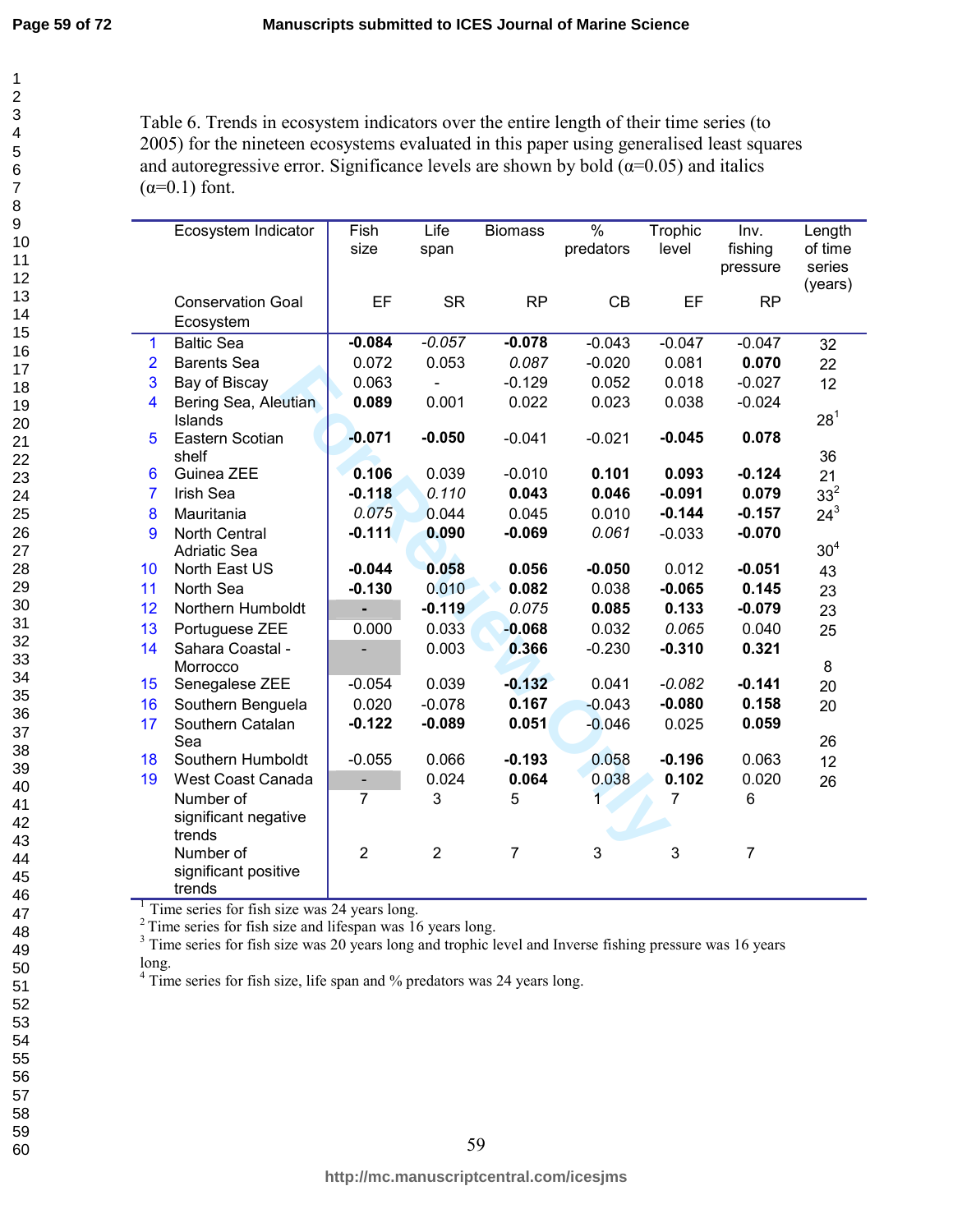Table 7. The probabilities of ending up at the end points of the decision tree under the null hypothesis of a stable neutral community, under six alternative orders of ecosystem indicators and using Decision Rule 1 (see below for orders).

|                                                                                                                                                                                                                                                                                                                                                                                                                                                                                                                                                                                                        | Order 1 | Order 2 | Order 3 | Order 4 | Order <sub>5</sub> | Order 6 | Average | Range     |
|--------------------------------------------------------------------------------------------------------------------------------------------------------------------------------------------------------------------------------------------------------------------------------------------------------------------------------------------------------------------------------------------------------------------------------------------------------------------------------------------------------------------------------------------------------------------------------------------------------|---------|---------|---------|---------|--------------------|---------|---------|-----------|
| <b>Baltic Sea</b>                                                                                                                                                                                                                                                                                                                                                                                                                                                                                                                                                                                      | 0.025   | 0.024   | 0.025   | 0.021   | 0.023              | 0.024   | 0.024   | 0.004     |
| <b>Barents Sea</b>                                                                                                                                                                                                                                                                                                                                                                                                                                                                                                                                                                                     | 0.019   | 0.020   | 0.020   | 0.020   | 0.020              | 0.020   | 0.020   | 0.001     |
| Bay of Biscay                                                                                                                                                                                                                                                                                                                                                                                                                                                                                                                                                                                          | 0.735   | 0.735   | 0.735   | 0.735   | 0.735              | 0.735   | 0.735   | 0.000     |
| Bering Sea                                                                                                                                                                                                                                                                                                                                                                                                                                                                                                                                                                                             | 0.019   | 0.019   | 0.019   | 0.019   | 0.019              | 0.019   | 0.019   | 0.000     |
| Eastern Scotian shelf                                                                                                                                                                                                                                                                                                                                                                                                                                                                                                                                                                                  | 0.025   | 0.025   | 0.023   | 0.024   | 0.025              | 0.001   | 0.020   | 0.024     |
| Guinea ZEE                                                                                                                                                                                                                                                                                                                                                                                                                                                                                                                                                                                             | 0.000   | 0.000   | 0.000   | 0.000   | 0.001              | 0.025   | 0.004   | 0.025     |
| Irish Sea                                                                                                                                                                                                                                                                                                                                                                                                                                                                                                                                                                                              | 0.025   | 0.000   | 0.000   | 0.001   | 0.025              | 0.001   | 0.009   | 0.025     |
| Mauritania                                                                                                                                                                                                                                                                                                                                                                                                                                                                                                                                                                                             | 0.020   | 0.021   | 0.023   | 0.024   | 0.025              | 0.025   | 0.023   | 0.005     |
| North Central Adriatic Sea                                                                                                                                                                                                                                                                                                                                                                                                                                                                                                                                                                             | 0.025   | 0.001   | 0.025   | 0.023   | 0.024              | 0.025   | 0.020   | 0.024     |
| North East US                                                                                                                                                                                                                                                                                                                                                                                                                                                                                                                                                                                          | 0.025   | 0.000   | 0.001   | 0.025   | 0.024              | 0.025   | 0.017   | 0.025     |
| North Sea                                                                                                                                                                                                                                                                                                                                                                                                                                                                                                                                                                                              | 0.025   | 0.001   | 0.001   | 0.024   | 0.025              | 0.001   | 0.013   | 0.024     |
| Northern Humboldt                                                                                                                                                                                                                                                                                                                                                                                                                                                                                                                                                                                      | 0.024   | 0.025   | 0.000   | 0.000   | 0.001              | 0.025   | 0.012   | 0.025     |
| Portuguese ZEE                                                                                                                                                                                                                                                                                                                                                                                                                                                                                                                                                                                         | 0.023   | 0.024   | 0.025   | 0.019   | 0.020              | 0.021   | 0.022   | $\pmb{0}$ |
| Sahara Coastal - Morrocco                                                                                                                                                                                                                                                                                                                                                                                                                                                                                                                                                                              | 0.001   | 0.001   | 0.001   | 0.024   | 0.025              | 0.001   | 0.008   | 0.024     |
| Senegalese ZEE                                                                                                                                                                                                                                                                                                                                                                                                                                                                                                                                                                                         | 0.023   | 0.024   | 0.025   | 0.023   | 0.024              | 0.025   | 0.024   | 0.002     |
| Southern Benguela                                                                                                                                                                                                                                                                                                                                                                                                                                                                                                                                                                                      | 0.001   | 0.001   | 0.001   | 0.024   | 0.025              | 0.000   | 0.008   | 0.025     |
| Southern Catalan Sea                                                                                                                                                                                                                                                                                                                                                                                                                                                                                                                                                                                   | 0.025   | 0.025   | 0.000   | 0.001   | 0.001              | 0.001   | 0.009   | 0.025     |
| Southern Humboldt                                                                                                                                                                                                                                                                                                                                                                                                                                                                                                                                                                                      | 0.023   | 0.024   | 0.025   | 0.024   | 0.025              | 0.021   | 0.024   | 0.004     |
| West Coast Canada                                                                                                                                                                                                                                                                                                                                                                                                                                                                                                                                                                                      | 0.001   | 0.001   | 0.001   | 0.001   | 0.001              | 0.001   | 0.001   | 0         |
| Order 1 = fish size, life span, biomass, % predators, trophic level, inverse fishing pressure<br>Order 2 = life span, biomass, % predators, trophic level, inverse fishing pressure, fish size<br>Order 3 = biomass, % predators, trophic level, inverse fishing pressure, fish size, life span<br>Order 4 = % predators, trophic level, inverse fishing pressure, fish size, life span, biomass<br>Order 5 = trophic level, inverse fishing pressure, fish size, life span, biomass, % predators<br>Order $6$ = inverse fishing pressure, fish size, life span, biomass, $%$ predators, trophic level |         |         |         |         |                    |         |         |           |

 $\mathbf{1}$  $\overline{2}$  $\overline{4}$  $\overline{7}$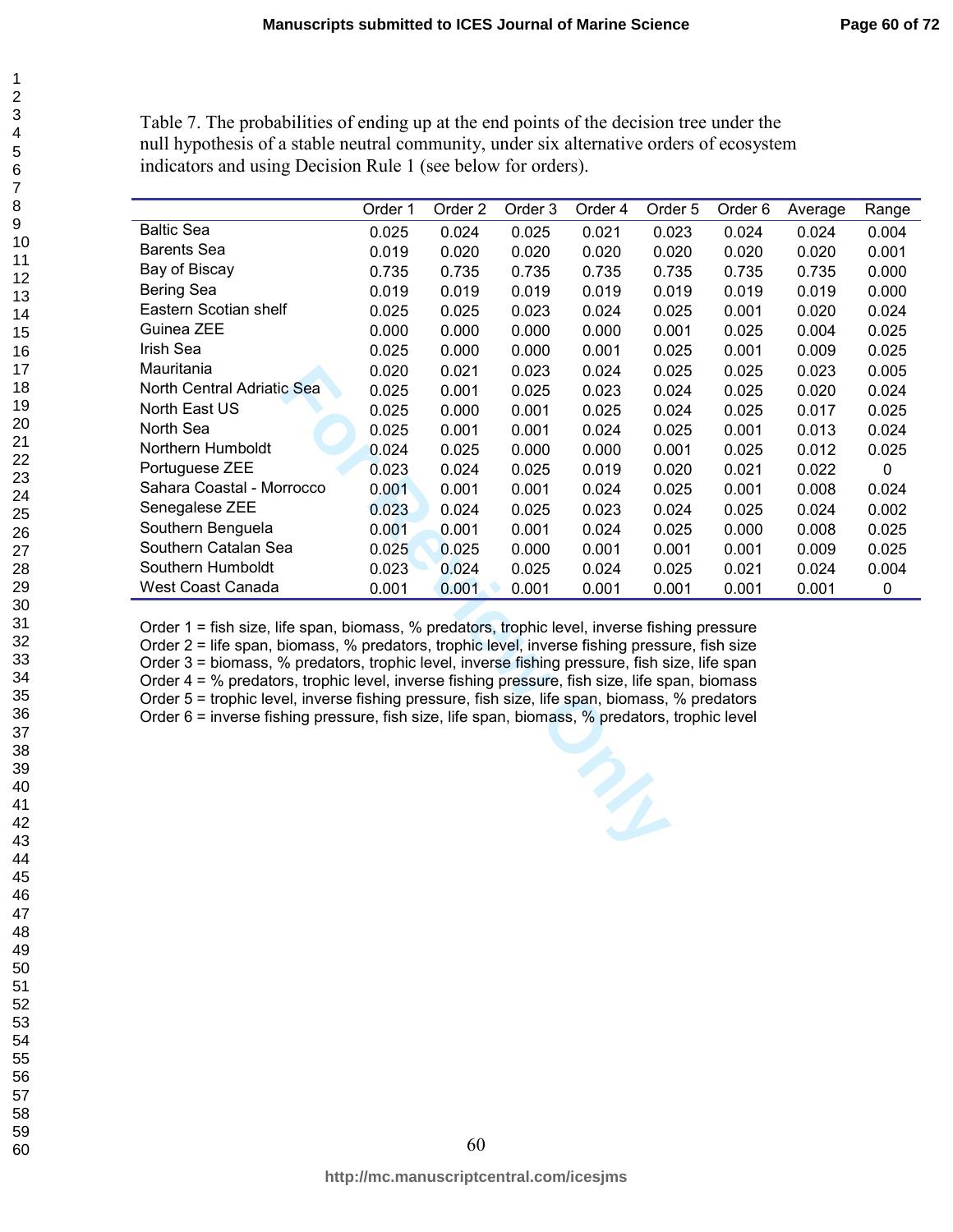1 Table 8. Potential effects on the ecosystem during the entire time series (to 2005), under

2 Decision Rule 1. FDFW = Fishing down the food web, DS = loss of diversity and stability,

3 SS = size selective effects of fishing, PR = increased productivity or recruitment. Only

4 ecosystems with observed effects are shown. Shaded cells indicate an effect; stippled cells

- 5 indicate an effect where one or more of the significant trends were significant at the 10%
- 6 level.

|                            | <b>FDFW</b> | <b>SR</b> | SS | <b>PR</b> |
|----------------------------|-------------|-----------|----|-----------|
| <b>Baltic Sea</b>          |             |           |    |           |
| <b>Barents Sea</b>         |             |           |    |           |
| Bay of Biscay              |             |           |    |           |
| Bering Sea                 |             |           |    |           |
| Eastern Scotian shelf      |             |           |    |           |
| Guinea ZEE                 |             |           |    |           |
| Irish Sea                  |             |           |    |           |
| Mauritania                 |             |           |    |           |
| North Central Adriatic Sea |             |           |    |           |
| North East US              |             |           |    |           |
| North Sea                  |             |           |    |           |
| Northern Humboldt          |             |           |    |           |
| Portuguese ZEE             |             |           |    |           |
| Sahara Coastal -           |             |           |    |           |
| Morrocco                   |             |           |    |           |
| Senegalese ZEE             |             |           |    |           |
| Southern Benguela          |             |           |    |           |
| Southern Catalan Sea       |             |           |    |           |
| Southern Humboldt          |             |           |    |           |
| West Coast Canada          |             |           |    |           |

**For Review Only**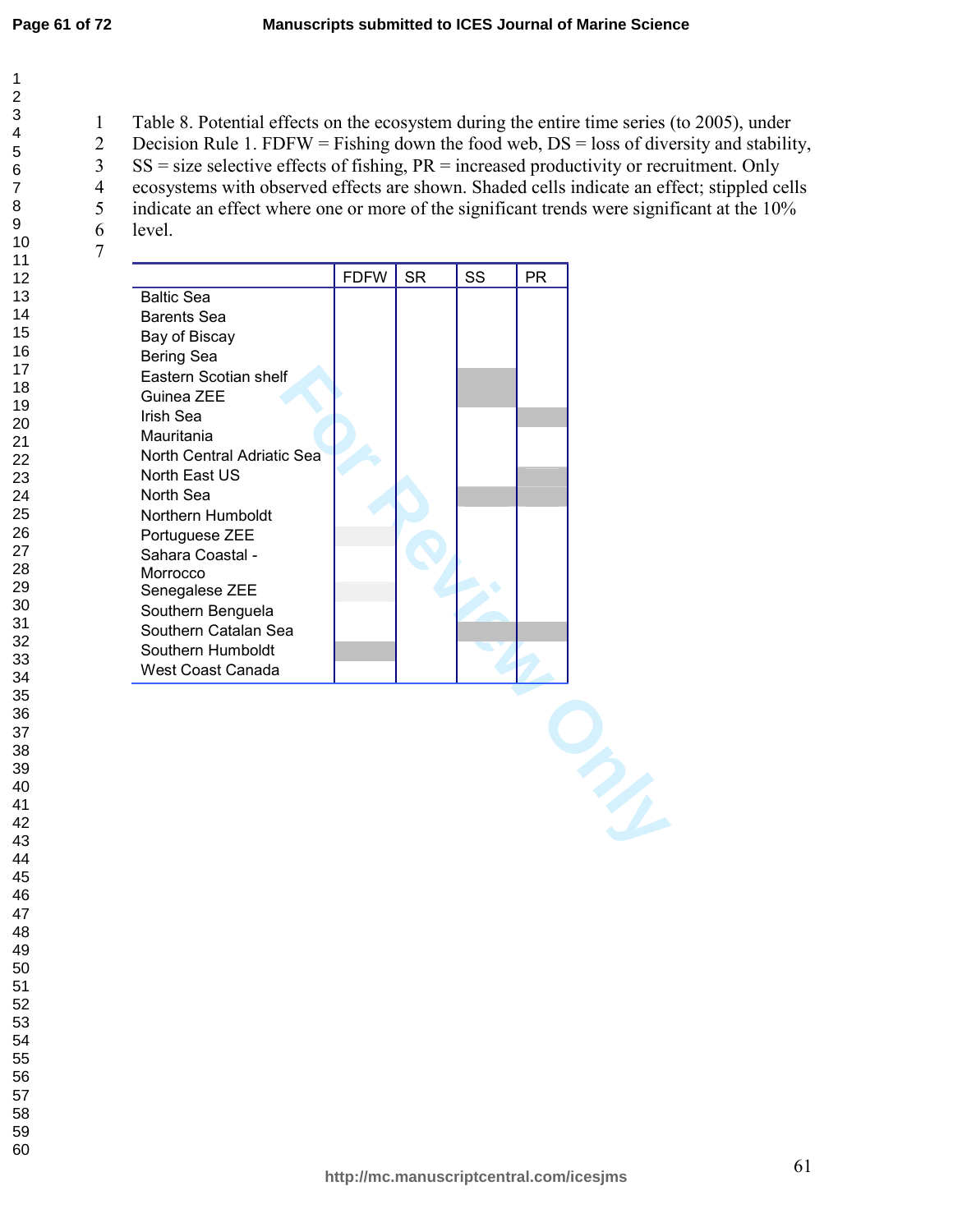- 8 Table 9. Comparison of decision tree diagnoses for three time windows, pre-1980s-2005,<br>9 1980-2005 and 1996-2005, under Decision Rule 1. Shaded cells indicated diagnosis. I
- 9 1980-2005 and 1996-2005, under Decision Rule 1. Shaded cells indicated diagnosis. I
- 10 = improving, Not I = not improving,  $D =$  deteriorating.
- 

| Start of<br>time series<br>pre-1980s | Diagnosis<br>Ecosystem<br><b>Baltic Sea</b><br>Bering Sea, Aleutian Islands<br>Eastern Scotian shelf | Pre-1980s-<br>2005<br><b>Not</b><br>$\mathsf{I}$ | D | 1980-2005<br>Not |   | 1996-2005<br>Not |   |
|--------------------------------------|------------------------------------------------------------------------------------------------------|--------------------------------------------------|---|------------------|---|------------------|---|
|                                      |                                                                                                      |                                                  |   |                  |   |                  |   |
|                                      |                                                                                                      |                                                  |   |                  |   |                  |   |
|                                      |                                                                                                      |                                                  |   | L                | D |                  | D |
|                                      |                                                                                                      |                                                  |   |                  |   |                  |   |
|                                      |                                                                                                      |                                                  |   |                  |   |                  |   |
|                                      |                                                                                                      |                                                  |   |                  |   |                  |   |
|                                      | Irish Sea                                                                                            |                                                  |   |                  |   |                  |   |
|                                      | North Central Adriatic Sea                                                                           |                                                  |   |                  |   |                  |   |
|                                      | North East US                                                                                        |                                                  |   |                  |   |                  |   |
|                                      | Southern Catalan Sea                                                                                 |                                                  |   |                  |   |                  |   |
| 1980s                                | <b>Barents Sea</b>                                                                                   |                                                  |   |                  |   |                  |   |
|                                      | Guinea ZEE                                                                                           |                                                  |   |                  |   |                  |   |
|                                      | Mauritania                                                                                           |                                                  |   |                  |   |                  |   |
|                                      | North Sea<br>Northern Humboldt                                                                       |                                                  |   |                  |   |                  |   |
|                                      | Portuguese ZEE                                                                                       |                                                  |   |                  |   |                  |   |
|                                      | Senegalese ZEE                                                                                       |                                                  |   |                  |   |                  |   |
|                                      | Southern Benguela                                                                                    |                                                  |   |                  |   |                  |   |
|                                      | West Coast Canada                                                                                    |                                                  |   |                  |   |                  |   |
| 1990s                                | Bay of Biscay                                                                                        |                                                  |   |                  |   |                  |   |
|                                      | Sahara Coastal - Morocco                                                                             |                                                  |   |                  |   |                  |   |
|                                      | Southern Humboldt                                                                                    |                                                  |   |                  |   |                  |   |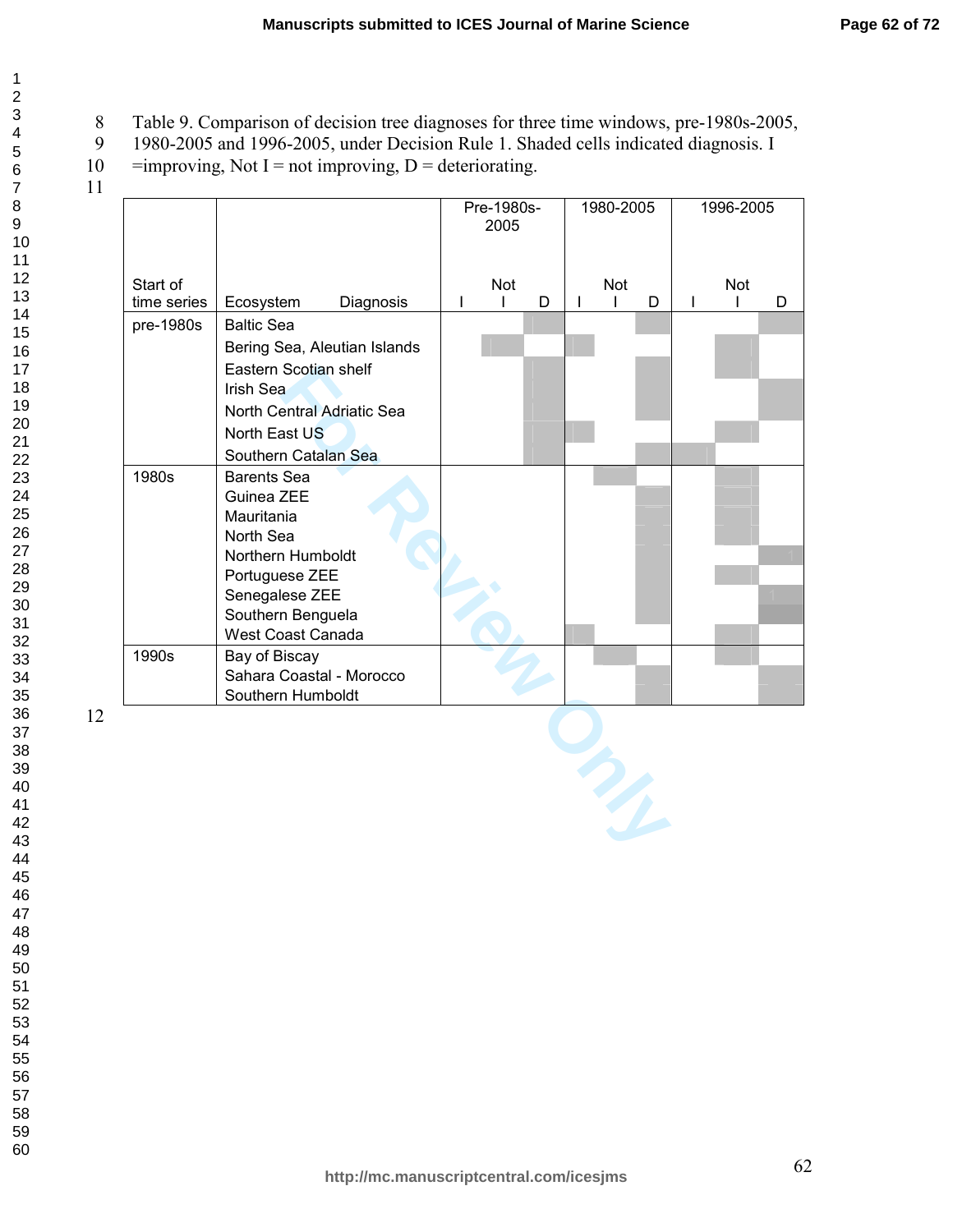13 Table 10. Comparison of potential effects on the ecosystem during three time windows, pre-1980s-2005, 1980-2005 and 1996-2005, 14 under Decision Rule 1. FDFW = Fishing down the food web, DS = loss of diversity and stability, SS = loss of size structure, PR= 15 increased productivity or recruitment. Only ecosystems with observed effects are shown. Shaded cells indicate an effect; stippled cells indicate an effect where one or more of the significant trends were significant at the 10% level.

| 1 |
|---|
|   |
|   |
|   |
|   |

|                         |                              | Pre-1980s-2005 |     |    |           |             | 1980-2005 |    |           | 1996-2005   |           |    |           |
|-------------------------|------------------------------|----------------|-----|----|-----------|-------------|-----------|----|-----------|-------------|-----------|----|-----------|
| Start of time<br>series | Ecosystem                    | <b>FDFW</b>    | DS. | SS | <b>PR</b> | <b>FDFW</b> | DS.       | SS | <b>PR</b> | <b>FDFW</b> | <b>DS</b> | SS | <b>PR</b> |
| pre-1980s               | <b>Baltic Sea</b>            |                |     |    |           |             |           |    |           |             |           |    |           |
|                         | Bering Sea, Aleutian Islands |                |     |    |           |             |           |    |           |             |           |    |           |
|                         | Eastern Scotian shelf        |                |     |    |           |             |           |    |           |             |           |    |           |
|                         | Irish Sea                    |                |     |    |           |             |           |    |           |             |           |    |           |
|                         | North East US                |                |     |    |           |             |           |    |           |             |           |    |           |
|                         | Southern Catalan Sea         |                |     |    |           |             |           |    |           |             |           |    |           |
| 1980s                   | Southern Benguela            |                |     |    |           |             |           |    |           |             |           |    |           |
|                         | North Sea                    |                |     |    |           |             |           |    |           |             |           |    |           |
|                         | Guinea ZEE                   |                |     |    |           |             |           |    |           |             |           |    |           |
|                         | Portuguese ZEE               |                |     |    |           |             |           |    |           |             |           |    |           |
| 1990s                   | Southern Humboldt            |                |     |    |           |             |           |    |           |             |           |    |           |
|                         |                              |                |     |    |           |             |           |    |           |             |           |    |           |

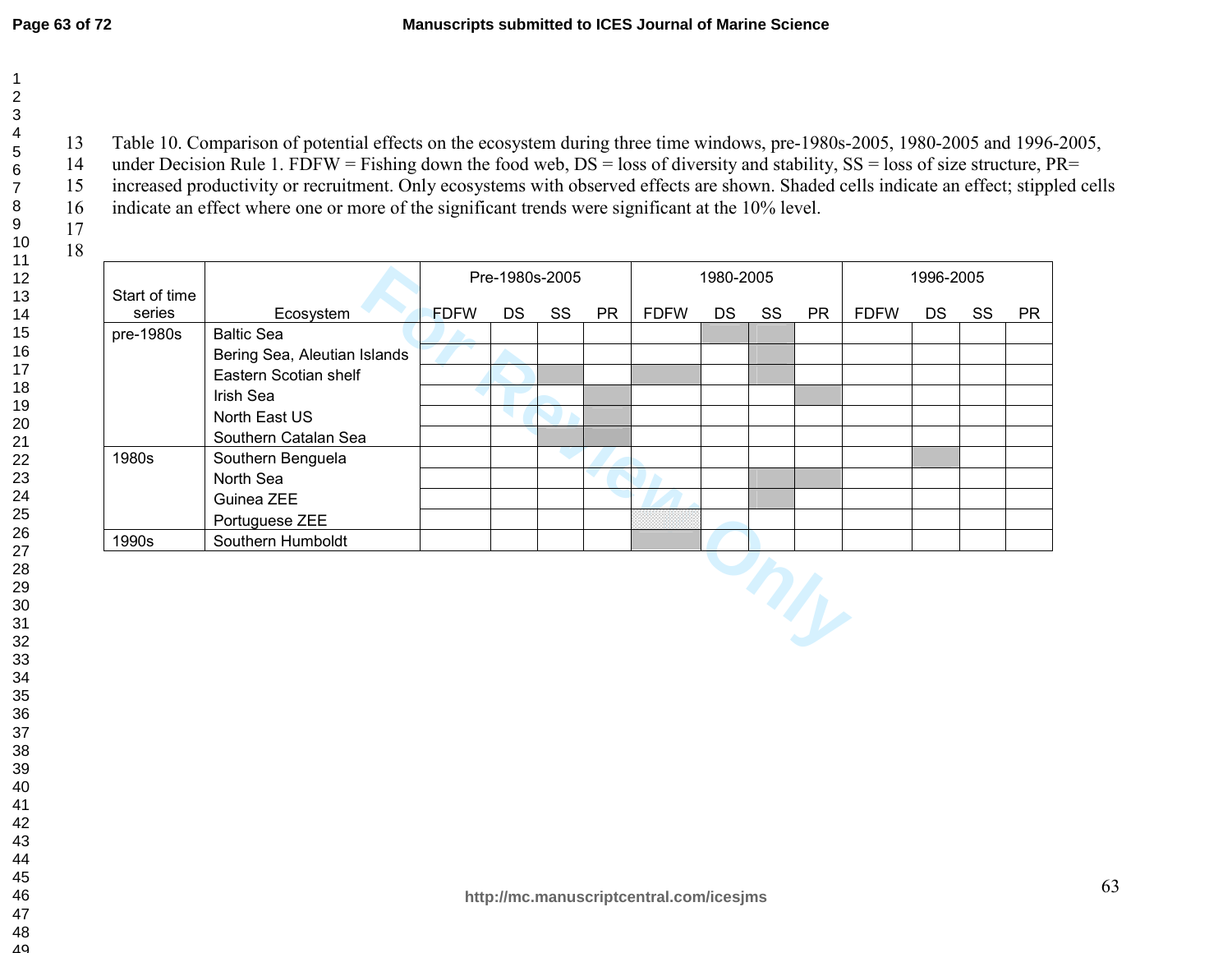## 19 Figure Captions

| 1                                                        |
|----------------------------------------------------------|
| 2                                                        |
|                                                          |
|                                                          |
|                                                          |
|                                                          |
|                                                          |
|                                                          |
|                                                          |
|                                                          |
|                                                          |
|                                                          |
|                                                          |
|                                                          |
|                                                          |
|                                                          |
|                                                          |
|                                                          |
|                                                          |
| 3 4567891111111111222222222233334                        |
|                                                          |
|                                                          |
|                                                          |
|                                                          |
|                                                          |
|                                                          |
|                                                          |
|                                                          |
|                                                          |
|                                                          |
|                                                          |
|                                                          |
| 30<br>31<br>32<br>33<br>34<br>35<br>36<br>37<br>38<br>39 |
|                                                          |
|                                                          |
|                                                          |
|                                                          |
|                                                          |
|                                                          |
|                                                          |
|                                                          |
|                                                          |
|                                                          |
| 40                                                       |
| 41                                                       |
| 4                                                        |
| 43                                                       |
| 44                                                       |
| 45                                                       |
| 46                                                       |
|                                                          |
| 47                                                       |
| 48                                                       |
| 49                                                       |
| $\frac{50}{1}$                                           |
|                                                          |
| $\overline{ }$                                           |
| 51<br>52<br>53<br>3                                      |
| 54                                                       |
| 55                                                       |
| 56                                                       |
| ì                                                        |
| 57                                                       |
| 58                                                       |
| 59                                                       |
| 60                                                       |

| 21 | Figure 1. Decision Tree Diagnoses for the nineteen ecosystems (a) Improving, (b) Not-     |
|----|-------------------------------------------------------------------------------------------|
| 22 | Improving and (c) and (d) Deteriorating. The first node of the decision tree is Fish      |
| 23 | size. If this is decreasing, Decision Rule 1 is invoked and the decision tree is          |
| 24 | terminated (1c): if it is increasing or there is no trend, then the decision tree moves   |
| 25 | down to the next node (indicator), and same process is followed until either              |
| 26 | Decision Rule 1 terminates the decision tree, or the last node, inverse fishing           |
| 27 | pressure is reached. The 3 arrows at each node indicate the 3 possible directions of      |
| 28 | the indicator trend, decreasing (red), increasing (green) or no trend (striped); the      |
| 29 | thick black arrow indicates the observed trend. Thickness of branches connecting          |
| 30 | nodes represent the probability under the null hypothesis of a stable neutral             |
| 31 | community associated with that path: thick solid line (no change), p=0.95, thin           |
| 32 | dashed line (significant trend), $p=0.025$ . The overall probability of the end-point of  |
| 33 | the decision tree for each ecosystem is the product of the probabilities associated       |
| 34 | with each node until the decision tree is terminated. NB. Note in $1(a)$ white nodes      |
| 35 | indicates missing data, where it is assumed p=0.95. See text for further details.         |
| 36 |                                                                                           |
| 37 | Figure 2. Decision Tree results for Guinea EEZ using Decision Rule 1, but under different |

38 indicator orders (see Table 3). In each case, Guinea EEZ is diagnosed as 39 deteriorating, but the end probabilities associated with each result differ. For 40 "Order 1" see Figure 1(d). See text and Figure 1for more details.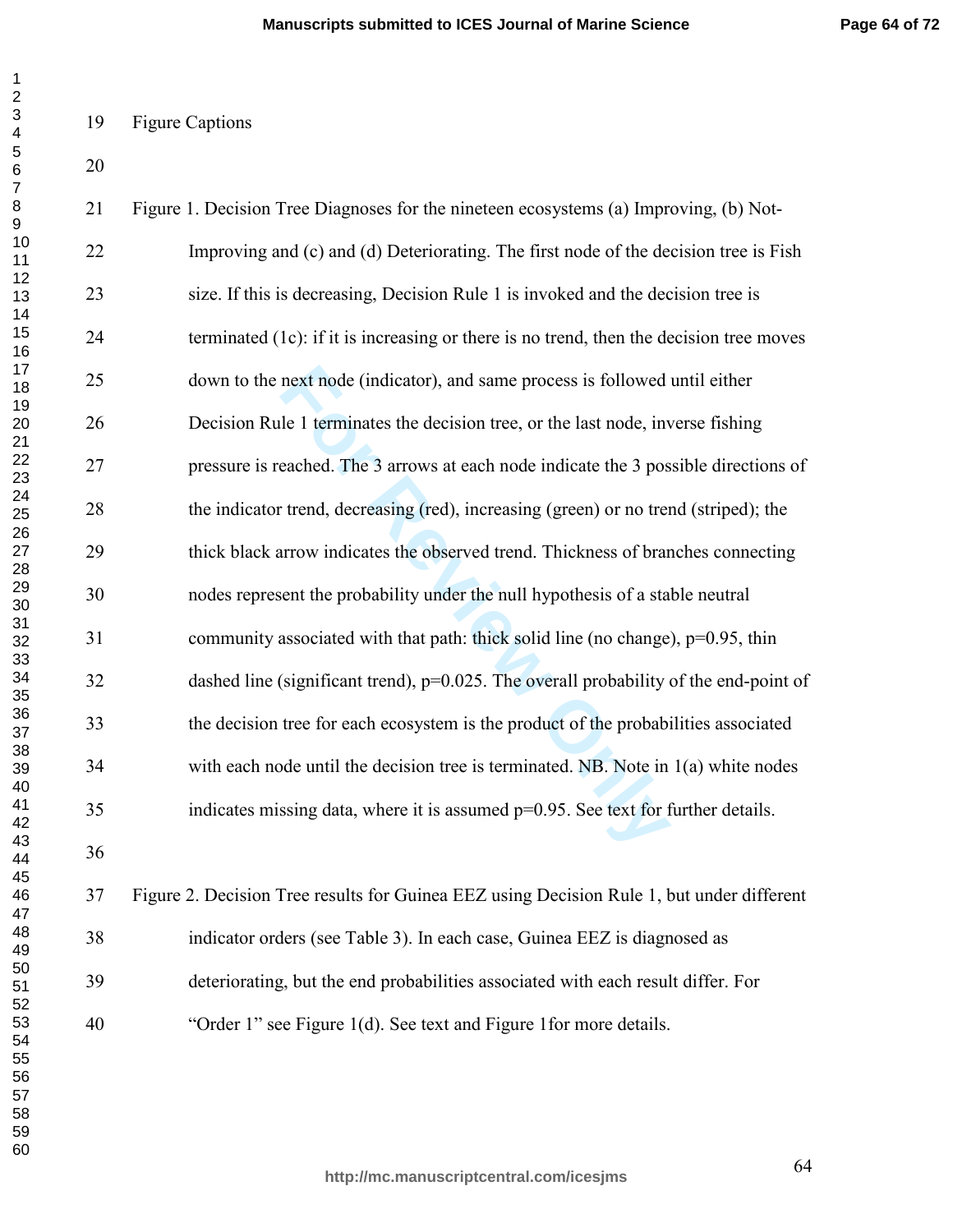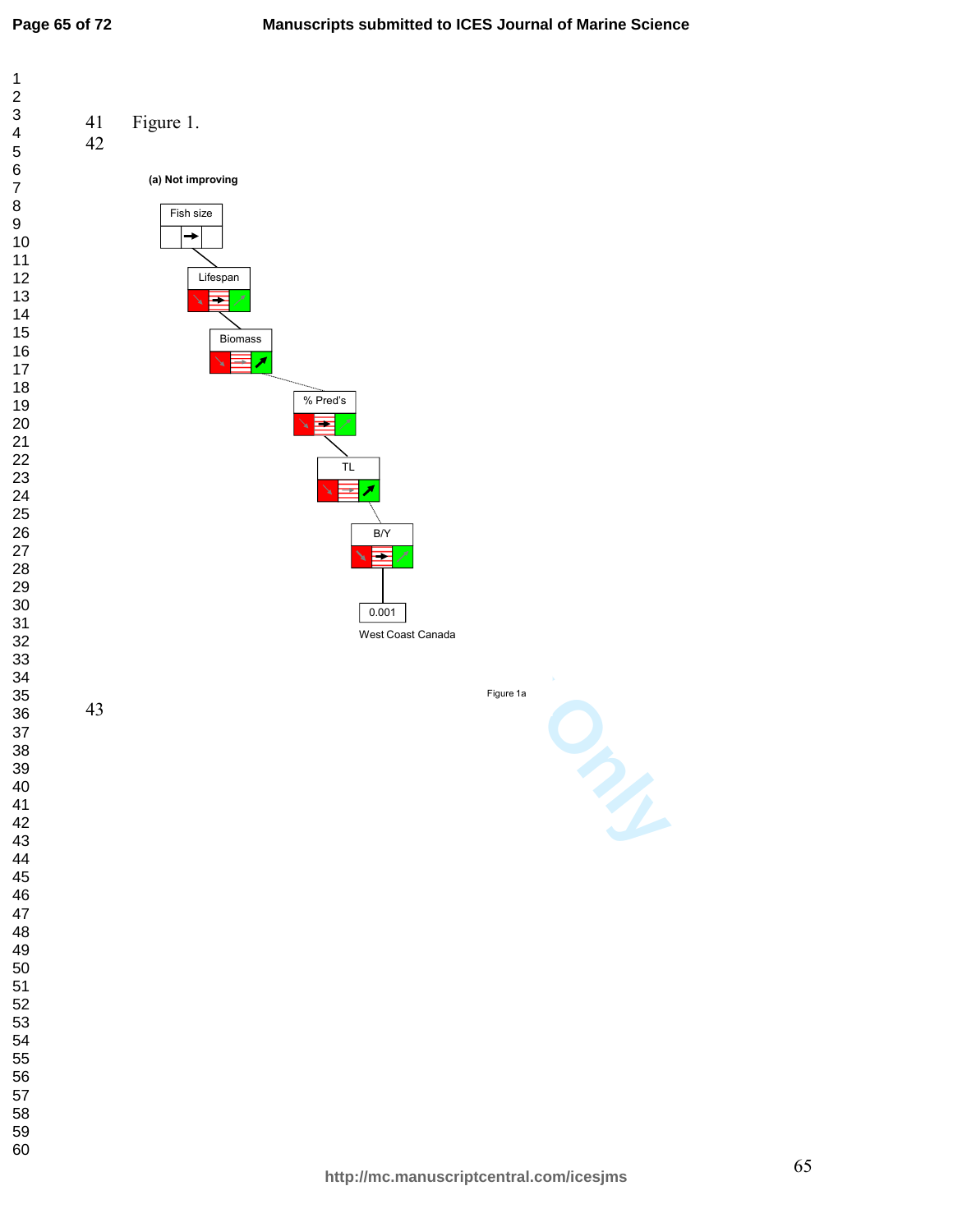





Figure 1b

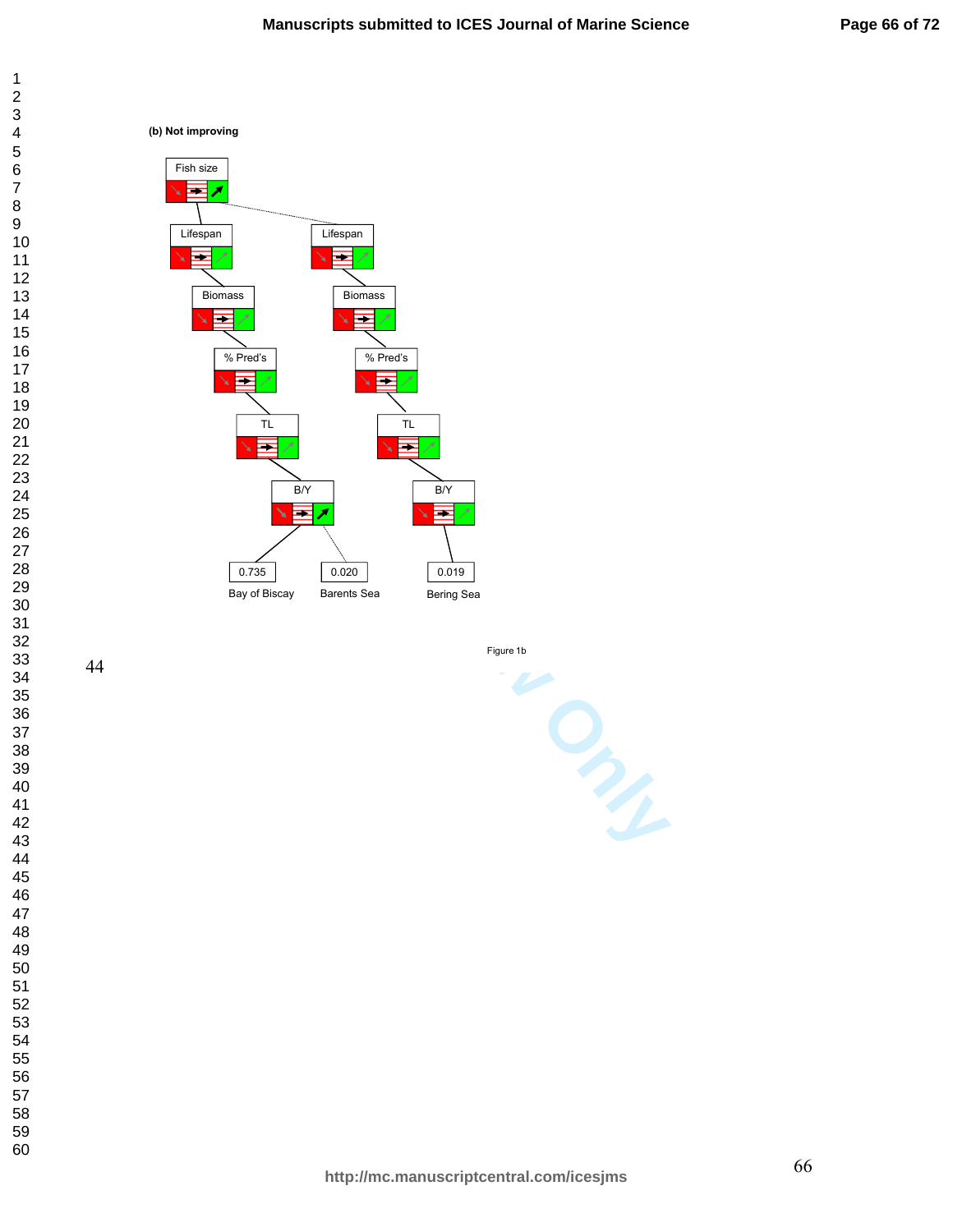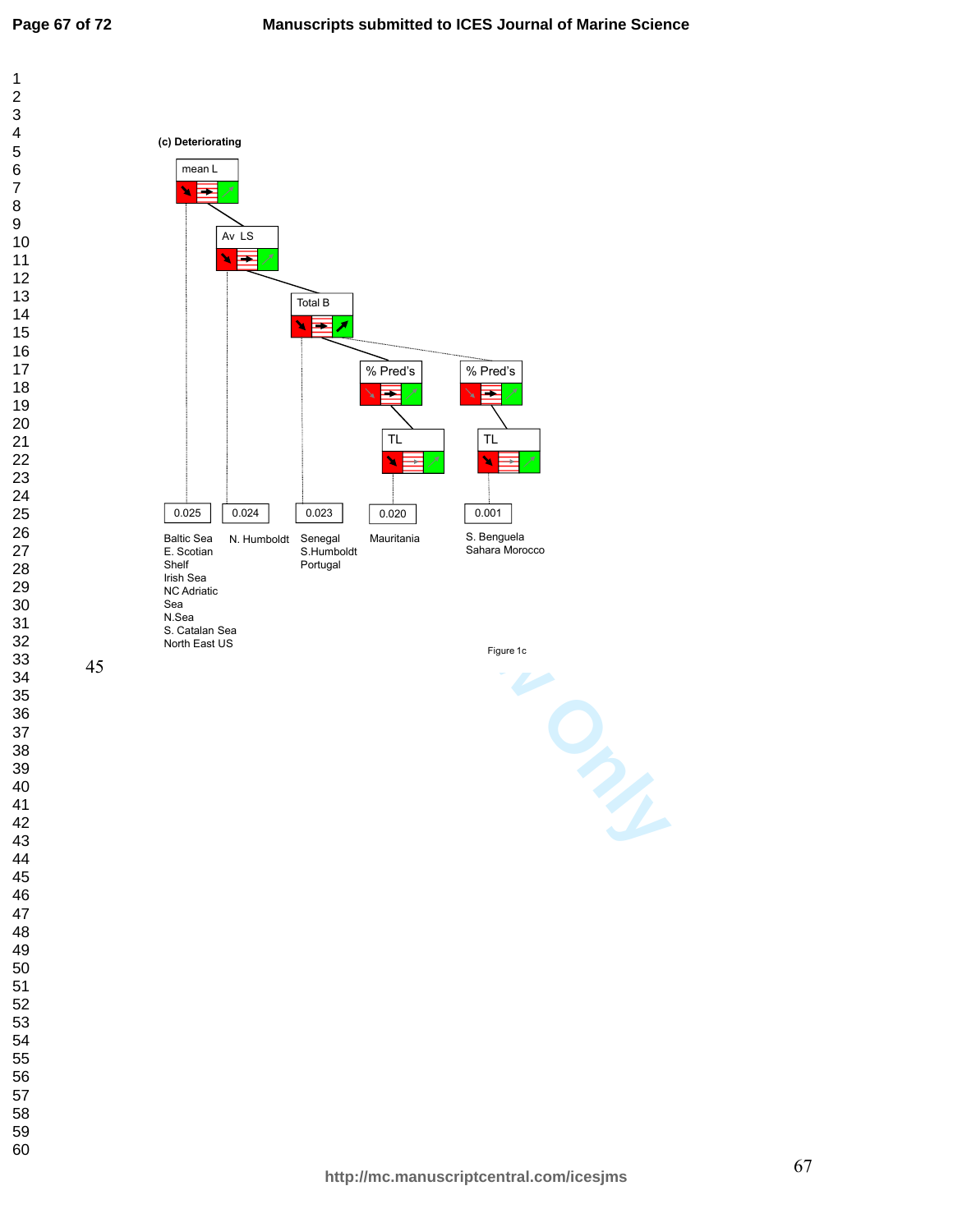





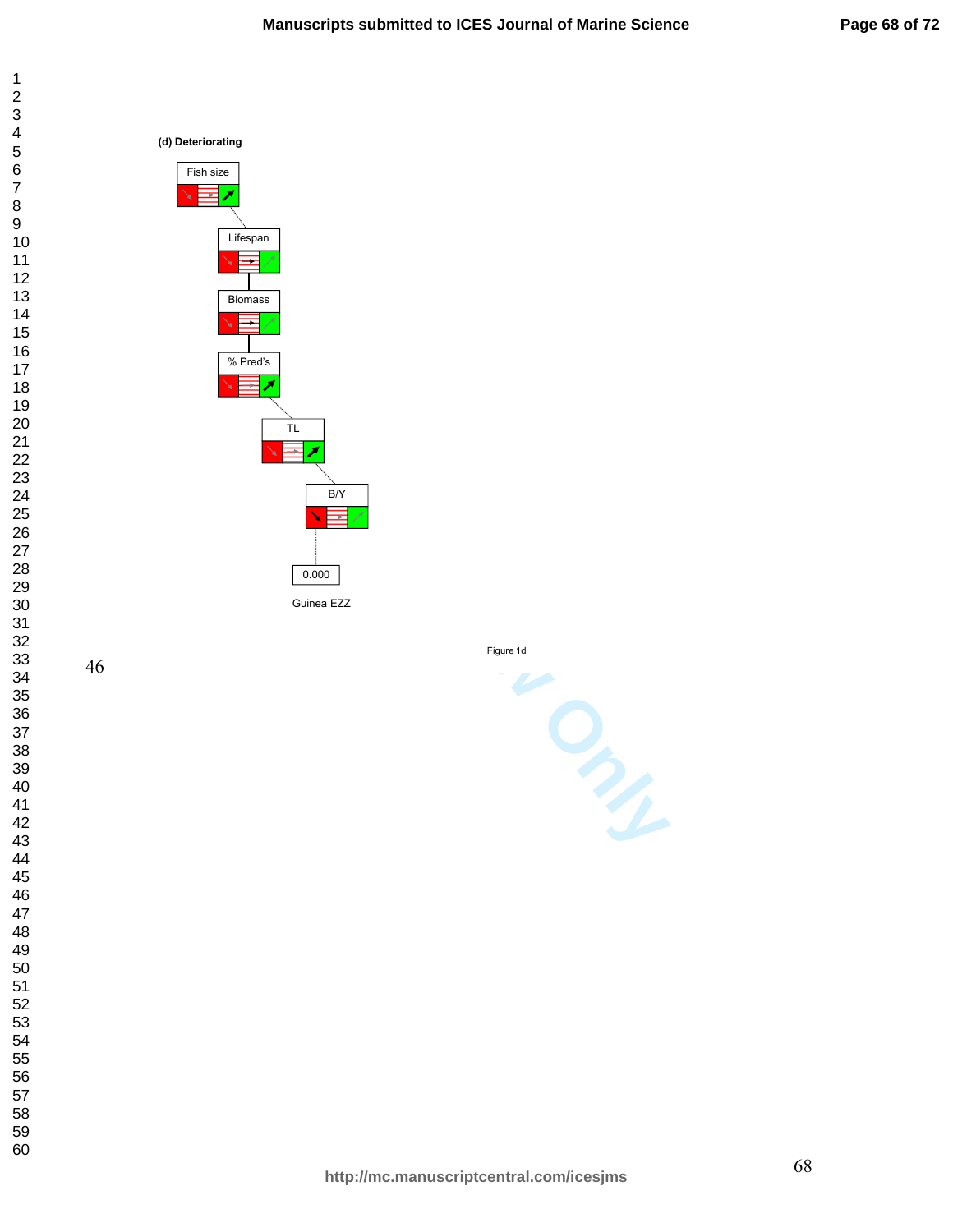$\mathbf{1}$  $\overline{2}$  $\overline{4}$  $\overline{7}$ 



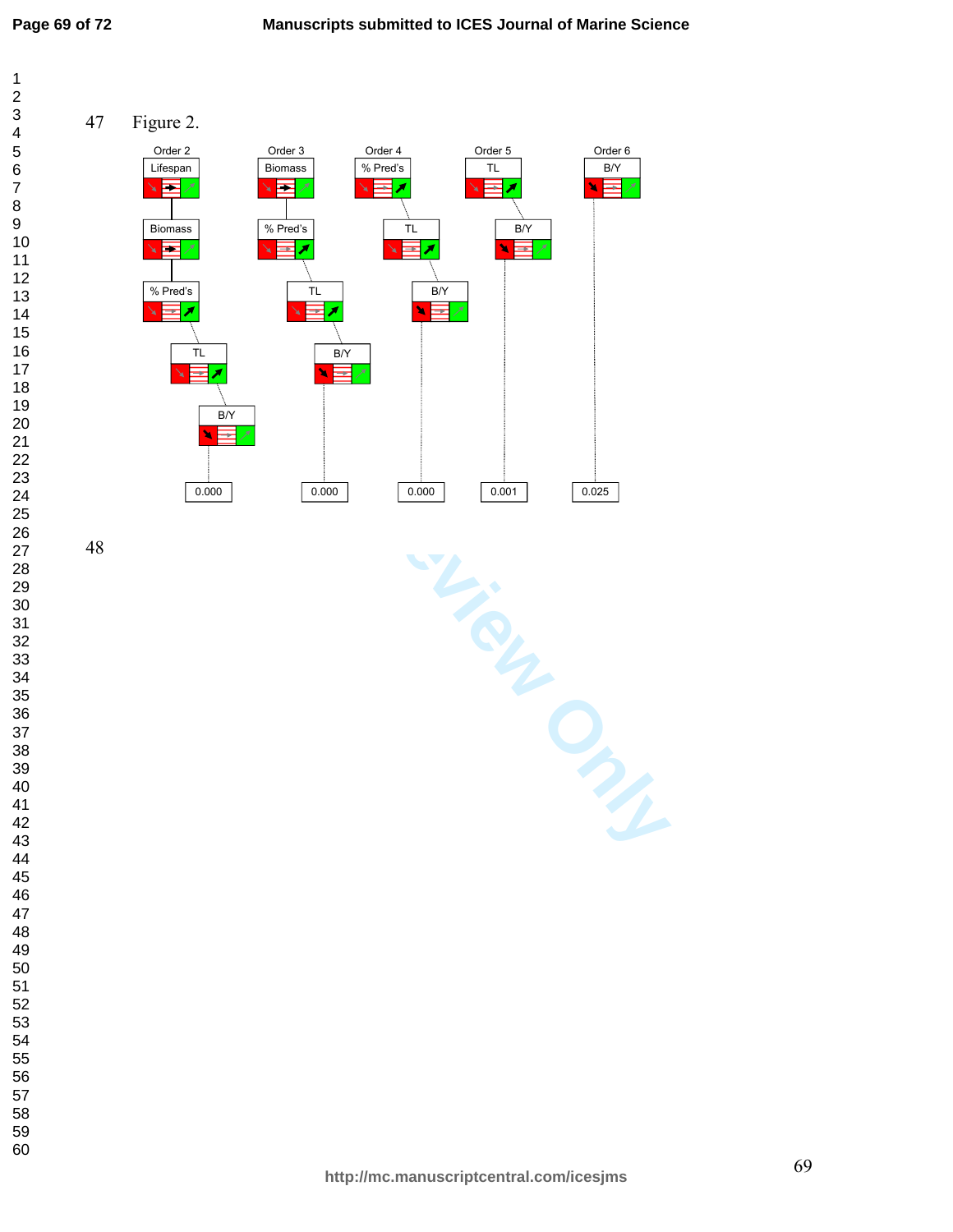49 Appendix 1. Detailed Results for Initial State.

 $\mathbf{1}$  $\overline{2}$  $\overline{4}$  $\overline{7}$ 

50 I have not been able to assemble this yet  $-\pi$  to be added if editor and reviewers agree.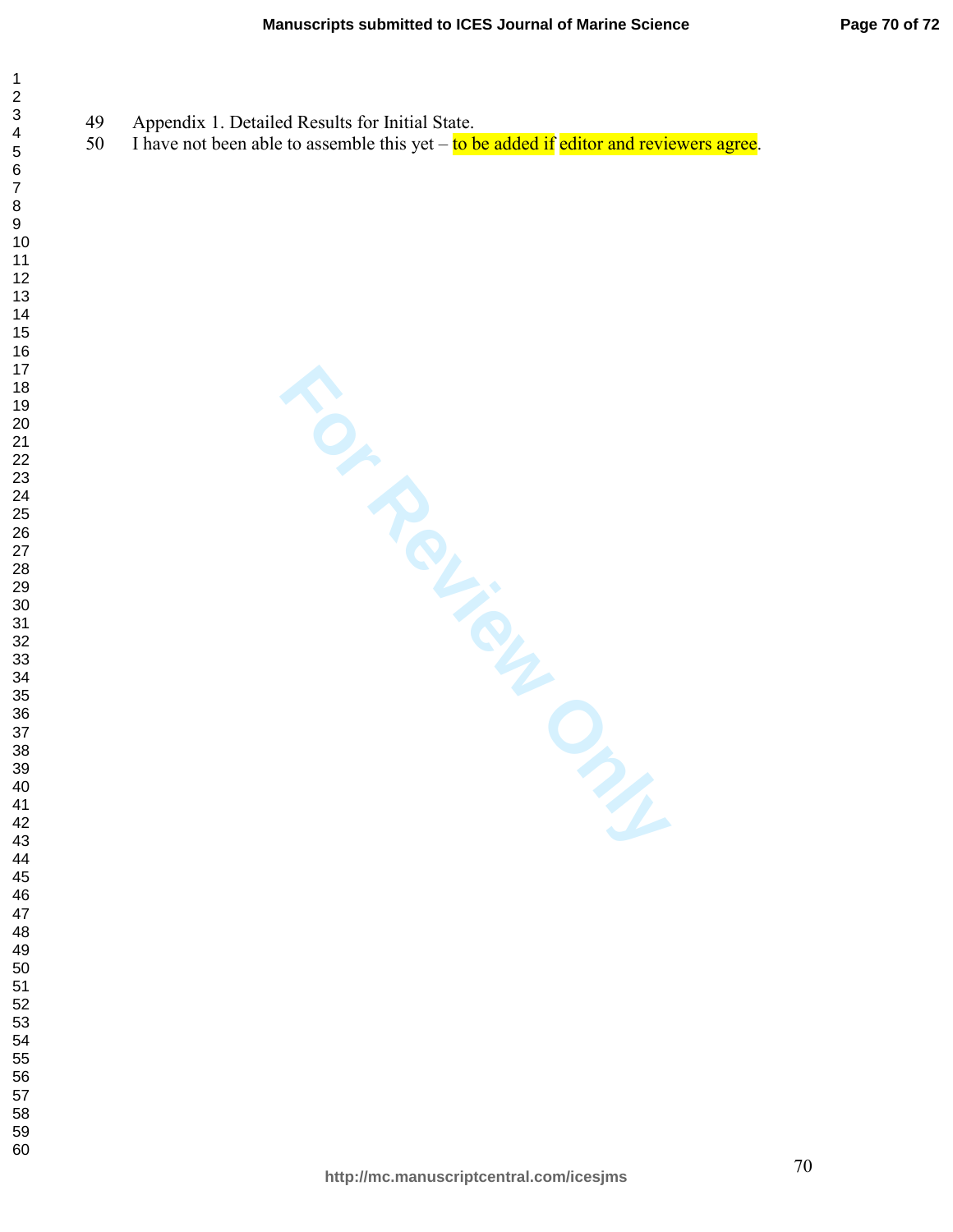51 Appendix 2. Comparison of trends in ecosystem indicators for three time windows, pre-

52 1980s-2005, 1980-2005 and 1996-2005, under Decision Rule 1, with decision tree

53 diagnosis and the probabilities associated with each result. Green cell = significant

54 positive trend, orange cell = significant negative trend, no shading = no trend, grey cells

55 indicate no data. Note it was assumed that missing indicators did not to change and were

56 assigned d a probability of 0.95. Overall probability is the product of the probabilities for

57 each indicator until the decision tree is terminated by Decision Rule 1. 58

| <b>Ecosystem</b>               | EF<br>mLG | <b>SR</b><br>mLS | <b>RP</b><br><b>Bs</b> | CB<br><b>BpBs</b> | EF<br><b>TLc</b> | <b>RP</b><br>1/LtBs | <b>Diagnosis</b> | Probability |
|--------------------------------|-----------|------------------|------------------------|-------------------|------------------|---------------------|------------------|-------------|
| Pre 1980s-2005                 |           |                  |                        |                   |                  |                     |                  |             |
| <b>Baltic Sea</b>              | 0.025     | 0.95             | 0.025                  | 0.95              | 0.95             | 0.95                | D                | 0.025       |
| Bering Sea, Aleutian           |           |                  |                        |                   |                  |                     |                  |             |
| Islands                        | 0.025     | 0.95             | 0.95                   | 0.95              | 0.95             | 0.95                | Not I            | 0.019       |
| Eastern Scotian shelf          | 0.025     | 0.025            | 0.95                   | 0.95              | 0.025            | 0.025               | D                | 0.025       |
| Irish Sea                      | 0.025     | 0.95             | 0.025                  | 0.025             | 0.025            | 0.025               | D                | 0.025       |
| North Central Adriatic Sea     | 0.025     | 0.025            | 0.025                  | 0.95              | 0.95             | 0.025               | D                | 0.025       |
| North East US                  | 0.025     | 0.025            | 0.025                  | 0.025             | 0.95             | 0.025               | D                | 0.025       |
| Southern Catalan Sea           | 0.025     | 0.025            | 0.95                   | 0.95              | 0.95             | 0.025               | D                | 0.025       |
|                                |           |                  |                        |                   |                  |                     |                  |             |
| 1980-2005<br><b>Baltic Sea</b> | 0.025     | 0.025            | 0.95                   | 0.025             | 0.025            | 0.95                | D                | 0.025       |
| Bay Biscay                     | 0.95      | 0.95             | 0.95                   | 0.95              | 0.95             | 0.95                | Not I            | 0.735       |
| <b>Barents Sea</b>             | 0.95      | 0.95             | 0.95                   | 0.95              | 0.95             | 0.025               | Not I            | 0.019       |
| Bering Sea, Aleutian           |           |                  |                        |                   |                  |                     |                  |             |
| Islands                        | 0.025     | 0.025            | 0.95                   | 0.95              | 0.95             | 0.95                | I                | 0.001       |
| Eastern Scotian shelf          | 0.025     | 0.95             | 0.025                  | 0.95              | 0.025            | 0.025               | D                | 0.025       |
| Guinea ZEE                     | 0.025     | 0.95             | 0.95                   | 0.025             | 0.025            | 0.025               | D                | 0.025       |
| Irish Sea                      | 0.025     | 0.95             | 0.025                  | 0.95              | 0.025            | 0.025               | D                | 0.025       |
| Mauritania                     | 0.95      | 0.95             | 0.95                   | 0.95              | 0.025            | 0.025               | D                | 0.950       |
| North Central Adriatic Sea     | 0.025     | 0.025            | 0.025                  | 0.95              | 0.95             | 0.025               | D                | 0.025       |
| North East US                  | 0.95      | 0.025            | 0.025                  | 0.95              | 0.95             | 0.95                | $\mathsf{I}$     | 0.001       |
| North Sea                      | 0.025     | 0.95             | 0.025                  | 0.95              | 0.025            | 0.025               | D                | 0.025       |
| Northern Humboldt              | 0.95      | 0.025            | 0.95                   | 0.025             | 0.025            | 0.025               | D                | 0.024       |
| Portuguese ZEE                 | 0.95      | 0.95             | 0.025                  | 0.95              | 0.95             | 0.95                | D                | 0.735       |
| Sahara Coastal -               |           |                  |                        |                   |                  |                     |                  |             |
| Morrocco                       | 0.95      | 0.95             | 0.025                  | 0.95              | 0.025            | 0.025               | D                | 0.950       |
| Senegalese ZEE                 | 0.95      | 0.95             | 0.025                  | 0.95              | 0.95             | 0.025               | D                | 0.950       |
| Southern Benguela              | 0.95      | 0.95             | 0.025                  | 0.95              | 0.025            | 0.025               | D                | 0.950       |
| Southern Catalan Sea           | 0.025     | 0.95             | 0.95                   | 0.95              | 0.95             | 0.95                | D                | 0.025       |
| Southern Humboldt              | 0.95      | 0.95             | 0.025                  | 0.95              | 0.025            | 0.95                | D                | 0.950       |
| <b>West Coast Canada</b>       | 0.95      | 0.95             | 0.025                  | 0.95              | 0.025            | 0.95                | I                | 0.001       |
| 1996-2005                      |           |                  |                        |                   |                  |                     |                  |             |
| <b>Baltic Sea</b>              | 0.95      | 0.95             | 0.025                  | 0.95              | 0.95             | 0.95                | D                | 0.023       |
| <b>Barents Sea</b>             | 0.95      | 0.95             | 0.95                   | 0.95              | 0.95             | 0.95                | Not I            | 0.774       |
| Bay Biscay                     | 0.95      | 0.95             | 0.95                   | 0.95              | 0.95             | 0.95                | Not I            | 0.774       |
| Bering Sea                     | 0.95      | 0.95             | 0.95                   | 0.95              | 0.95             | 0.95                | Not I            | 0.774       |
|                                |           |                  |                        |                   |                  |                     |                  |             |